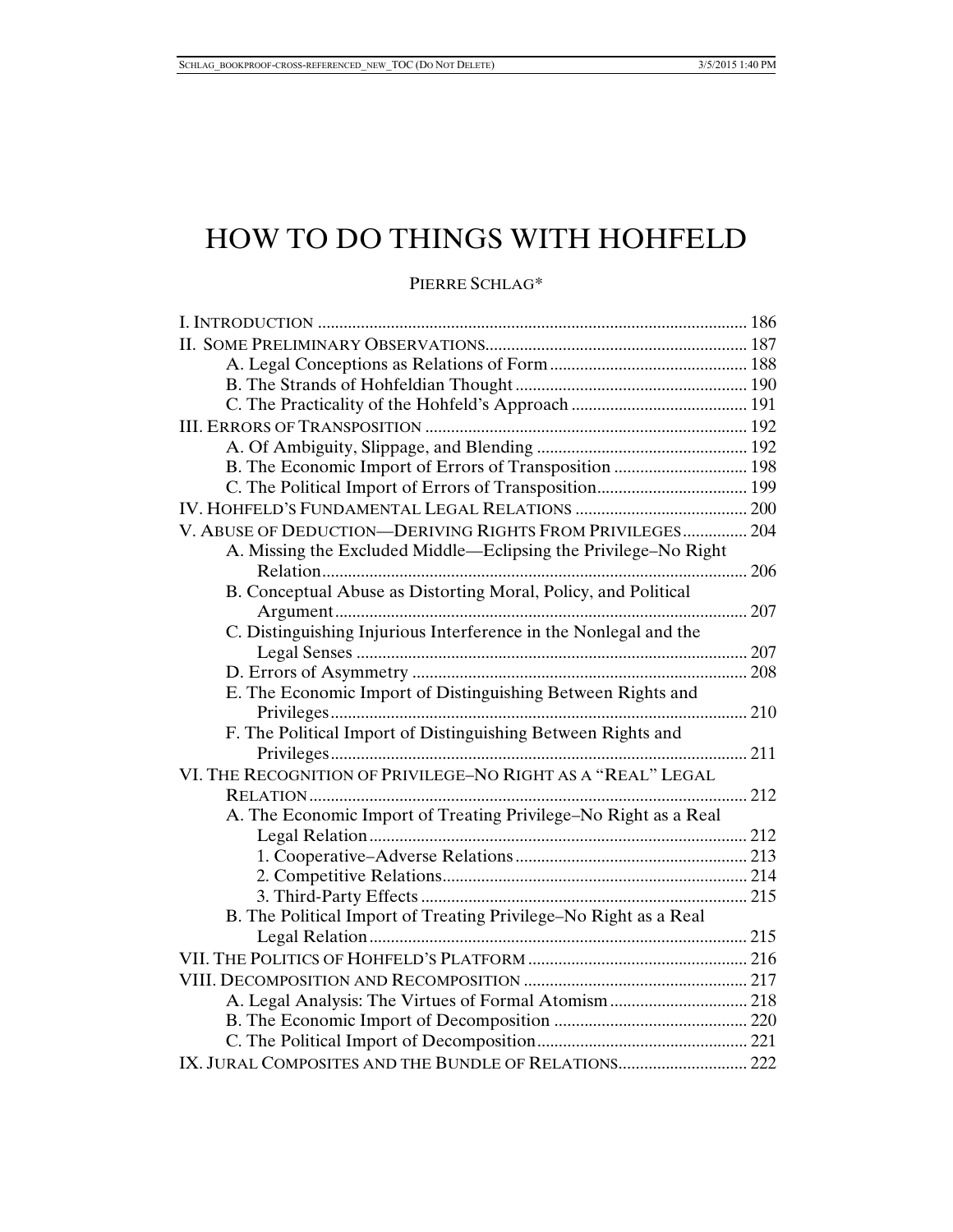#### I

#### **INTRODUCTION**

Wesley Newcomb Hohfeld's 1913 *Fundamental Legal Conceptions as*  Applied in Judicial Reasoning is a brilliant article.<sup>1</sup> A thrilling read it is not more like chewing on sawdust. The arguments are dense, the examples unwieldy, and the prose turgid. As for Hohfeld's project—the identification of fundamental legal conceptions—it seems to promise all the aesthetic charm of standard nineteenth-century juristic science.<sup>2</sup> Taxonomic activity will be happening. There will be classification. And jurisprudence by subdivision.

Oh, joy.

Yes. It's *that* article. And yet, conceding all this (in fact, insisting on it), I hold to my claim: The full significance of Hohfeld's article is hardly evident upon a first (or even second) read. And yet, as I try to show here, it can fundamentally alter the way one thinks about law.

The taxonomic ambitions of Hohfeld's style render his work suspect—at least to those who consider themselves postrealist or postmodern or postwhatever. I get it. I too am generally put off by this sort of thing. In my case, the aversion is a result of getting burned once too often: a legal philosopher proposes to offer a new classification scheme; he assures that great things will follow (the achievement of conceptual clarity is almost always involved); then after much arduous reading and repeated encounters with ethereal abstractions, nothing happens. Well, Hohfeld is not like that. Hohfeld redeems his

Copyright © 2015 by Pierre Schlag.

This article is also available at http://lcp.law.duke.edu/.

 <sup>\*</sup> University Distinguished Professor & Byron R. White Professor of Law, University of Colorado Law School. For comments and criticisms, my thanks to Kristen Carpenter, Nestor Davidson, Justin Desautels-Stein, Michael Fischl, Heather Hughes, Jack Schlegel, Ted Sichelman, and Joseph Singer. Kyle Moen provided excellent research assistance.

 <sup>1.</sup> Wesley Newcomb Hohfeld, *Some Fundamental Legal Conceptions as Applied in Judicial Reasoning,* 23 YALE L.J. 16 (1913) [hereinafter Hohfeld, 1913]. The sequel is Wesley Newcomb Hohfeld, *Fundamental Legal Conceptions as Applied in Judicial Reasoning*, 26 YALE L.J. 710 (1917) [hereinafter Hohfeld, 1917].

 <sup>2.</sup> Some have accordingly described it as a formalist work. One commentator, for instance, writes that the article "seems to belong to a genre of formalist legal scholarship that is now virtually extinct." Nigel E. Simmonds, *Introduction*, *in* WESLEY NEWCOMB HOHFELD, FUNDAMENTAL LEGAL CONCEPTIONS AS APPLIED IN JUDICIAL REASONING (David Campbell & Philip Thomas eds., Dartmouth Publishing Co. Ltd. 2001). Others, however, reject the characterization of Hohfeld's work as formalist. *See*, N. E. H. Hull, *Vital Schools of Jurisprudence, Roscoe Pound, Wesley Newcomb Hohfeld, and the Promotion of an Academic Jurisprudential Agenda, 1910–1919*, 45 J. LEGAL. EDUC. 235, 257 (1995) (arguing that Hohfeld's work was pragmatic). *See infra* note 3.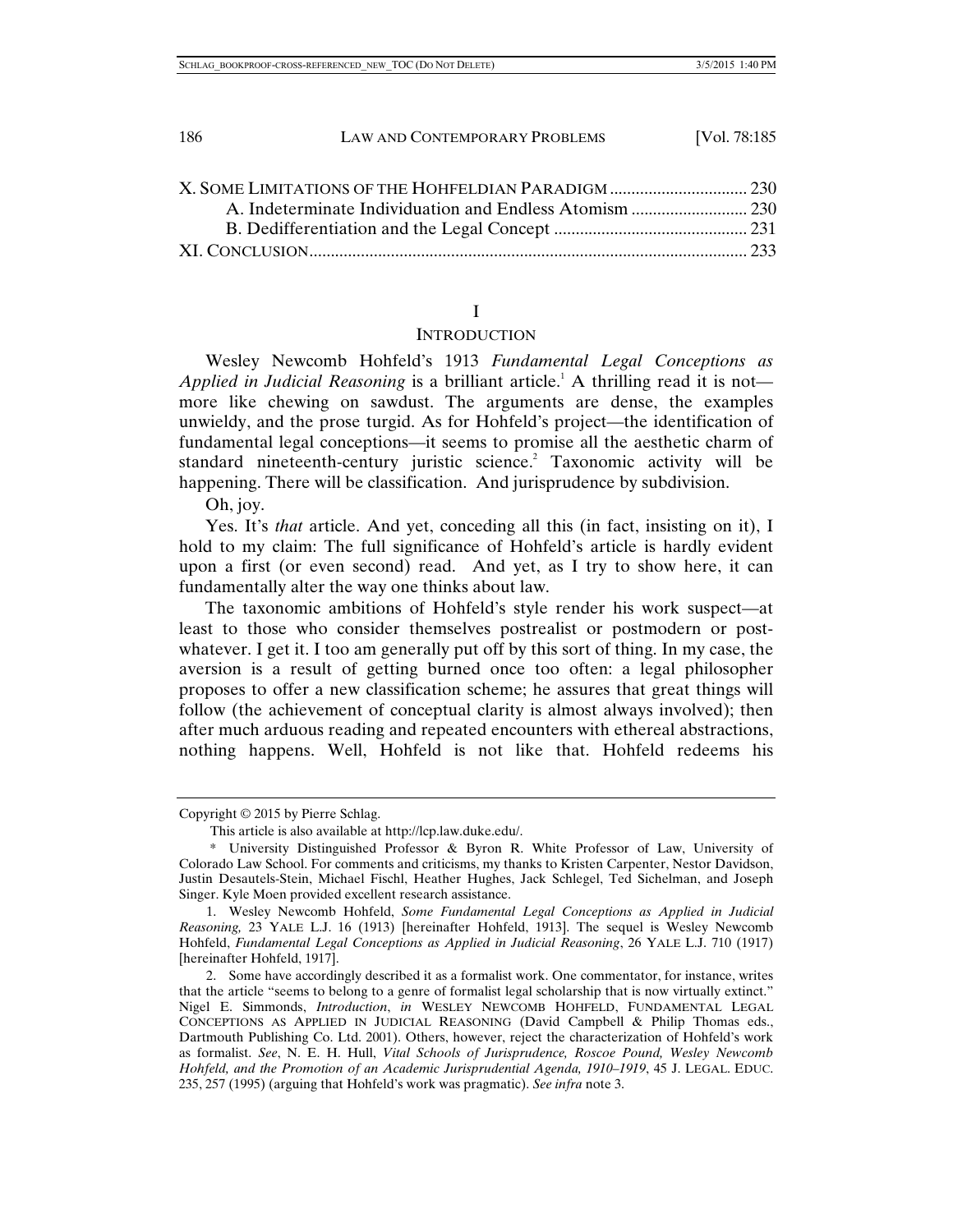conceptual taxonomy at great, though admittedly not always reader-friendly, length. He repeatedly shows the practical usefulness and theoretical power of his analyses even if he does not fully recognize or exploit all of their ramifications.<sup>3</sup>

One of the most striking aspects of Hohfeld's work is how much its architecture and arguments remain relevant—even bitingly so—today. Here I want to celebrate Hohfeld's work and show how his thinking remains a powerful corrective to common errors in contemporary legal thought. More than that, I want to show how his work continues to serve as an extremely useful platform for intellectual, economic, and political insight into contemporary law. Where the full usefulness and power of Hohfeld's analyses are not explicit, I will be pushing hard to show what can be done with his platform—specifically as regards its economic and political implications for law.

Strikingly, even the most objectionable aspects of Hohfeld's work, for instance, his atomism, nonetheless yield extremely useful insights. Like any truly great work of legal scholarship, Hohfeld's work not only helps us understand what it sets out to explore, but also serves to map out the problems it leaves unresolved. The upshot is that we learn not just from its successes but from its limitations. Hence it is that, more than a hundred years after its publication, there are many implications to Hohfeld's work yet to be fully elaborated.

To put it trenchantly, without Hohfeld, one simply misses a lot. In my view (and no, this is not the occasion in which I come out as a pragmatist), the great virtue of Hohfeld's approach is not so much that Hohfeld's analyses are right, but rather that they are useful and thought-provoking.

#### II

#### SOME PRELIMINARY OBSERVATIONS

At the outset it seems helpful to make a few observations about Hohfeld's project so as to avoid misunderstandings. Hohfeld's approach is unusual and requires a reorientation of the reader's expectations. It is very much an example, as Walter Wheeler Cook observed, of analytic jurisprudence.<sup>4</sup> But its implications, as the young and clearly exulted Arthur Corbin noted, are far from limited to that particular scholarly precinct.<sup>5</sup>

 <sup>3.</sup> Whether Hohfeld ever contemplated the more critical uses of his work by legal realists and others is a matter of some contention. JOHN HENRY SCHLEGEL, AMERICAN LEGAL REALISM AND EMPIRICAL SOCIAL SCIENCE 55 (1995). Not being a historian, I am really interested in *not* adjudicating that question beyond stating that (1) Hohfeld developed one hell of a platform, and (2) some legal realists used the platform to answer questions it did not address (and not surprisingly could not answer.) *See supra* text accompanying note 1.

 <sup>4.</sup> Walter Wheeler Cook, *Privileges of Labor Unions in the Struggle for Life*, 27 YALE L.J. 779, 785 (1918).

 <sup>5.</sup> Arthur Corbin's summary of Hohfeld's work for the Yale Law Journal is so unrestrainedly enthusiastic one wonders whether, given the chance, Corbin would not have wanted to mandate observance of Hohfeld's approach by his Yale colleagues. *See* Arthur L. Corbin, *Jural Relations and*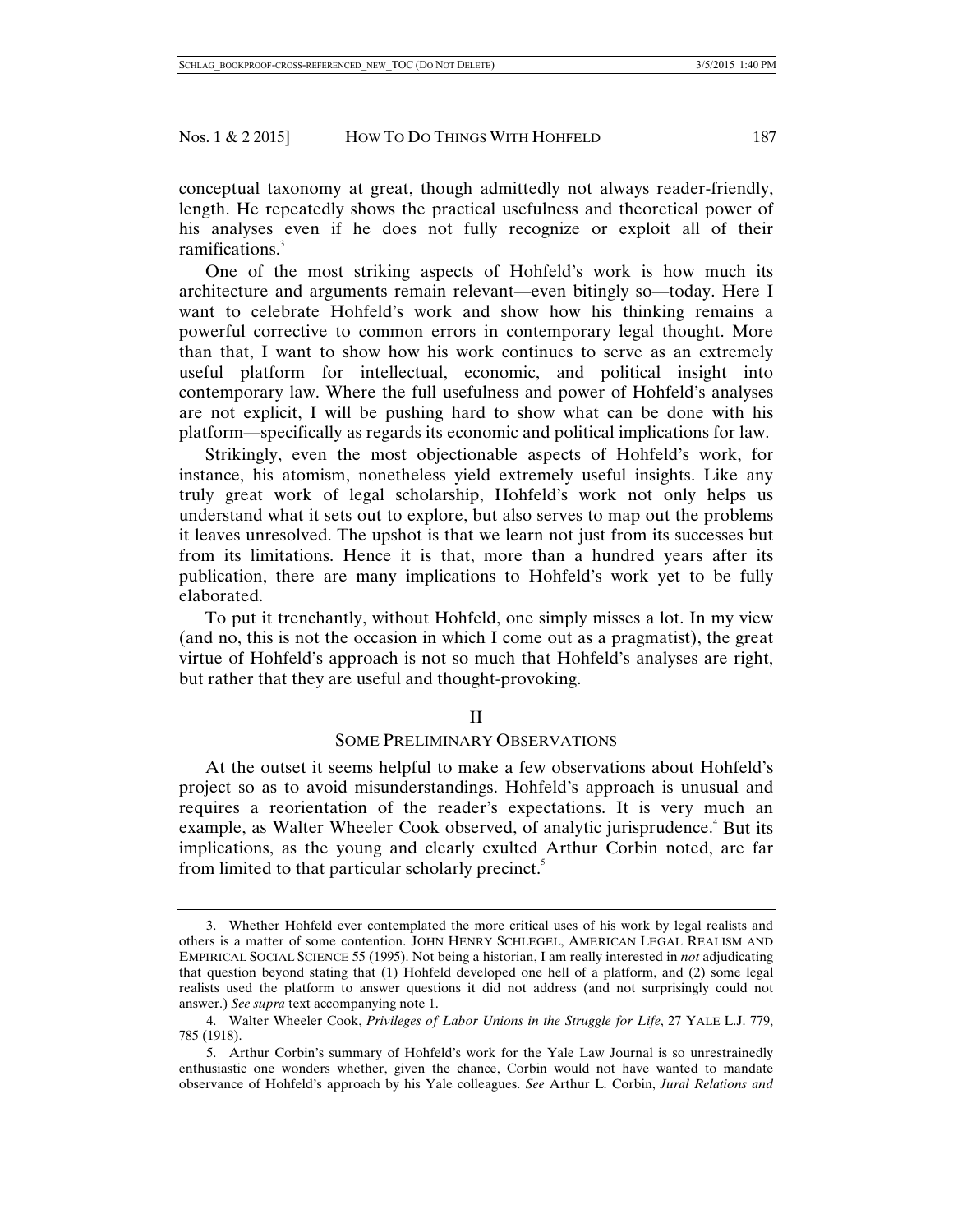A. Legal Conceptions as Relations of Form

Hohfeld, by his own account, was out to clarify the uses of basic legal conceptions in case law and legal scholarship—notions such as rights, immunities, duties, and the like. His effort was less an attempt to elucidate the conceptions of others than to expose their confusions and to establish his own taxonomy—what I call Hohfeld's "platform." Hohfeld was interested in setting forth a set of different possible legal relations which he saw instanced, albeit in muddled form, in case law and legal scholarship. Hohfeld did not argue for his taxonomy. He simply offered it up and put it to work uncovering muddled thinking. Hohfeld's enterprise can thus easily seem dogmatic. But this dogmatism is redeemed by the light it sheds on the recursive confusions and errors of other legal thinkers.

Hohfeld's general strategy (this too is a departure from standard legal scholarship) was to describe these basic legal conceptions as *relations of legal form*—that is to say, stripped so far as possible of *substantive content*. This attempt to isolate legal conceptions into pure relations of form is what gives his approach its austere, formalist, almost mathematical aura. Indeed, Hohfeld himself likened his jural relations to "lowest common denominators" and claimed for them both universality and irreducibility.<sup>6</sup>

How, then, is Hohfeld's platform to be understood as *relations of legal form*? Perhaps the easiest response here is to turn directly to the platform. Hohfeld described four kinds of entitlements (rights, privileges, powers, and immunities) and four kinds of disablements (duty, no right, liability, and disability).<sup>7</sup> For each entitlement there is always a unique and distinct correlative disablement and *vice versa*. Thus, for every right in A, there must be a correlative duty in B. For every privilege in A, there must be a correlative . . . (and so on and so forth). The correlatives thus form four distinct dyads of legal relations. In this article, when these legal relations are actualized in law (as opposed to mere thought) I call them "legal regimes" or simply "regimes," (as opposed to legal relations). Here then are Hohfeld's famous jural correlatives:

#### **JURAL CORRELATIVES**

 $Right \leftrightarrow Duty$ Privilege $\leftrightarrow$ No Right Power $\leftrightarrow$ Liability Immunity $\leftrightarrow$ Disability

*Their Classification*, 30 YALE L.J. 226 (1921).

 <sup>6.</sup> Hohfeld, 1913*, supra* note 1, at 58.

 <sup>7.</sup> The terms "entitlement" and "disablement" are not Hohfeld's and can be misleading. Thus, Hohfeld points out that what he calls a "liability" can sometimes be "agreeable" in the sense that one can have a liability to receive a benefit. Hohfeld, 1913*, supra* note 1, at 59 n.90.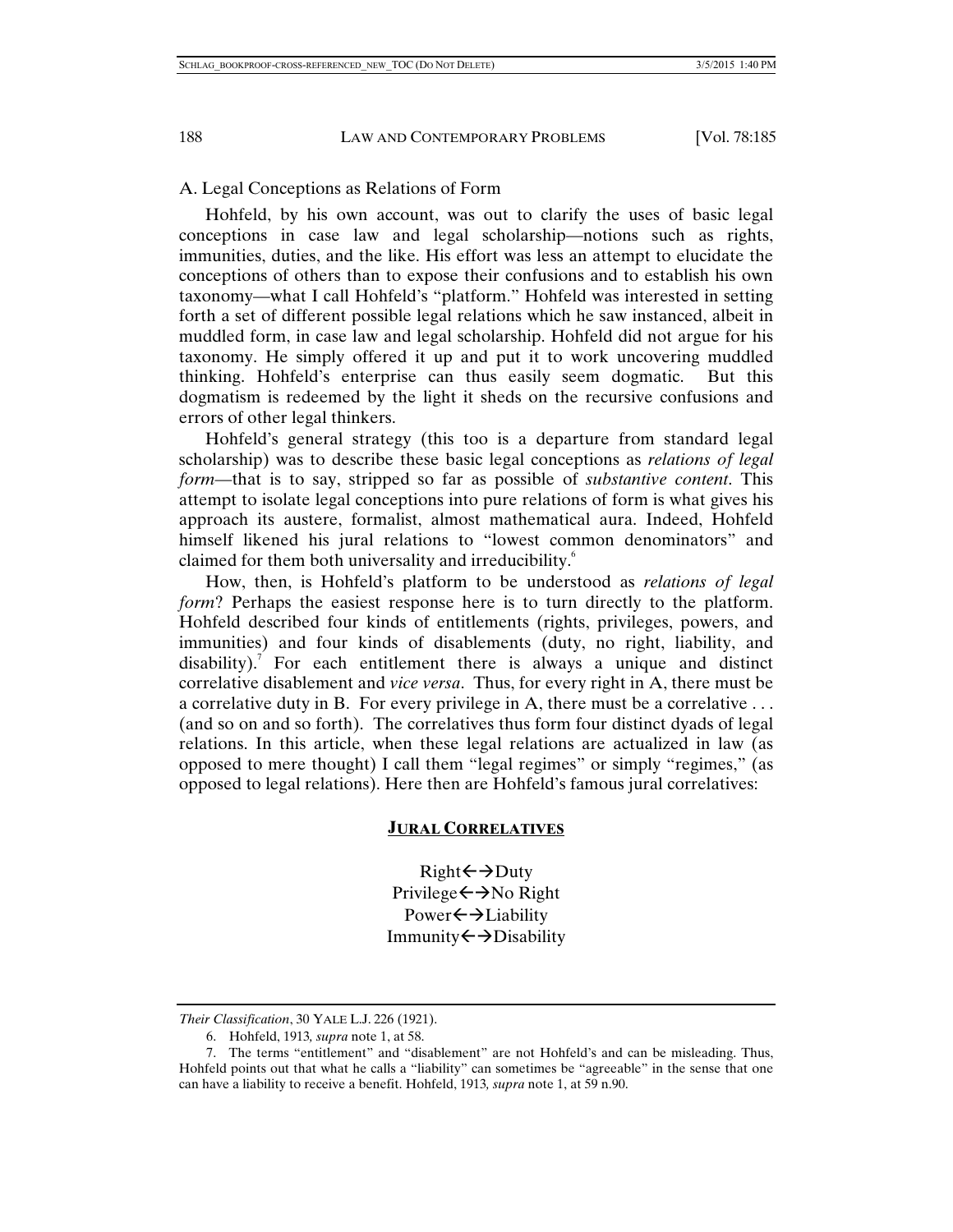Hohfeld explicitly declines to provide any specific definitions for his eight conceptions. They are *sui generis*. Instead, he accords meaning to these conceptions by articulating their relations, by demonstrating their instantiation in case law and legal scholarship, and by showing how they can be used to reveal sloppy thinking and faulty analyses. Three kinds of relations are crucial:

1. Each conception has its *unique correlative*. (Each conception is another way of stating its correlative.)

2. Each conception has its *unique opposite*. (It would be nonsense to accord opposites to the same party for the same act.)

3. Each conception is *never any of the others*. (Each conception is distinct, though, of course, they can be aggregated in a variety of ways into some greater whole as *jural composites*—for instance, the fee simple, the corporation, the . . . and so on.)

As others have noted, Hohfeld's approach is Saussurian.<sup>8</sup> For Hohfeld, each conception gains meaning from its specified relations with the others.<sup>9</sup> Hohfeld adds meaning to these rather spare legal relations by providing examples in case law and legal scholarship.

If Hohfeld's approach seems formalistic (and undeniably it does) then it is a very different sort of formalism from the sort we usually encounter.<sup>10</sup> Hohfeld's work might best be read as a contribution about *how* to think, not *what* to think. Arthur Corbin, one of Hohfeld's early legal realist enthusiasts, was on to this. After a rousing endorsement of Hohfeld's method, Corbin cautioned as follows:

In all our discussions of legal analysis, in all our attempts at defining terms or at coining them, we should never cease to bear in mind and give warning *that mere legal analysis does not by itself enable us to tell what the law is in a single case*. The ability to recognize and to define rights and duties, powers and privileges, and the other relations, does not tell us whether or not they exist in a given case or what facts operate to create them. *Rules of law are not constructed by mere analysis and mere logic.* As a basis for such construction the judges may appeal to "natural justice" or some similar abstraction, to public policy, to "eternal" justice, to the "right" as opposed to wrong, to the settled convictions of the community, to business and social custom, to the *mores* of the time.<sup>11</sup>

I mention this at the outset in part to guard against certain criticisms that have been made of Hohfeld. In my view, some of these criticisms get off their particular dime by seizing on overly enthusiastic transformations of Hohfeld's work into *a substantive theory* of this or that and then concluding, not surprisingly, that Hohfeld's platform is inadequate for the task at hand.<sup>12</sup> But

 <sup>8.</sup> DUNCAN KENNEDY, LEGAL REASONING (COLLECTED ESSAYS) 96–101 (2008); Jack Balkin, *The Hohfeldian Approach to Law and Semiotics,* 44 U. MIAMI L. REV. 1119, 1121–22 (1990); Karl Olivecrona, *Legal Language and Reality, in* ESSAYS IN JURISPRUDENCE IN HONOR OF ROSCOE POUND 151, 152–53 (E. Newman ed., 1962).

 <sup>9.</sup> For an interesting effort to specify additional relations among the jural conceptions, see Mark Andrews, *Hohfeld's Cube*, 16 AKRON. L. REV. 471 (1983).

 <sup>10.</sup> Hull, *supra* note 2, at 257.

 <sup>11.</sup> Corbin*, supra* note 5, at 237–38 (emphasis added). As Stephen Munzer puts it, "an analytical vocabulary does not dictate an answer . . . ." STEPHEN MUNZER, A THEORY OF PROPERTY 21 (1990).

 <sup>12.</sup> *See infra* text accompanying note 14.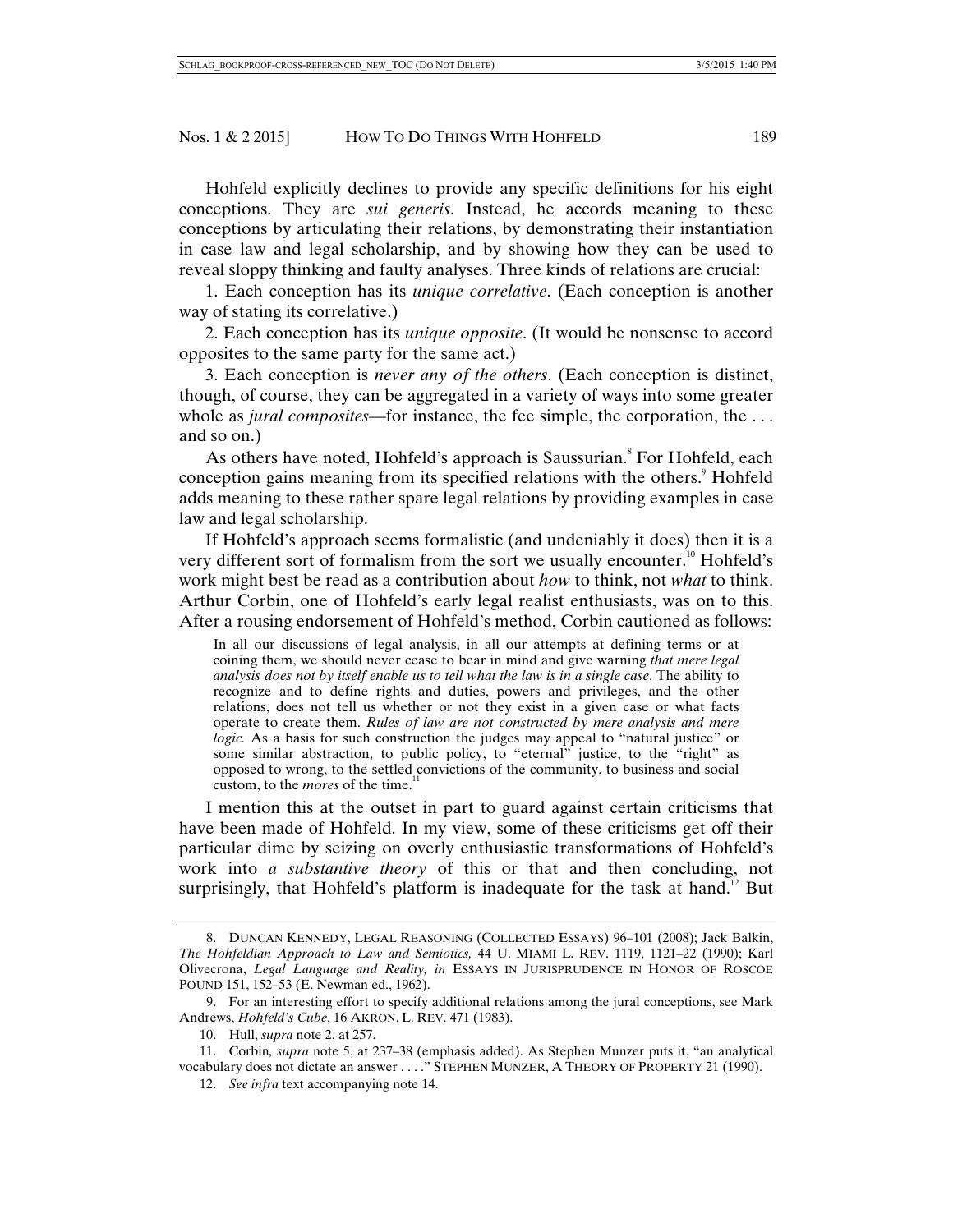Hohfeld does not offer a *substantive theory* of law or entitlements or property or contracts or anything of the sort.<sup>13</sup> All he offers is an *analytical method*.<sup>14</sup> If one unreflectively morphs Hohfeld's method into a substantive theory about how "property" or any other jural composite is constructed, difficulties will ensue—fast.<sup>15</sup>

## B. The Strands of Hohfeldian Thought

If one delves broadly into the literature on Hohfeld, the experience can be jarring because one encounters a lot of different, and frequently discordant, expositions of his thought. In part that is because Hohfeld's work has proven interesting to different strands of legal thought, each of which seems to pursue its agenda largely in isolation from the others. The result is that, over time, each strand has constructed its own "Hohfeld." For those readers who arrive on the scene expecting to find just one Hohfeld, it's all rather bewildering.

Three important, self-contained strands warrant mention at the outset. The "analytical strand" consists of those analytical thinkers who strive to clarify and ascertain whether Hohfeld's tables of fundamental jural conceptions are right or not.16 The "property strand" consists of property theorists who have enlisted Hohfeld's thought to help theorize property. These theorists, (e.g., Thomas C. Grey) generally view Hohfeld as the author of the "bundle of sticks" conception of property<sup>17</sup>—an approach that, in its most extreme versions, denies

 15. *See* Smith, *supra* note 14, at 1697 (distinguishing the use of the "bundle of rights" notion as an analytical device from its deployment as a substantive theory of "how the world works").

 16. More specifically: Are there any conceptions missing? Are they the lowest common denominators of the system or can we do with fewer? Can we, through dint of refinement, produce better, more nuanced conceptions? Was Hohfeld right? These are the kinds of questions that drive the research agenda of the analytical strand. *See, e.g.*, JONATHAN GORMAN, RIGHTS AND REASON: AN INTRODUCTION TO THE PHILOSOPHY OF RIGHTS 83–99 (2003) (clarifying the senses in which Hohfeld's "correlatives" are correlative); ANDREW HALPIN, RIGHTS & LAW: ANALYSIS & THEORY 27 (1997) (arguing that Hohfeldian privileges are not fundamental legal conceptions).

 17. *See, e.g.*, Thomas C. Grey, *The Disintegration of Property*, *in* XXII NOMOS 69, 85 n.40 (J. Roland Pennock & John W. Chapman eds., 1980). Hohfeld did not actually use the bundle term in the 1913 and 1917 articles. Hohfeld did, however, speak of property in terms of a "complex aggregate of jural relations," Hohfeld, 1917, *supra* note 1, at 746. As for the exact expression "bundle of rights," it antedates Hohfeld's work. *See infra* note 130. Hohfeld did describe property as an "aggregate" of jural relations and a number of legal realists picked up on that notion, elaborating it into a theory of property that came to be widely accepted in property-law circles. Thomas W. Merrill & Henry E. Smith, *What Happened to Property in Law and Economics*, 111 YALE L.J. 357, 365 (2001) (noting

 <sup>13.</sup> Jane Baron, *The Contested Commitments of Property*, 61 HAST. L.J. 917, 936 (2010) (noting that Hohfeld's project was not aimed at developing "a definitive idea of property").

 <sup>14.</sup> Henry Smith calls it a useful "theoretical construct" and likens it to the Coase Theorem. Henry E. Smith, *Property as the Law of Things,* 125 HARV. L. REV. 1691, 1696 (2012). The suggestion is provocative, but there is a difference: the Coasean zero-transaction-cost world is a kind of thought experiment that is in no way descriptive of any actual state of affairs (save the current state of the neoclassical model used in Chicago law and economics). A rigorous attempt to imagine such a zero transaction costs world should yield a cognitive tailspin. Pierre Schlag, *Coase Minus the Coase Theorem—Some Problems with Chicago Transaction Cost Analysis*, 99 IOWA L. REV. 175, 189–94 (2013) [hereinafter Schlag, *Coase Minus the Coase Theorem*]. Hohfeld's atomistic platform, by contrast, is descriptive of an actual state of affairs—it is just that it is a very *incomplete* description. *See infra* text accompanying notes 151–55.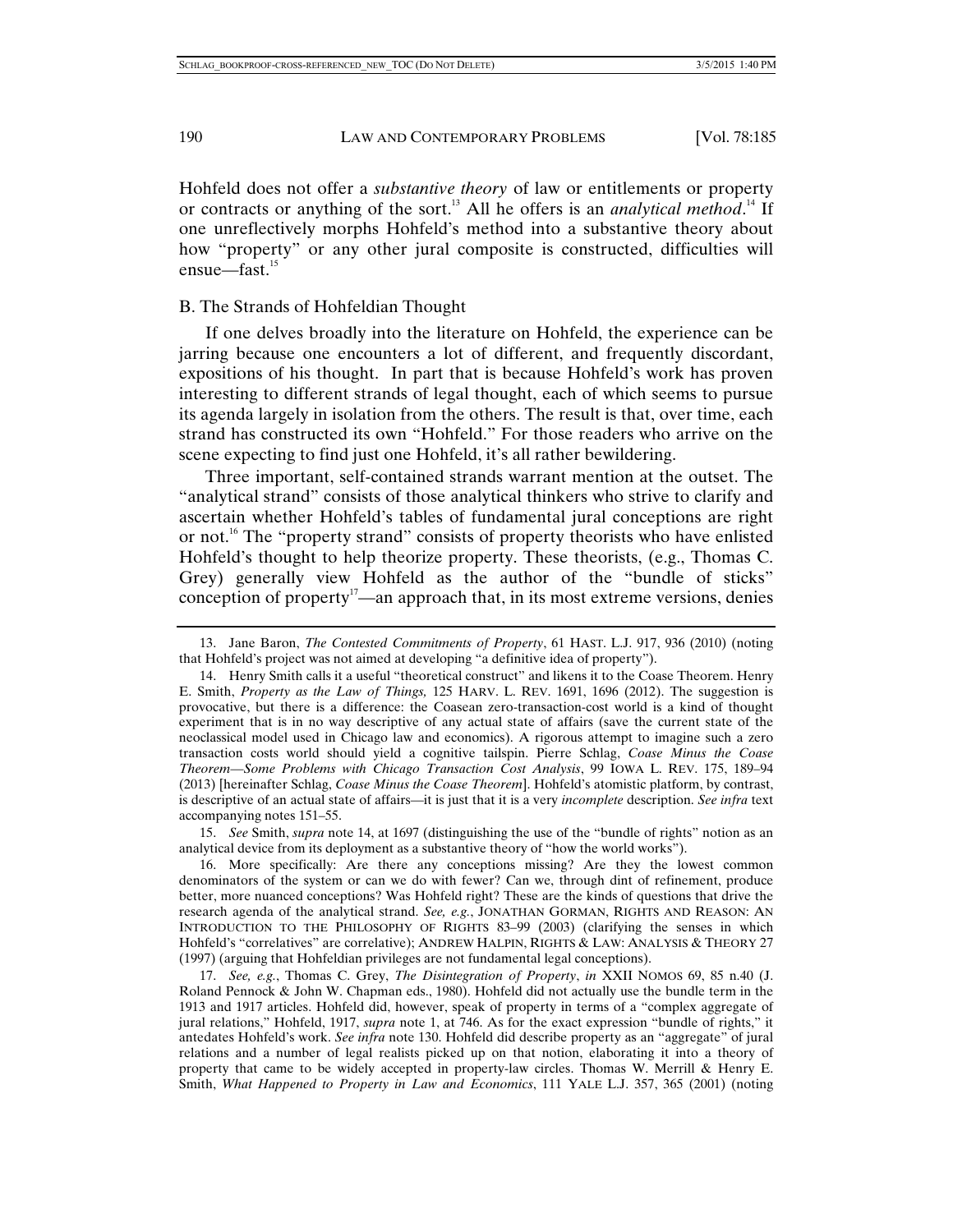that property has any essential aspects and must instead be seen as a mutable aggregation of different entitlements and disablements.<sup>18</sup> Finally, the "critical" strand" consists of those legal realists (e.g., Arhur Corbin, Walter Wheeler Cook, Karl Llewellyn, Robert Lee Hale) and critical thinkers (e.g., Joseph Singer and Duncan Kennedy), who view Hohfeld as having provided an analytical framework that reveals tendentious legal reasoning flaws and that exposes the inexorably practical, moral, policy, and political aspects of law.<sup>19</sup>

As mentioned, each of these three strands seems to have developed its particular Hohfeldian (or occasionally anti-Hohfeldian) agenda without paying too much attention to the other strands. In pursuing their different scholarly projects, the various strands have at times yielded different noncompatible interpretations of Hohfeld. If I dwell on this, it is because I would very much hope to avoid such misunderstandings here.

## C. The Practicality of the Hohfeld's Approach

My approach to Hohfeld is encapsulated in the title of this piece: "How to Do Things With Hohfeld." I take my cues largely from Hohfeld himself, who announced that his efforts to clarify our legal conceptions were not to pursue some ethereal philosophical inquiry into the law, but rather to "emphasize certain oft-neglected matters that may aid in the understanding of *practical, every-day problems of the law*."20 I am thus deliberately choosing the Hohfeld that seems most useful and interesting—at least to my mind.<sup>21</sup> For me, this is the

Arthur Corbin's and Max Radin's endorsement of the bundle of rights notion). Corbin early on described a shift in the conception of property away from "a res or object of sense" to "merely a bundle of legal relations." Arthur S. Corbin, *Taxation of Seats on the Stock Exchange*, 31 YALE L.J. 429, 429 (1922).

 <sup>18.</sup> In the past two decades, the bundle notion has encountered some interesting objections and challenges. *See infra* text accompanying notes 129–55. The property theorists have been extremely important to the development of Hohfeldian analysis (despite the narrowing substantive focus on property) because they have debated the issues and problems so intensely and extensively. Having cast Hohfeld as the progenitor of the bundle of rights theory, thinkers in the property strand either celebrate or disparage Hohfeld. Either way, Hohfeld's platform is viewed as an important, though for some, a wrongheaded, contribution to the attempt to theorize property (and its various subclasses). *See infra* text accompanying notes 129–55.

 <sup>19.</sup> Hohfeld and his platform are viewed as a crucial prelude to the identification of the character and limits of conventional legal reasoning. Hohfeld on this account is the godfather of the more interesting versions of both the legal realist as well as critical accounts of the ineluctable policy, moral, and political character of law. *See generally*, KARL LLEWELLYN, THE BRAMBLE BUSH 90 (2008); Walter Wheeler Cook, *Hohfeld's Contributions to the Science of Law*, 28 YALE L.J. 721 (1919); Arthur S. Corbin, *Legal Analysis and Terminology*, 29 YALE L.J. 163 (1919); Robert Hale, *Coercion and Distribution in a Supposedly Noncoercive State*, 38 POL. SCI. Q. 470 (1923); Joseph William Singer, *The Legal Rights Debate in Analytical Jurisprudence from Bentham to Hohfeld*, WIS. L. REV. 975 (1982); Duncan Kennedy, *The Stakes of Law or Hale and Foucault!,* 15 LEG. STUD. F. 327, 328–41 (1991) [hereinafter Kennedy, *The Stakes*].

 <sup>20.</sup> Walter Wheeler Cook, one of the early realist enthusiasts of Hohfeld's work, emphasizes the point in his famous tribute to the work. Walter Wheeler Cook*, Hohfeld's Contributions to the Science of Law*, 28 YALE L.J. 721, 721–22 (1919).

 <sup>21.</sup> For a helpful exploration of the uses of Hohfeld in contemporary teaching, see Curtis Nyquist, *Teaching Wesley Hohfeld's Theory of Legal Relations*, 52 J. LEG. EDUC. 238 (2002).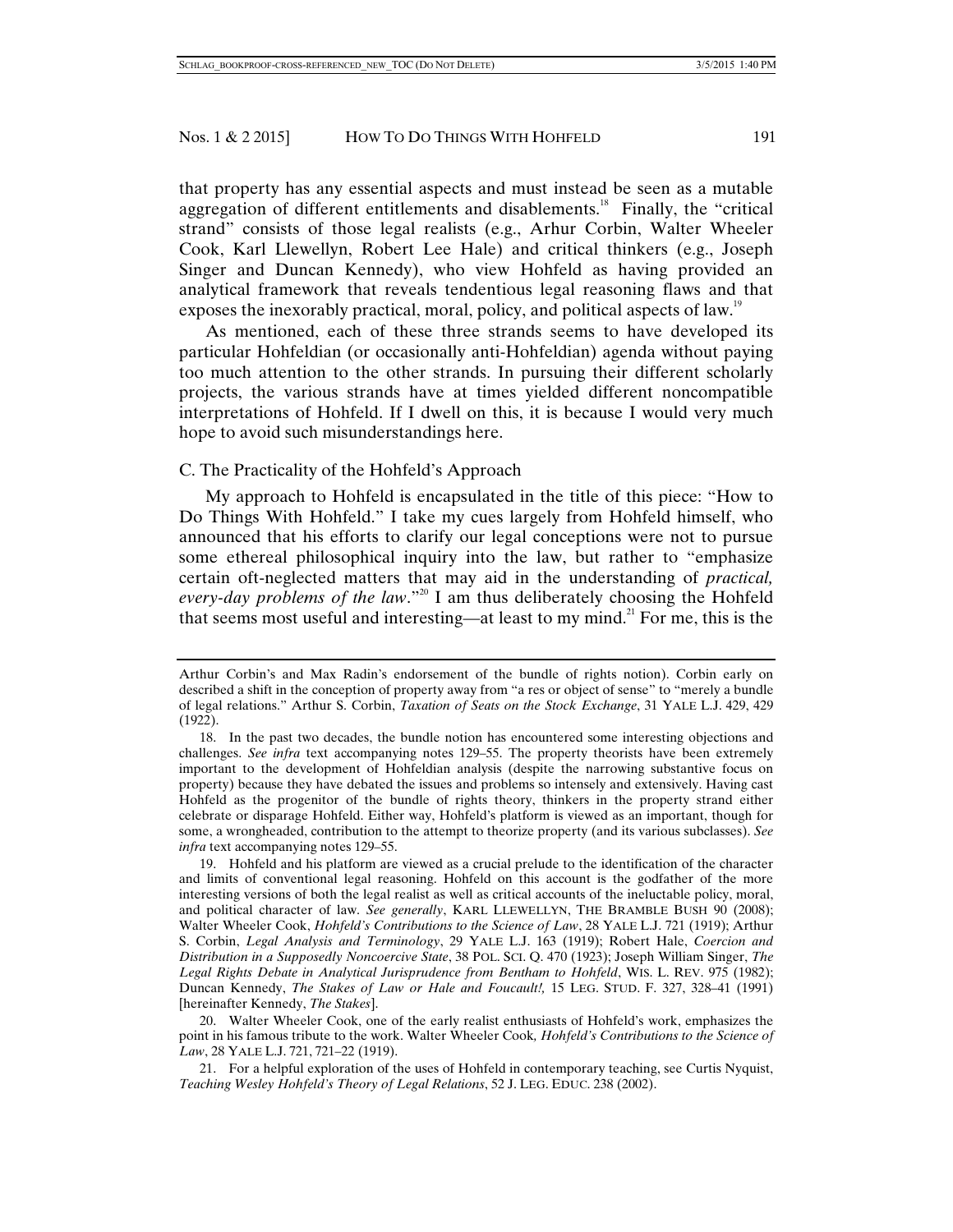Hohfeld of the "critical" strand. Though all three Hohfeldian strands have something to contribute to readers generally (and to my specific efforts here), my approach is very much influenced by the work of Kennedy, Singer, and Hale, which will feature prominently herein.

Crucially important to understanding Hohfeld, as I will try to show here, is not simply that his analysis helps dispel confusion, but that, in dispelling this confusion, his analysis reveals pervasive problems in legal reasoning. More than that, in revealing these pervasive problems, Hohfeld's analysis opens up worlds of legal possibilities, of choices to be made in fashioning legal regimes, that we would otherwise pass by.

#### III

## ERRORS OF TRANSPOSITION

Hohfeld begins his 1913 article by noting a tendency among jurists and scholars to make two very similar kinds of mistakes in the legal analysis of concepts like property, contracts, trusts, and the like.<sup>22</sup> This part of Hohfeld's article is valuable in and of itself, but importantly it also functions as a groundclearing for the presentation of his platform. In other words, Hohfeld has to expose these errors in legal reasoning to show why and how his platform is needed. Indeed, so long as we fail to recognize the errors targeted by Hohfeld, we will have a tough time understanding why Hohfeld's platform is necessary or even useful. The kinds of mistakes that Hohfeld sought to uncover were extremely common back in his day. More surprising perhaps is that they remain pervasive today.

## A. Of Ambiguity, Slippage, and Blending

One mistake identified by Hohfeld involves confusing the physical or mental facts that bring a certain legal relation into being with that legal relation itself. It is easy to make this mistake because, as Hohfeld notes, we frequently use the same term to refer to very different matters.<sup>23</sup> Consider the term "contract." Sometimes it refers to the mental agreement reached by the parties (e.g., the mental state); at other times to the physical embodiment of that agreement, (e.g., the document); and, at other times, to the various rights, duties, and powers brought into being in virtue of reaching the agreement (e.g., the legal relations).<sup>24</sup> The fact that we use the term "contract" to refer to all these things (and then some) would not be a problem if we could be sure which was which when. But, as Hohfeld notes, there is an inveterate tendency among jurists and scholars to confuse the legal relations with the mental and physical facts that bring them into being, to slip from one to the other without noticing, and even

 <sup>22.</sup> Hohfeld, 1913, *supra* note 1, at 19.

 <sup>23.</sup> *Id*. at 44–45.

 <sup>24.</sup> Arthur Corbin, Book Review, 29 YALE L.J. 942, 943 (1920) (noting that the popular notion of contracts is broad enough to include the acts of the parties, the paper document, and the legal relations brought into being).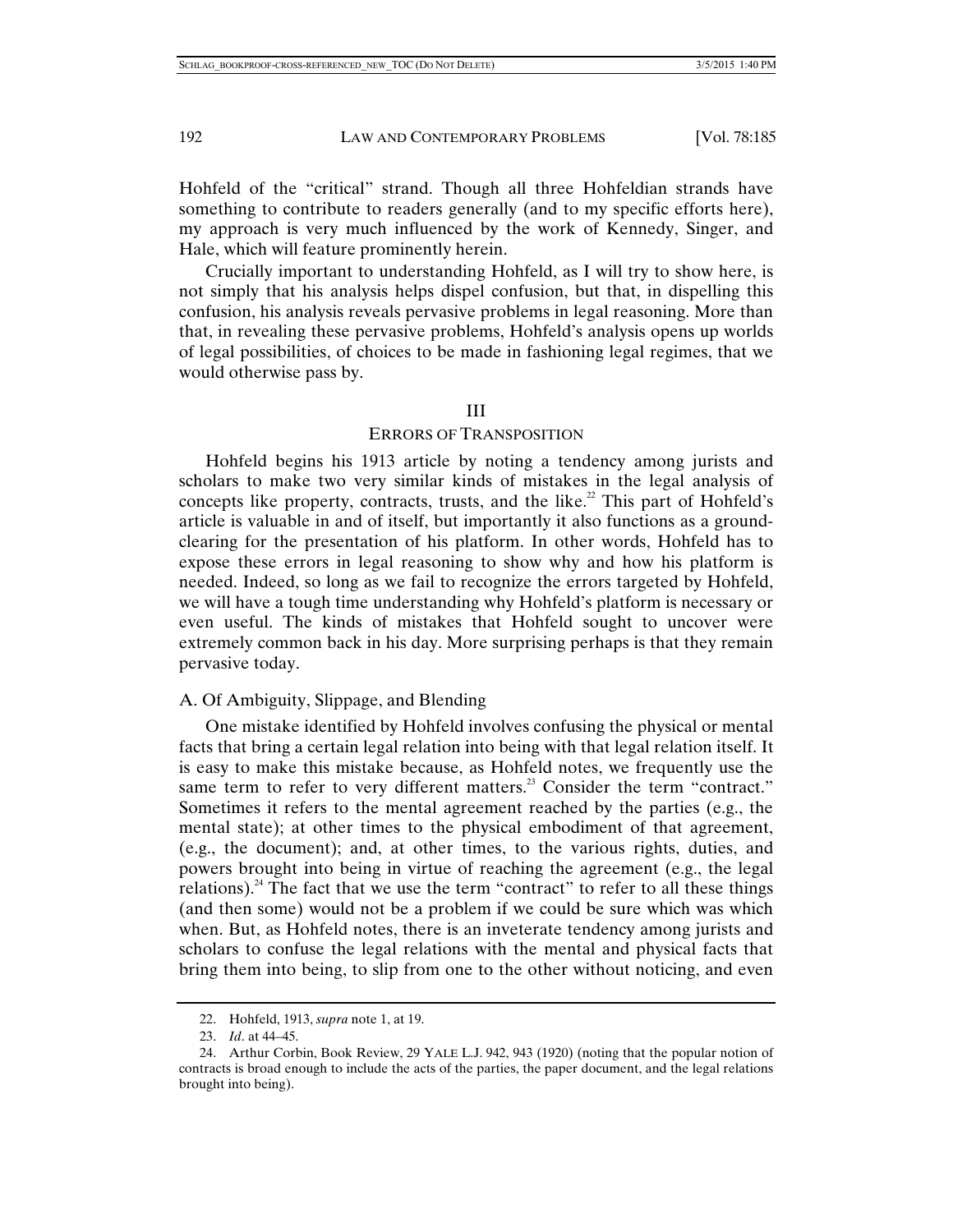to blend the two in unspecified ways.

The second kind of mistake—very similar to the one above—lies in confusing and conflating legal "concepts" with the nonlegal "objects" to which they ostensibly apply. The classic example here is "property"—a term which refers both to a set of legal relations, (e.g., the fee simple) as well as to its object (e.g., the land owned).<sup>25</sup> Again, both are called property, and thus we are invited to confuse the two even though, as Hohfeld insists, they are distinct.

These mistakes, according to Hohfeld, both spring from and engender ambiguity, slippage, and blending. *Ambiguity* arises when we do not know which referent we are talking about. So, to pick the contract example above, when the court refers to "the contract," is it talking about the agreement, the document, or the legal relations brought into being by the agreement? Which is it? *Slippage* arises when the courts shift from one referent to another without noticing. Thus, in one sentence, the court is discussing the agreement between the parties ("the contract"), and in the next, unbeknownst to itself and perhaps to the reader, the court has switched to a discussion of the legal relations established (also "the contract"). Over time, with sufficient repetition of such vagaries, what we get is *blending*—the case law entrenchment of substantive legal concepts that are confused blends of the legal relation and its object as well as the physical and mental events that brought it into being (to wit, "the contract").

Why are these mistakes of ambiguity, slippage, and blending so problematic for Hohfeld? Well, on one level, they produce confusion—both in the object to be analyzed and in the conceptual tools to be used in performing the analysis. This confusion is bad enough, but, as Hohfeld shows, there is worse: These mistakes make it seem as if we are performing legal analysis successfully when we are not. Furthermore, these errors are extremely common: What has just been said above about "contract" and "property" could also be said of "corporations" or "common carriers" or "the state" or, indeed, any number of legal concepts. $26$ 

These errors—I will call them "errors of transposition"—involve the *unreflective* ascription of qualities of the physical, the mental, or the social

 <sup>25.</sup> Part of the reason for this conflation is historical. Much of the law governing transfers of property, for instance, was first conceptualized in terms used to designate the physical transfer of things. Hohfeld, 1913, *supra* note 1, at 24. Thus, a successful legal transfer required delivery—for instance, "livery of seisin"—the sort of act that might be expected in the physical transfer of a thing. Over time, as the legal concept of property transfers came to be conceptualized in terms appropriate to the physical transfer of things, it became easy for the legal analyst to conflate the legal concept of transfer with the physical acts of transfer. This conflation, in turn, allowed the legal analyst, often unbeknownst to himself, to effectively elaborate the meaning of a legal concept by exploring the physical or mental objects or events with which it is associated.

For my part, I have no hard and fast objection to the use of rituals and ceremonies in law. They can be performatively useful and perhaps even socially necessary. It is a concern, however, when the rituals and ceremonies become a *sub rosa* source domain for the analysis of legal concepts.

 <sup>26.</sup> On Hohfeld's treatment of corporations, see Wesley Newcomb Hohfeld, *Nature of Stockholders' Individual Liability for Corporation Debts*, 9 COLUM. L. REV. 285 (1909).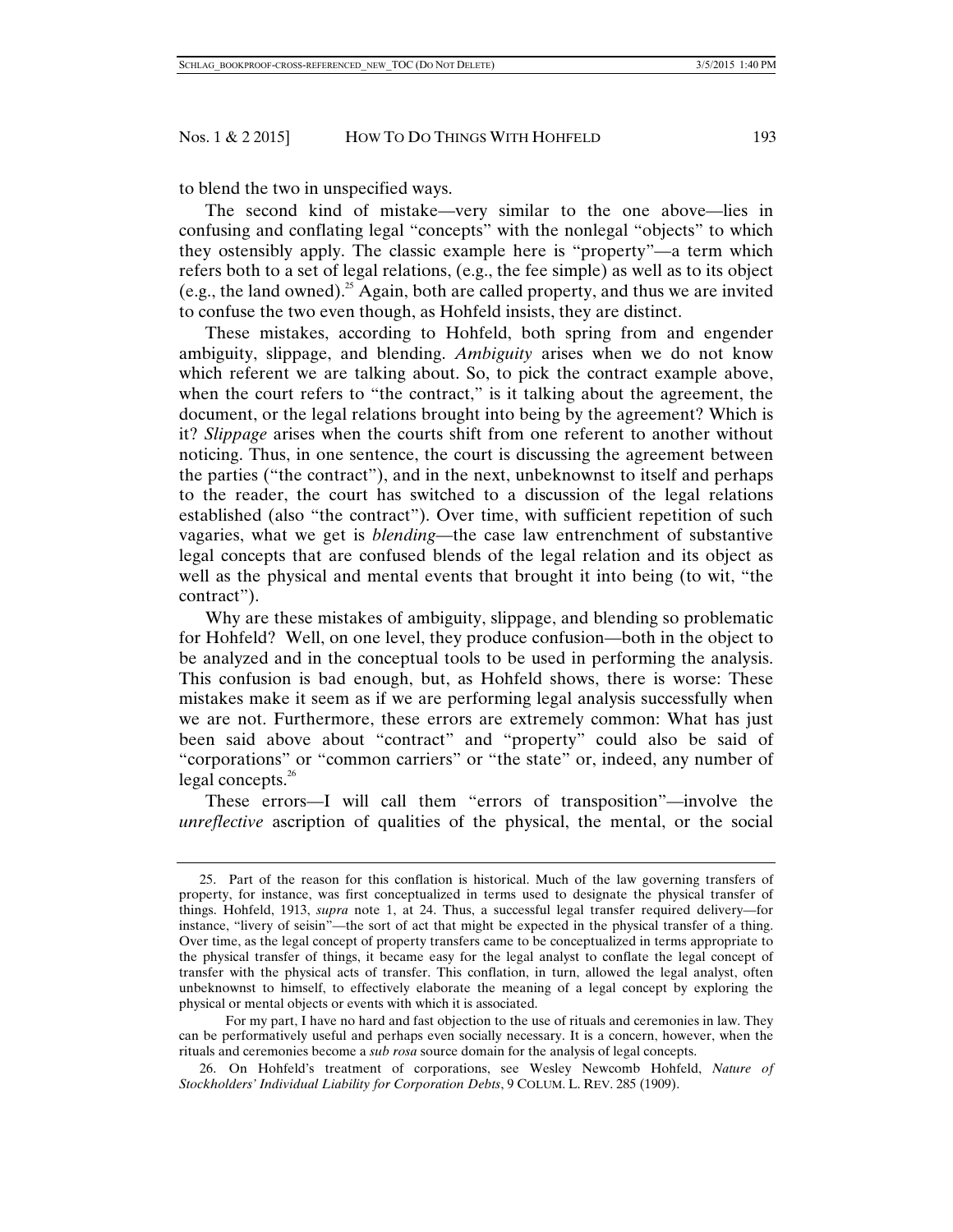object to the legal concept itself in ways that often go unnoticed. It is easiest to think of the error as involving a two-step procedure.<sup>27</sup> In the first step, ambiguity, slippage, and blending enables some characteristics of the social, the physical, and the mental to be *sub rosa* transposed into the legal concept. In the second step, when legal analysis is consciously performed—when ratiocination takes center stage, so to speak—lo and behold, the law derived from this reasoned analysis turns out to be the logic of the social, the physical, and the mental that has been transposed! What we have here is a kind of *conceptpacking*: Juridical concepts are cast *sub rosa* in the image of the physical, mental, or social objects and then, in the moment of reasoned analysis deduction, exegesis, elaboration—this social form and content are unpacked as the dictates of law itself. Hence it is that the logic of things becomes the things of legal  $logic.^{28}$ 

These errors of transposition can happen at a fairly abstract level, as when legal concepts are analyzed as if they were spatialized objects existing in two- or three-dimensional space.<sup>29</sup> Hence it is that legal thinkers, even today, will speak un-self-consciously about legal concepts as "covering certain areas" or as having certain "boundaries" that must be established through "line-drawing" exercises, lest the concepts "overlap" with each other or become "fuzzy." These spatializations of legal concepts are so routine that one can easily forget that they are transpositions.<sup>30</sup> It is true, of course, that conscious spatial representation of legal concepts (e.g., formal space) may yield useful insights for legal analysis. But the generalized unconscious presumption that legal concepts partake of the qualities of space is an invitation to error.<sup>31</sup> Indeed,  $a$ *priori*, there is no reason why such spatializations should inform, let alone govern, the legal conclusions inferred or deduced from conceptual analysis and

 <sup>27.</sup> The error of transposition might be deemed a kind of reification. The latter term has become rather vague and capacious and so it is not used here. *See* Hannah Fenichel Pitkin, *Rethinking Reification*, 16 SOC. & THEORY 263 (1987) (describing the multiple meanings of reification).

 <sup>28.</sup> Perhaps the most famous example of this point is Felix Cohen's excoriation of the New York Court of Appeals for asking "Where is a corporation?" in the context of a long arm–statute issue. Felix Cohen, *Transcendental Nonsense and the Functional Approach*, 35 COLUM. L. REV. 809–12 (1935). For discussion, *see infra* text accompanying notes 32–41.

 <sup>29.</sup> Consider this in connection with Kocourek's efforts in the 1920's to convince his cohort that legal relations considered as concepts do not exist in space.

Where does a concept exist? That answer seems to be plain enough—a concept can have no unique position in space*; it is not even clear that it has any limits, or indeed, any connection with space at all* . . . That a legal relation considered as a concept has no unique position in space may be accepted in practical reasoning when *once the unavoidable novelty* is made familiar that juridical law is entirely a matter of concepts and not of material objects.

ALBERT KOCOUREK, JURAL RELATIONS 234 (1927) (emphasis added). *See generally id.* at 228 (discussing and criticizing attribution of physical qualities, i.e., position, mobility, partibility to legal relations). *See also* Albert Kocourek, *Attribution of Physical Qualities to Legal Relations,* 19 ILL. L. REV. 542 (1925); Albert Kocourek, *Basic Jural Relations*, 17 ILL. L. REV. 515 (1922).

 <sup>30.</sup> There is an aesthetic at work here—namely, the aesthetic of the grid. Pierre Schlag, *The Aesthetics of American Law*, 115 HARV. L. REV. 1049 (2002) [hereinafter Schlag, *The Aesthetics*].

 <sup>31.</sup> For some of the aesthetic entailments of the more simplistic spatializations common to classic legal formalism, see *id*. at 1055–70.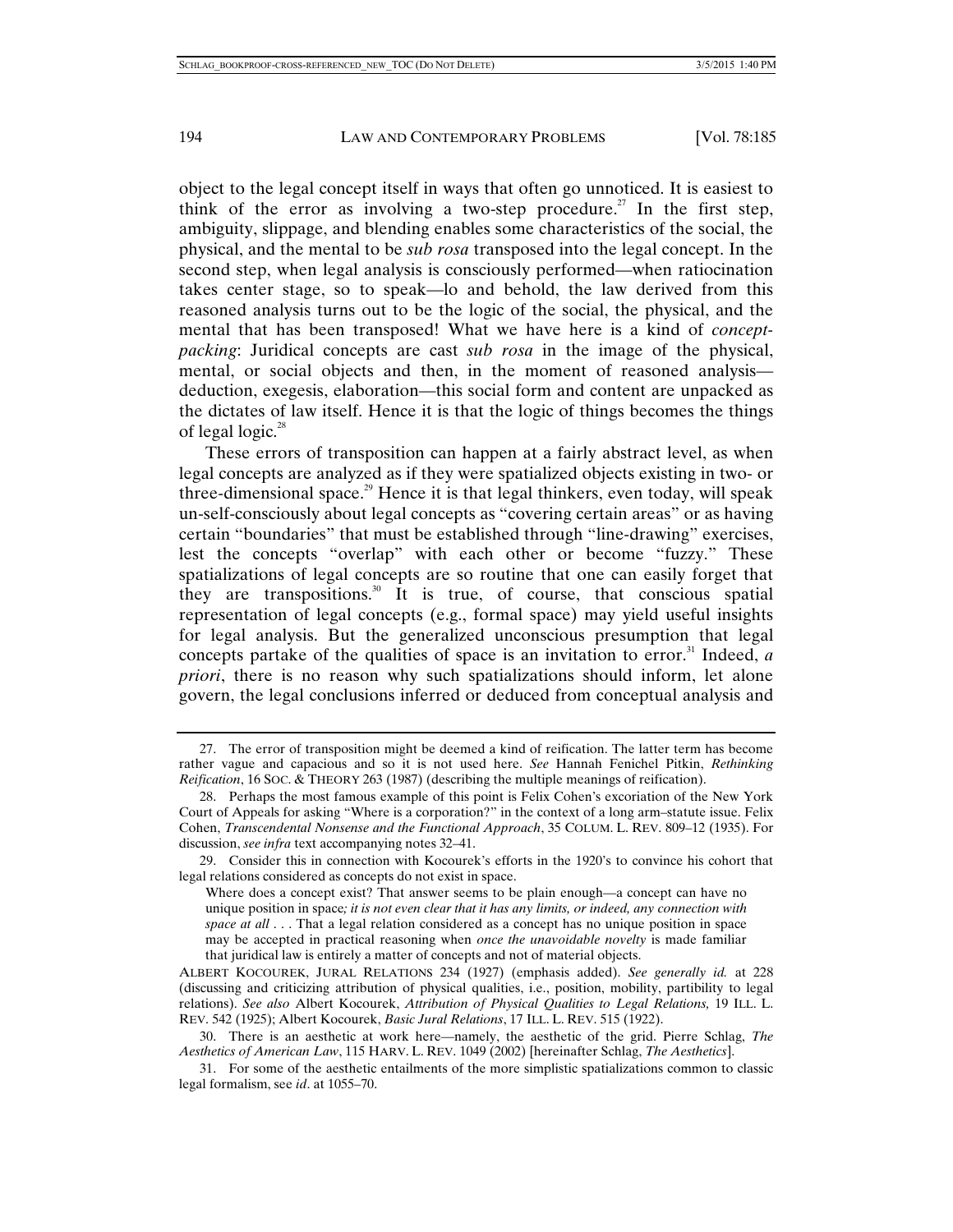reasoning. The problem is compounded here by the fact that jurists and scholars often remain unaware of errors of transposition—thereby allowing spurious conclusions to appear persuasive nonetheless.

Errors of transposition can also happen at a more concrete level as when a judge models his decision by importing specific qualities of the social object in question into the legal concept. This seems to be precisely what the legal realist Felix Cohen complained about in his famous "Where Is a Corporation?" critique of the decision by the New York Court of Appeals in *Tauza v.*  Susquehana Coal Co.<sup>32</sup> In that case, the court was called upon to decide whether or not a foreign corporation was amenable to suit in the state of New York. In distinguishing a set of cases cited by the defendant, the court stated as follows:

[T]he problem which now faces us is. . . one of jurisdiction, of private international law. We are to say, not whether the business is such that the corporation may be prevented from *being here*, but whether its business is such that it *is here*. If in fact it is *here*, if it is *here*, not occasionally or casually, but with a fair measure of *permanence and continuity*, then, whether its business is interstate or local, it is within the jurisdiction of our courts . . . . Unless a foreign corporation is engaged in business *within* the state, it is not *brought within* the state by the *presence* of its agents. But there is no precise test of the nature or extent of the business that must be done. All that is requisite is that enough be done to enable us to say that the corporation is *here*... If it is *here* it may be served.<sup>33</sup>

Cohen takes the New York Court of Appeals to task for attempting to decide whether a foreign corporation can be sued in New York by asking, "*Where* is a corporation? Is it *in* New York?"<sup>34</sup> The problem, as Cohen notes, is that a corporation qua legal concept is not anywhere.<sup>35</sup> So asking whether a corporation qua legal concept is in New York is not a question capable of yielding a cogent answer.

It is, of course, possible for the question to be answered in a noncogent manner—namely, by conflating and blending the corporation qua legal concept with the corporation qua thing or physical person. One can then slide from the observation that the corporation qua thing or physical person is present in New York (just look—it has desks, chairs, and offices in New York!) to the conclusion that the corporation is there as a legal matter. This line of reasoning appears to give an answer. But not only is the conclusion reached undemonstrated (and thus possibly wrong) but the blending of the legal and the social succeeds in eliding precisely the question Felix Cohen wants answered namely, the legal question: Should the court render the corporation amenable to suit in a foreign state and, if so, on what terms?<sup>36</sup> The court appears to answer

 <sup>32.</sup> Tauza v. Susquehana Coal Co., 115 N.E. 915 (N.Y. 1917). Cohen, *supra* note 28, at 809–12 (discussing *Tauza v. Susquehana Coal Co.*).

 <sup>33.</sup> *Id*. at 915, 918 (emphasis added).

 <sup>34.</sup> Cohen, *supra* note 28, at 810.

 <sup>35.</sup> *Id.* at 810–11. For discussion, see *infra* text accompanying note 41.

 <sup>36.</sup> Note that it would not run afoul of Hohfeld's or Cohen's point for the Court to decide that a corporation can be sued in a foreign state if the corporation has offices or furniture located in that state. That may or may not be a good rule. One could arrive at that rule legitimately by deciding that the presence of physical assets in the foreign state *should* count as a reason for amenability to suit. Later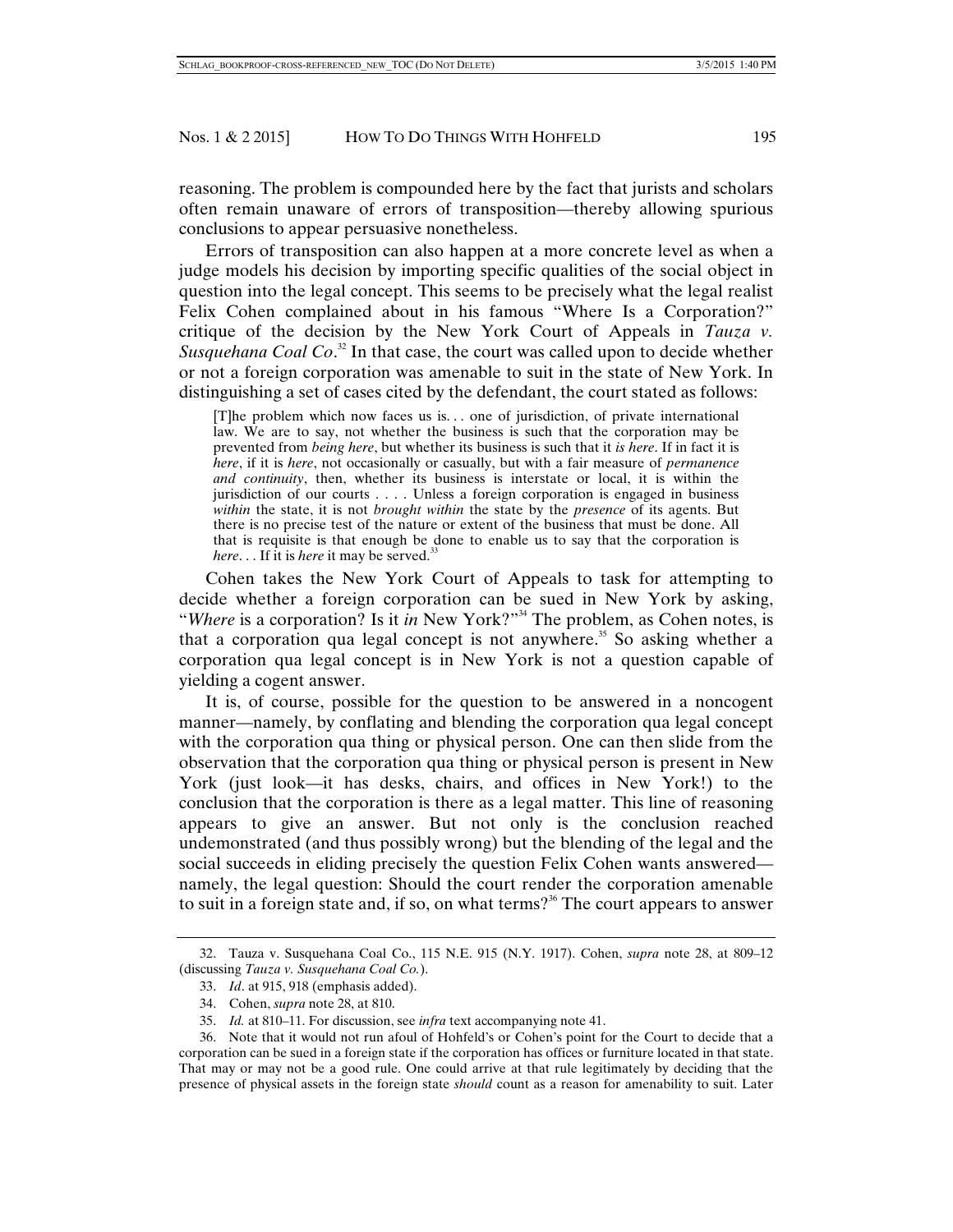that question by asking whether the corporation is present in the state. Is it *here*? Is it *present*? Has its presence been *permanent and continuous*? Is it *within* the state? But asking such questions in this way is precisely what succeeds in eliding the moral, policy, and political issues as well as the practical questions.<sup>37</sup>

Note that the problem here is not in looking at social objects to figure out an appropriate legal regime. On the contrary, Cohen makes clear in his article that he would like his readers to do exactly that.<sup>38</sup> What Cohen does not want is to elide that inquiry as well as the moral, policy, and political inquiry by an *unreflective transposition* of the qualities of the object—the corporation as a physical or social entity—into the legal concept. This, of course, is precisely an error of transposition of the sort uncovered by Hohfeld.<sup>39</sup>

Cohen is no doubt right in thinking that errors of transposition can effectively eclipse the "should question" that we want answered. Clearly, images and metaphors can both prime and substitute for ethical and political judgments. And, clearly, jurists and scholars are sometimes taken in by the aesthetic logic of strikingly inapt images and metaphors. What is less clear is whether it is possible to avoid errors of transposition altogether.<sup>40</sup> In this regard, Cohen and perhaps Hohfeld may have overstated their argument. But for now, let's leave that be. We will return to it later.<sup>41</sup>

Instead, consider another example of the error of transposition—this one offered by Hohfeld himself and much more complicated.<sup>42</sup> In the following contract law example, Hohfeld takes Christopher Columbus Langdell to task for a flawed argument, ostensibly proving the "legal impossibility" of an irrevocable offer.<sup>43</sup> I offer this complicated example to illustrate not only the kind of error that Hohfeld is trying to reveal, but also to demonstrate how wellhidden such errors can be and thus how difficult they can be to discern. Indeed, as you read Langdell's argument in the next paragraph, consider how easy it is to miss the error.

Langdell's argument—please assume the subjective theory of contracts still

37. Cohen, *supra* note 28, at 812.

- 40. *See infra* text accompanying note 92.
- 41. *See infra* text accompanying notes 163–71.
- 42. Hohfeld, 1913, *supra* note 1, at 50–51.

on, of course, one would want to worry about the *legal* meaning of "*physical* assets."

 <sup>38.</sup> Specifically, he would like us to ask and answer the kinds of practical and political questions that a legislature would ask. *Id.* at 810.

 <sup>39.</sup> Felix Cohen was not particularly charitable in his interpretation of this opinion written by Cardozo, and one can readily imagine defenses for Cardozo's reasoning. But the example, at least as rendered by Cohen, nonetheless illustrates the general point: What we have here is a kind of juridical "concept-packing." Juridical concepts are marked *sub rosa* with social form and content and then, in the moment of reasoned analysis, this social form and content is unpacked as the logic of the law itself.

 <sup>43.</sup> Langdell concedes the legal possibility of an option contract and the availability of damages for its breach. The only question broached by Langdell is whether a party can get specific performance on the "irrevocable offer"—something which Langdell denies since he views it as legally impossible. Hohfeld, for his part, appears less concerned with the result reached by Langdell than with the fallacy of Langdell's reasoning. CHRISTOPHER COLUMBUS LANGDELL, SUMMARY OF CONTRACTS § 178 (1880).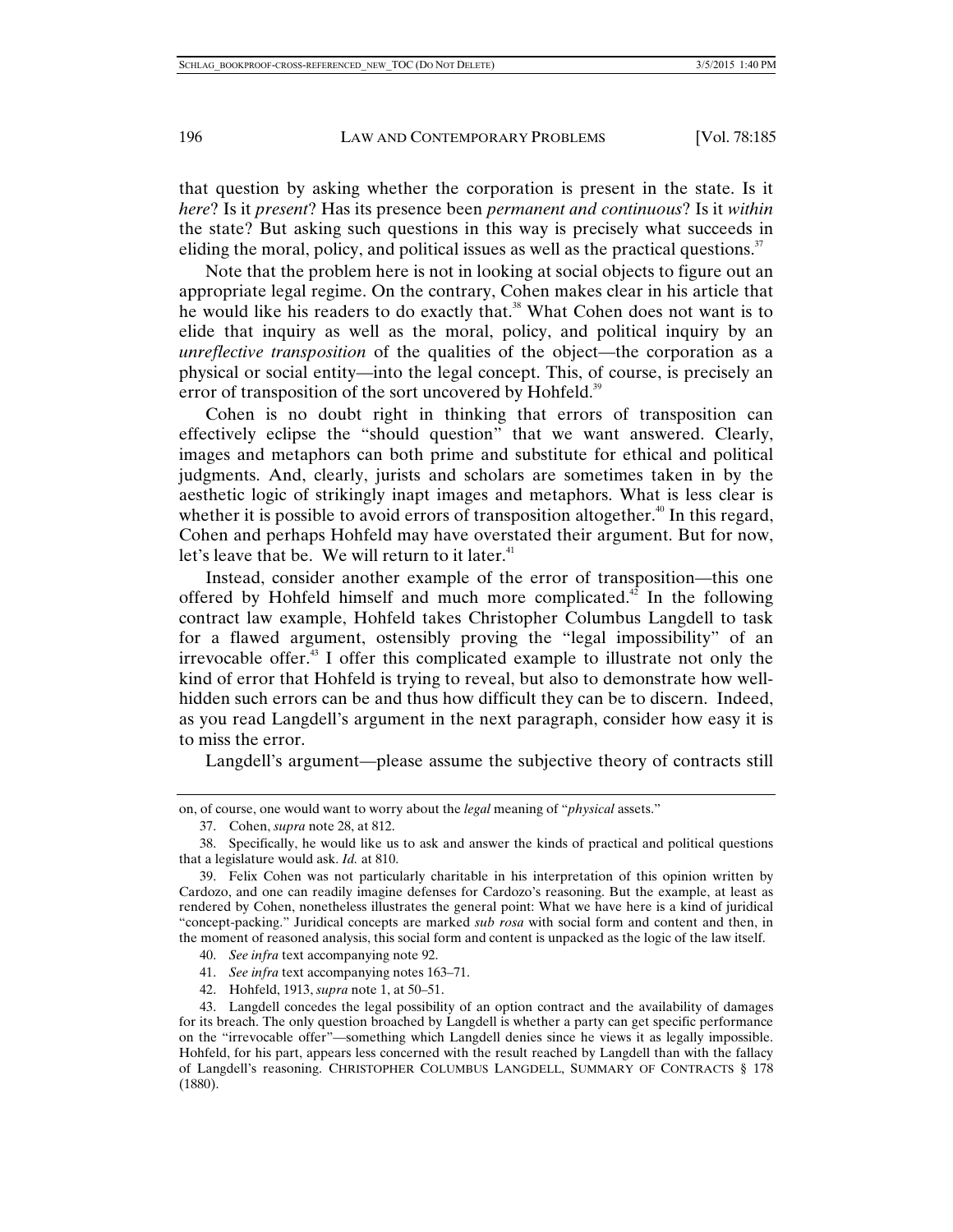holds—aims to show that an option contract cannot succeed in making an offer irrevocable because, well, there is no such thing as an irrevocable offer. The latter is, as Langdell quaintly puts it, a "legal impossibility."<sup>44</sup> Langdell begins his argument by stating, "An offer is merely one of the elements of a contract; and it is indispensable to the making of a contract that *the wills of the parties do, in legal contemplation, concur at the moment of making it.*" 45 It follows, for Langdell, that there can be no irrevocable offer because if there were, it might produce (and we would have to contend with) a nonsensical situation. What situation? Well, to spin out Langdell's reasoning, if there were such a thing as an irrevocable offer, then an offeror wishing to revoke would nonetheless be bound if the offeree accepted, even though there had been no "meeting of the minds." This state of affairs—being bound by an agreement in which there can be no meeting of the minds—is, as Langdell says, a "legal impossibility."<sup>46</sup> Ergo, there can be no such thing as an irrevocable offer.<sup>47</sup> Voilà.

Langdell's argument turns on the observation that, at the point the offeror wishes to revoke, he is no longer in a "meeting of the minds" with the offeree. Therefore, it makes no sense to have an irrevocable offer. Initially this might seem decisive, at least under the subjective theory of contracts. As Hohfeld points out, however, this could be true of any offer, revocable or not, in which there is a time lag between offer and acceptance.<sup>48</sup> As Hohfeld argues, any offer, revocable or not, already brings about a change in the legal relation of the parties. Specifically, the offer gives to the offeree *a power* to bind the offeror in a contract. The offeror is under what Hohfeld calls a *liability*—here, the possibility that the offeree will oblige the offeror by accepting the offer.<sup>49</sup> It is that jural relation (power–liability) that persists over time—irrespective of whether the offer is revocable or not. Langdell has gone astray by confusing the legal and the nonlegal aspects of the "meeting of the minds." He has forgotten that any offer *ipso facto* creates a new legal relation that persists over time. It follows that so far as the "meeting of the minds" is concerned, the persistence of the new legal relation is no more problematic in the case of an irrevocable offer than in the case of a revocable offer. Hohfeld could well have added that Langdell gets confused because he conflates the "meeting of the minds" conceived as a legal concept, with the "meeting of the minds" as an actual mental event occurring among the parties. Langdell has forgotten that the "meeting of the minds" of the subjective theory of contracts is a legal fiction and that, even in the case of ordinary revocable offers, it is quite possible that at

 <sup>44.</sup> *Id.* at 241.

 <sup>45.</sup> *Id.*

 <sup>46.</sup> Moreover, as Langdell is quick to note, if an offer truly could be made irrevocable, then it would be impossible to breach the contract making it so and a contract that cannot be breached is also a legal impossibility. *Id*.

 <sup>47.</sup> And if a party reneges on a contract for an irrevocable offer (i.e., what we call an option), then the only available remedy, according to Langdell, can be for damages on that option contract.

 <sup>48.</sup> Hohfeld, 1913, *supra* note 1, at 51.

 <sup>49.</sup> *Id.* at 50–51.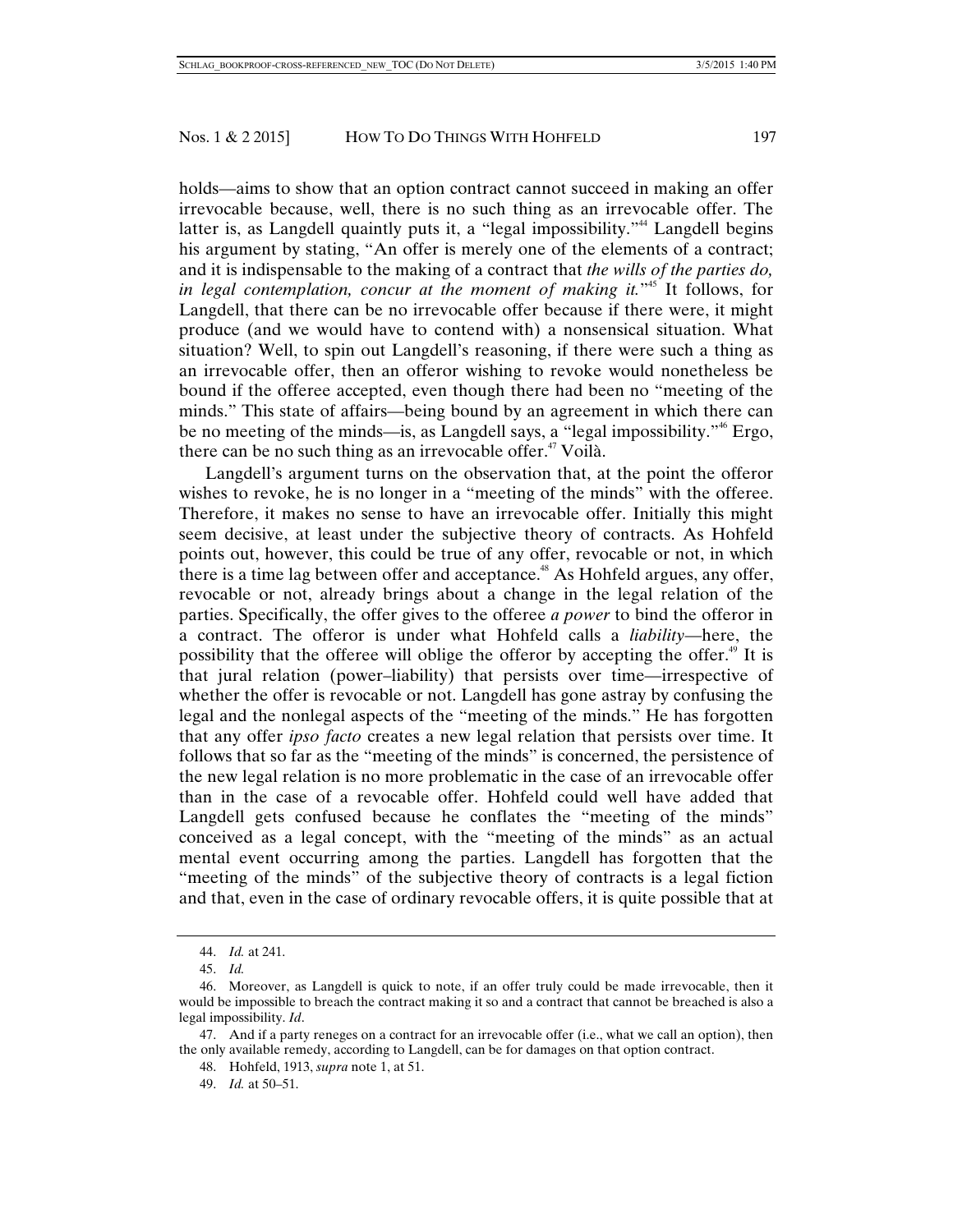the precise moment the offeree accepts an outstanding revocable offer, the offeror may well be blind drunk, sucking ether in a foreign port, or otherwise quite incapable of meeting any mind—save the fictional legal kind that is sometimes ascribed to contracting parties under the subjective theory of contracts. Hohfeld concludes that, if one avoids Langdell's muddled thinking, there is no difficulty reaching the conclusion that an option contract can indeed create an irrevocable offer that the offeror is powerless to extinguish.<sup>50</sup>

## B. The Economic Import of Errors of Transposition

When jurists and scholars commit errors of transposition, the resulting legal regimes are built up by reference to the qualities and characteristics of existing socioeconomic objects. From a pragmatic standpoint, such reference points may seem perfectly sensible. Indeed, one can imagine legal pragmatists asking here with incredulity, "Well, of course, legal concepts should refer to existing socioeconomic objects! What else would they refer to?" But a moment's reflection shows that this response misses the nature of the difficulty. The question is not whether a legal concept should at some point *refer* to a socioeconomic object of some kind. Rather, the question is whether that *reference* should occur unconsciously through errors of transposition?<sup>51</sup>

From an economic standpoint, the unreflective transposition of the qualities of the socioeconomic object to the legal concept is quite problematic: legal regimes are not supposed to be designed strictly for already existing socioeconomic objects but rather to enable, permit, or forbid all sorts of economic activities to take place, whether or not these activities are already socioeconomically extant. Fashioning legal regimes unconsciously around existing socioeconomic objects might result in unexamined and inappropriate subsidies or penalties to extant activities to the detriment or benefit respectively of those yet to be created. $52$  To use the corporation example again: the corporation as a legal concept should be fashioned not simply with regard to visible present socioeconomical uses of the corporate form but with regard to the uses (desirable and not) that *might be made* of that form.

The point here is an interesting and suggestive one, worthy of further exploration: our "conceptual economy" (the metaphors and images that we invest in our legal concepts and our legal architecture) translates into consequences for the "real economy." To put the implications in the *lingua franca* of economics: Costs and benefits will attach. Subsidies and penalties will ensue.53 It would be unfortunate if these subsidies and penalties were the mindless result of unreflective errors of transposition.

 <sup>50.</sup> *Id.* at 51.

 <sup>51.</sup> *See infra* text accompanying note 171–72.

 <sup>52.</sup> Schlag*, Coase Minus the Coase Theorem*, *supra* note 14, at 217–20.

 <sup>53.</sup> *Id.* at 209–17 (showing how "operational" conceptualizations of transaction costs effectively result in subsidies and penalties to discrete economic activities in ways that are not clearly efficient).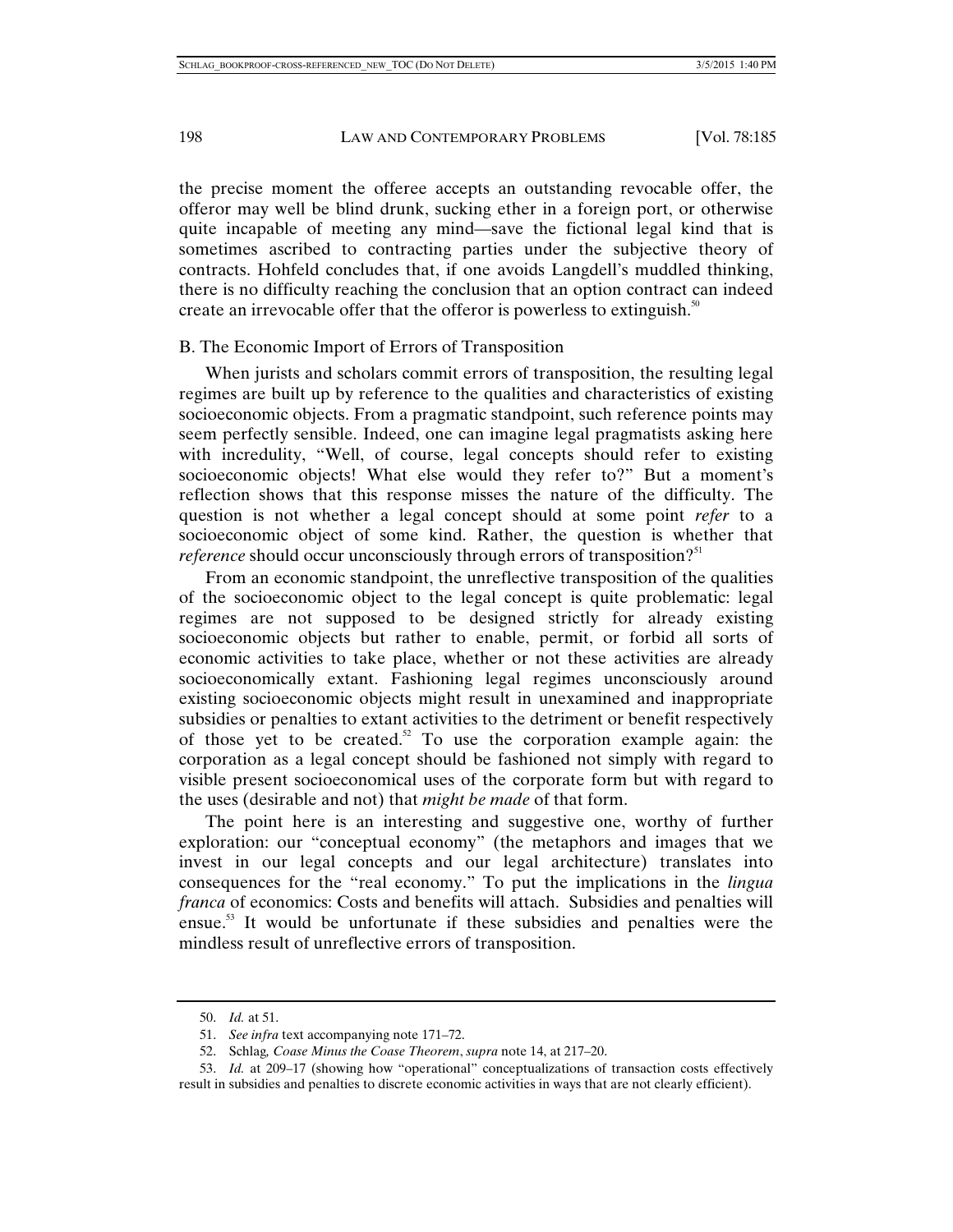## C. The Political Import of Errors of Transposition

The critical Hohfeldian work in exposing errors of transposition is already a useful contribution on its own. But, arguably, and beyond anything Hohfeld suggested, there is a political aspect as well.

In discussing the economic import, we saw that errors of transposition enable extant socioeconomic forms to be transposed unreflectively into legal concepts. The possibilities for structuring legal regimes will thus be curtailed and some possibilities foreclosed entirely *at the level of the legal concept* before legal analysis can even begin. This curtailment and foreclosure will sometimes occur before we can even say anything deductive, inductive, or prescriptive about how the legal concept ought to be construed, interpreted, and applied. Often this will happen unconsciously, without the jurist or the scholar noticing.

This is bad enough in itself, but there is more. What is transposed is not simply the extant socioeconomic forms, but these forms *as they are experienced, apprehended, and represented by jurists and scholars*. 54 The point here is that errors of transposition frequently have a political valence shaped by the perspective and experiences of those who have the power to enforce these errors. The political problem is thus twofold: It is not only a status quo bias, but a political selectivity bias as well.

Neither of these points should be taken too far. Although it seems clear that we should avoid unreflective and politically selective concept-packing, it is not obvious that cogent legal analysis is possible without introducing some socioeconomic determinations into the legal concept.<sup>55</sup> One cannot, for instance, decide cogently on what terms a corporation should be amenable to suit in a foreign state without some idea of what a corporation generally is and does as a socioeconomic matter. Some degree of *concept-packing* may thus be unavoidable. The important point to recognize here is that before we can get to policy, principle, or value-based reasoning (the conventionally accepted vehicles of political and normative contestation) the legal concepts and the conceptual architecture we deploy have already been invested with political and normative content.

These critical insights are already useful on their own. But in Hohfeld's work, they serve as a propaedeutic: They prepare the ground for a more significant contribution—namely, the identification of his fundamental legal conceptions *as relations of form*. The analysis of errors of transposition is a prelude to this contribution. Indeed, without an appreciation that jurists and scholars are routinely deriving legal conclusions through errors of transposition, the need for Hohfeld's platform might well remain mysterious. It's a nice taxonomy and all—clean and tidy—but why would we need it?

A big part of the answer is precisely that the platform is Hohfeld's way of

 <sup>54.</sup> This is, of course, one way in which the aesthetics of law (and the selection of one aesthetic instead of another in *this* context and not *that* context) can effectuate or frustrate certain political projects. On the aesthetics of law more generally, *see* Schlag, *The Aesthetics*, *supra* note 30.

 <sup>55.</sup> *Id.* at 1092–99.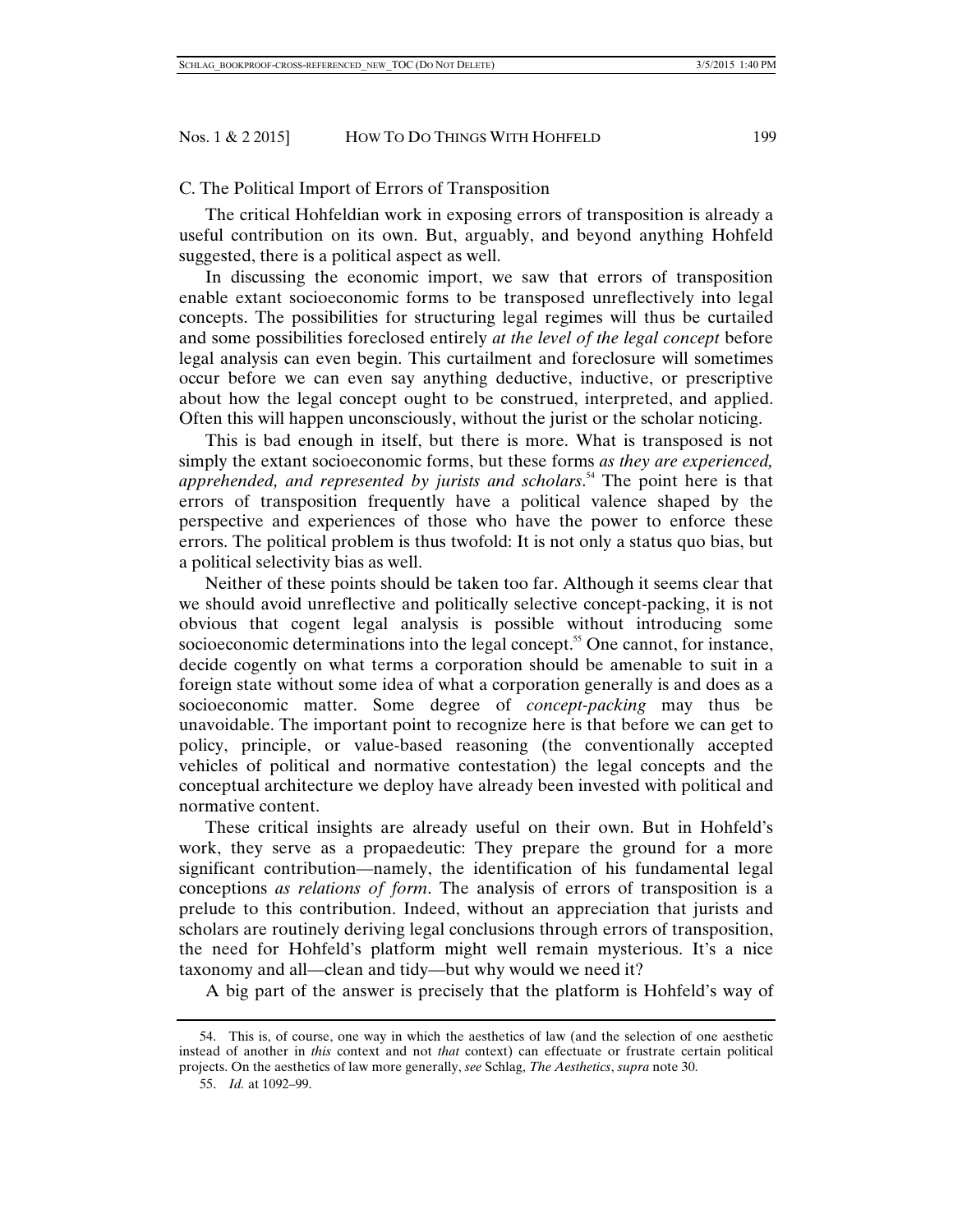avoiding errors of transposition. Hohfeld insists on distinguishing clearly and precisely between legal and nonlegal relations. His description of legal conceptions like rights, privileges, and duties in terms of pure relations of form allows him to do just that. These relations are stripped, so far as possible, of substantive nonlegal content.

#### IV

## HOHFELD'S FUNDAMENTAL LEGAL RELATIONS

Hohfeld's idea of treating legal concepts as relations of form between persons was not entirely new. $56$  Hohfeld was not the first in this regard, but he went further than his predecessors. The latter had, in committing various errors of transposition, failed repeatedly in articulating a cogent analytical scheme—a point that Hohfeld did not hesitate to illustrate with copious quotes throughout his 1913 article.

Hohfeld's bid to get us to accept his fundamental legal relations is not particularly inviting. The article does not provide a whole lot of rhetorical inducement—there's not much charm to speak of, and apparently, no effort at seduction at all. What Hohfeld demands is submission of the reader. (This would be you.)

Now is the time. Surrender. You can always reconsider later.

So first thing: give up on seeing rights, duties, powers, and so forth as discrete identities. Instead, start viewing them as relations:

#### **JURAL CORRELATIVES**

 $Right \leftrightarrow Duty$ Privilege $\leftrightarrow$ No Right Power $\leftrightarrow$ Liability Immunity $\leftrightarrow$ Disability

A Hohfeldian jural relation is always a relation between two persons—*A* and *B*—with regard to a specific act  $(X)$ . If we change the parties, for instance, substitute *C* for *B* or if we change the specified act  $(X)$ , we need to do a separate analysis.<sup>57</sup>

So now, let's start with rights. To say that *A* has a right against *B* to have *B* stay off Blackacre is to state a particular legal relation between *A* and *B*. What legal relation is that? Well, it's the relation where *A* has a right that *B* stay off

 <sup>56.</sup> *See, e.g.*, JOHN CHIPMAN GRAY, THE NATURE AND SOURCES OF LAW 18 (1909) (asserting a man's legal right is the "power which he has to make a person or persons do or refrain from doing a certain act or acts, so far as the power arises from society imposing a legal duty upon a person or persons").

 <sup>57.</sup> *See generally*, John Finnis, *Some Professorial Fallacies about Rights*, 4 ADEL. L. REV. 377 (1972).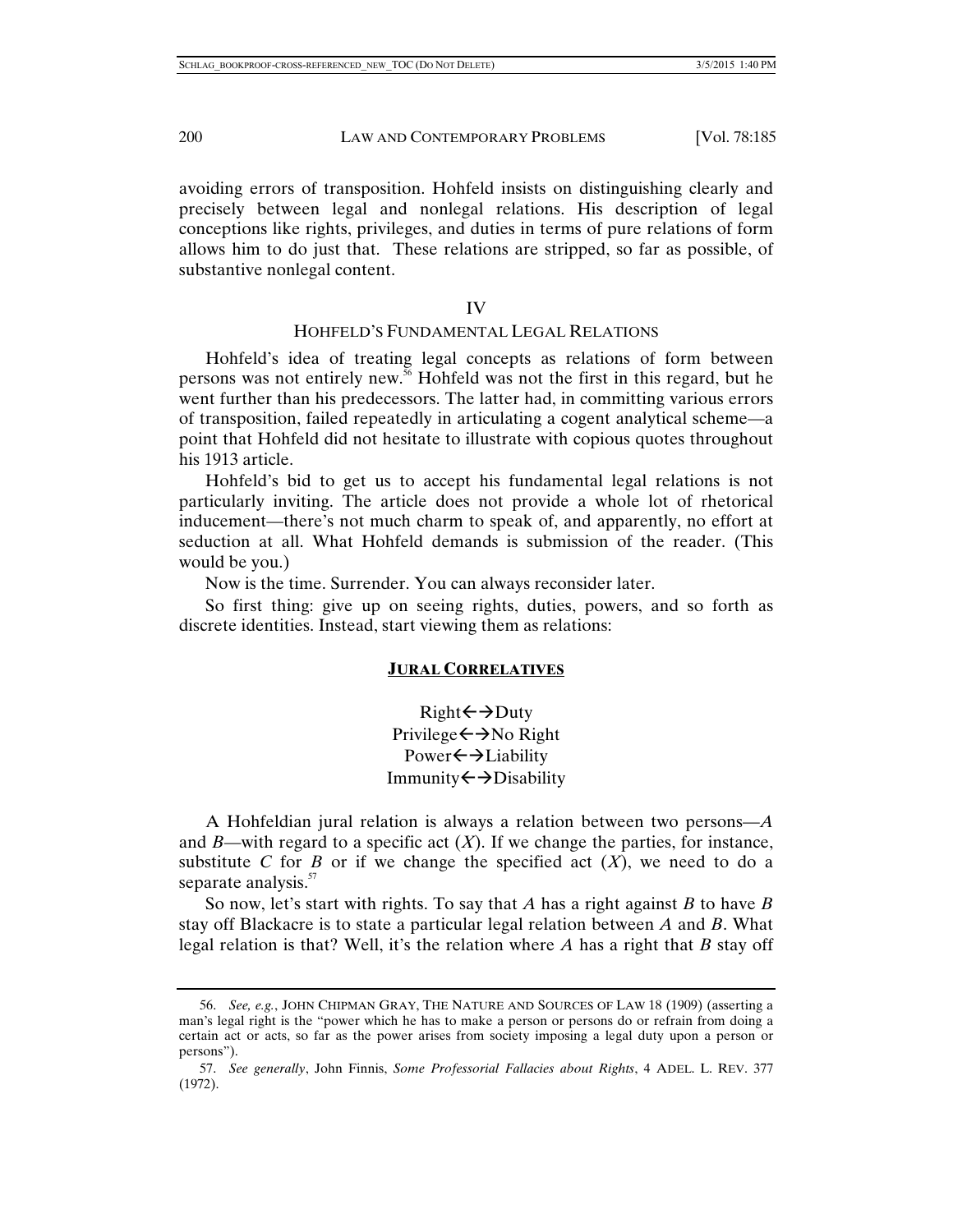and *B* has a correlative duty to stay off. How do we know that *B* has a duty towards *A* to stay off Blackacre? We know because *B*'s duty to *A* to stay off Blackacre is exactly what it means to say that *A* has a right that *B* stay off. It is not so much that rights "imply" or "give rise" to duties.<sup>58</sup> Rather, one's rights *are* duties in someone else just as one's duties *are* rights in someone else. As Karl Llewellyn observed, rights and duties are simply different ways of talking about the same legal relation. $59$  The same is true of the other jural correlatives (privilege–no right; power–liability; and immunity–disability).

Suppose now that *A* has a right that *B* stay off Blackacre. What does this say about whether *A* can enter Blackacre? In Hohfeldian analysis, the answer is: nothing. *B* staying off the land and *A* being able to enter the land are two different acts. We have changed the specified act  $(X)$  and so a separate analysis is required.

Now imagine that the law permits *A* to enter Blackacre. Does *A* have a right to enter the land? No—in Hohfeldian terms this is a privilege, not a right. A right in *A* is always a duty that *B* do or not do something. Here, the law's permission that *A* can enter the land does not mean that *B* has a duty. *B* simply has what Hohfeld calls a no-right. *B* has no right that *A* shall not enter the land. If *B* goes to court to get a ruling that *A* shall not enter the land, the court will properly dismiss the complaint.

Does this mean that *B* is at least under a duty to refrain *from interfering* with *A*'s efforts to enter the land? Well, no, it doesn't. A privilege in *A* to do *X* does not resolve the different question of what *B* may or may not do by way of interfering with the exercise of that privilege. Again, that is a separate question. It is quite possible that *A* has a privilege to enter the land and that, in addition, *A* has a right that *B* not interfere with the exercise of *A*'s privilege to enter the land. But it is equally plausible that all *A* has is the privilege to enter the land unattended by any right that *B* not interfere.

This gets us to the crux of the matter with regard to the difference between rights and privileges. The former establishes the predicate for a legal remedy, namely a duty in *B*. It is of course conceivable that, for any number of reasons, there may be no available remedy. $60$  One would need to do, among other things, a Hohfeldian analysis of "remedial relations," in order to know.<sup>61</sup> Nonetheless, a

 <sup>58.</sup> Stephen R. Munzer, *A Bundle Theorist Holds On to His Collection of Sticks*, ECON. J. WATCH 265, 267 (2011).

 <sup>59.</sup> Karl Llewellyn, *supra* note 19, at 85. *But see* Ronen Perry, *Correlativity*, 28 LAW & PHILO. 537 (2009) (arguing by way of counter-example that Hohfeld's correlativity claim does not hold up).

 <sup>60.</sup> Finnis, *supra* note 57, at 380.

 <sup>61.</sup> One would want to do a separate Hohfeldian analysis to see just what remedy is available for the primary breach of duty. Wesley Newcomb Hohfeld, *The Relations Between Law and Equity*, 11 MICH L. REV. 537, 554 (1913) (discussing secondary (remedial) relations and tertiary (adjectival law) relations). *See also* Finnis, *supra* note 57, at 380 (Noting that Hohfeld leaves the relevance of remedies to the platform undetermined). I am grateful to Ted Sichelman for pointing this out. This view of the matter is not only faithful to Hohfeld's views, but more fecund as well—insofar as it refocuses our attention on the range of remedies available (and their differing economic consequences) to enforce rights. Thus, Hohfeld's platform paves the way for Calabresi's and Melamed's early canonical work.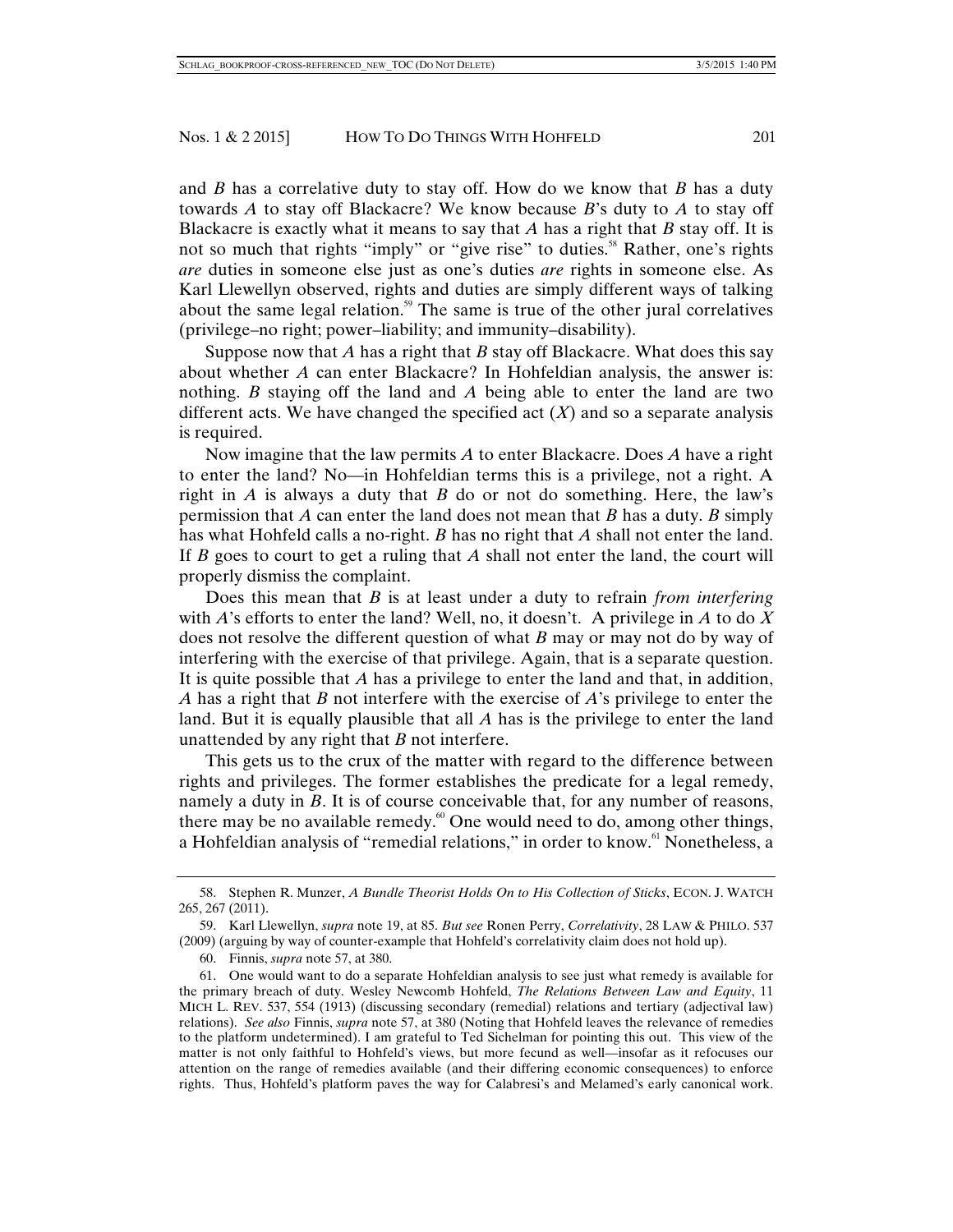right in *A* with a correlative duty is a necessary predicate for a legal remedy. If all we are talking about is *A*'s privilege to do *X*, then that privilege, in and of itself, does not afford a legal remedy when *B* does something that interferes with *A* doing *X*. It may well be, of course, that other legal relations preclude certain types of interference by  $B$  (e.g.,  $B$  cannot shoot  $A$ ). But again, those are different relations requiring their own separate analyses. $62$ 

One might reasonably ask here: what about those kinds of rights that do not specify duties? Well, yes . . . but therein lies what Hohfeld sees as the problem. Hohfeld wants us to stop talking that way. Why? Because if we start talking about rights without duties, it is not clear at all what we are talking about.<sup>63</sup> This is precisely one of the reasons why Hohfeld wants to introduce his more discriminating jural correlatives.

What about the power–liability and immunity–disability relations? Both of these pertain to "control" over the alteration of legal relations. If *A* has a power *vis-à-vis B*, then *A* upon satisfying certain specified conditions ("super-added facts") can bring about a specified change (*X*) in their relations. In such a case, *B* has a liability in that *B*'s relations are susceptible to being changed by *A*. Now consider the immunity–disability relations. If *B*'s relations to *A* cannot be legally altered by *A* with regard to some specified change  $(X)$ , then *B* has an immunity and correspondingly, *A* is under a disability. As Hohfeld states, "a power bears the same general contrast to an immunity that a right does to a privilege."<sup>64</sup>

In this article I will not make too much of power–liability and immunity– disability relations. But that is a choice rather than an intimation of lack of importance.

Going back to rights and privileges, it is important to recognize that the two are very different legal entitlements with different economic and political implications. $\degree$  To illustrate the point, imagine that a court has to decide upon how to recognize *A*'s interest that *B* not enter Blackacre. Two options immediately present themselves. The court could grant *A* the right that *B* shall not enter the land. *B* would thus be under a duty not to enter the land—an obligation, which lays a necessary predicate for judicial enforcement. The second obvious option is to say that *A* has a privilege to keep *B* from entering the land. As a practical matter, this would amount to allowing *A* some sort of self-help against *B*, circumscribed by whatever other relations *A* might have in regards to *B*. Importantly, *A*'s privilege, in and of itself, would not entitle *A* to obtain judicial enforcement to keep *B* from entering the land.

65. *See infra* text accompanying note 87.

*See generally* Guido Calabresi & A. Douglas Melamed, *Property Rules, Liability Rules, and Inalienability: One View of the Cathedral*, 85 HARV. L. REV. 1089 (1972).

 <sup>62.</sup> Finnis, *supra* note 57, at 379.

 <sup>63.</sup> One can detect here in embryonic form the structure of Robert Lee Hale's later arguments: Hohfeld's right–duty relation is the more formal precursor of Hale's freedom–coercion relation. *See* Kennedy, *The Stakes*, *supra* note 19, at 368 n.8.

 <sup>64.</sup> Hohfeld, 1913, *supra* note 1, at 55.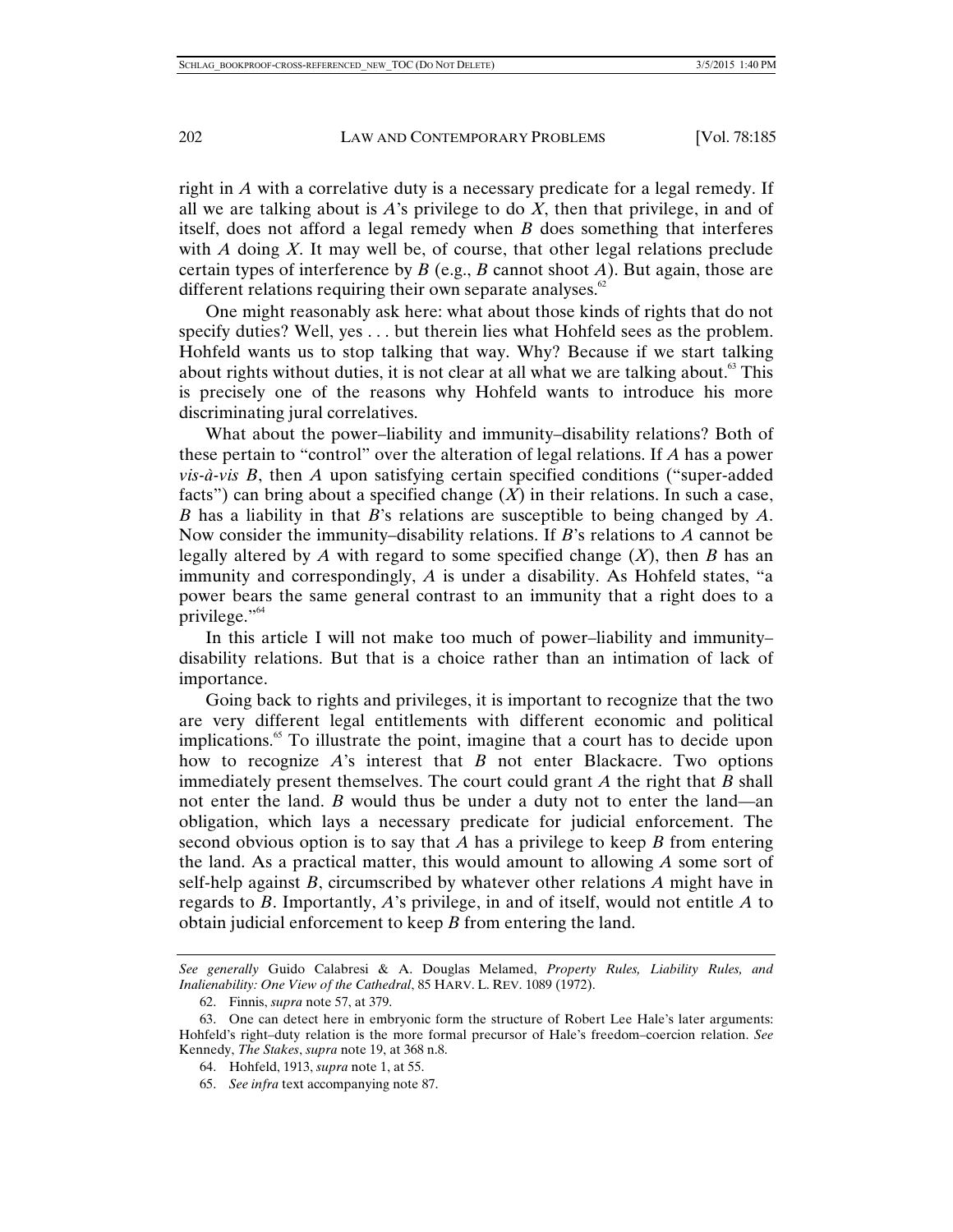Notice that *A*'s privilege is not nothing: *A* could demand from *B* a payment to refrain from exercising the privilege: "Pay me, and I won't use self-help to keep you out." Moreover, things could be far worse for *A*. If *A* had neither a privilege nor a right, *A* could well find himself under a duty to allow *B* to enter the land, and that, from *A*'s perspective, would be far worse than having a privilege. Granting *A nothing more* than a privilege is a way of saying, "Sorry guy, you do not get a right that *B* not enter your land. All we're giving you is a privilege to keep *B* off your land." At the same time, of course, granting *A* the privilege to keep *B* off his land, is also a way of saying, "You have just lucked out, guy. Look—at least you're not under a duty to refrain from trying to keep *B* off your land."<sup>66</sup>

This last point introduces us to Hohfeld's jural opposites. Hohfeld organizes the same eight conceptions into a table of jural opposites. In contrast to jural correlatives, which pertain to the relations between *A* and *B*, the jural opposites concern just one party. Hence, when activity *X* is involved, *A* must either have a right or a no-right that *B* act in a certain manner. *A* cannot have both at once. The same thing is true of privileges: if *A* has a privilege to do *X*, then he cannot have a duty to refrain from doing *X*. The same goes for powers and immunities. Here then are the jural opposites: $67$ 

#### **JURAL OPPOSITES**

Right / No Right Privilege / Duty Power / Disability Immunity / Liability

These jural opposites are useful to the extent that they allow us to recognize the necessary negative implication of imposing an entitlement or disablement on a party. It is precisely this logic of negation that enabled us to recognize in the example above, that if *A* has a privilege to do *X*, then he cannot be under a duty to refrain from doing *X*. Why? Because that is what it means to have a privilege to do *X*.

Now if upon reading the last three paragraphs, you have gained the sense that the Hohfeldian conceptions (right, duty, privilege, etc.) belong to a small self-referential world of legal form in which each legal conception acquires meaning through its relations to the others, then you've got it. This is the structuralist world of jural form that Hohfeld offers. Hohfeld's endeavor will be successful to the extent that you recognize (1) that the correlative dyads, as relations of form, do yield different legal regimes and (2) that these legal

 <sup>66.</sup> Hohfeld, 1913, *supra* note 1, at 39 (privilege as the negation of duty). For the sake of simplicity here, I am bracketing any discussion of power–liability and immunity–disability as options.

 <sup>67.</sup> *Id.* at 30.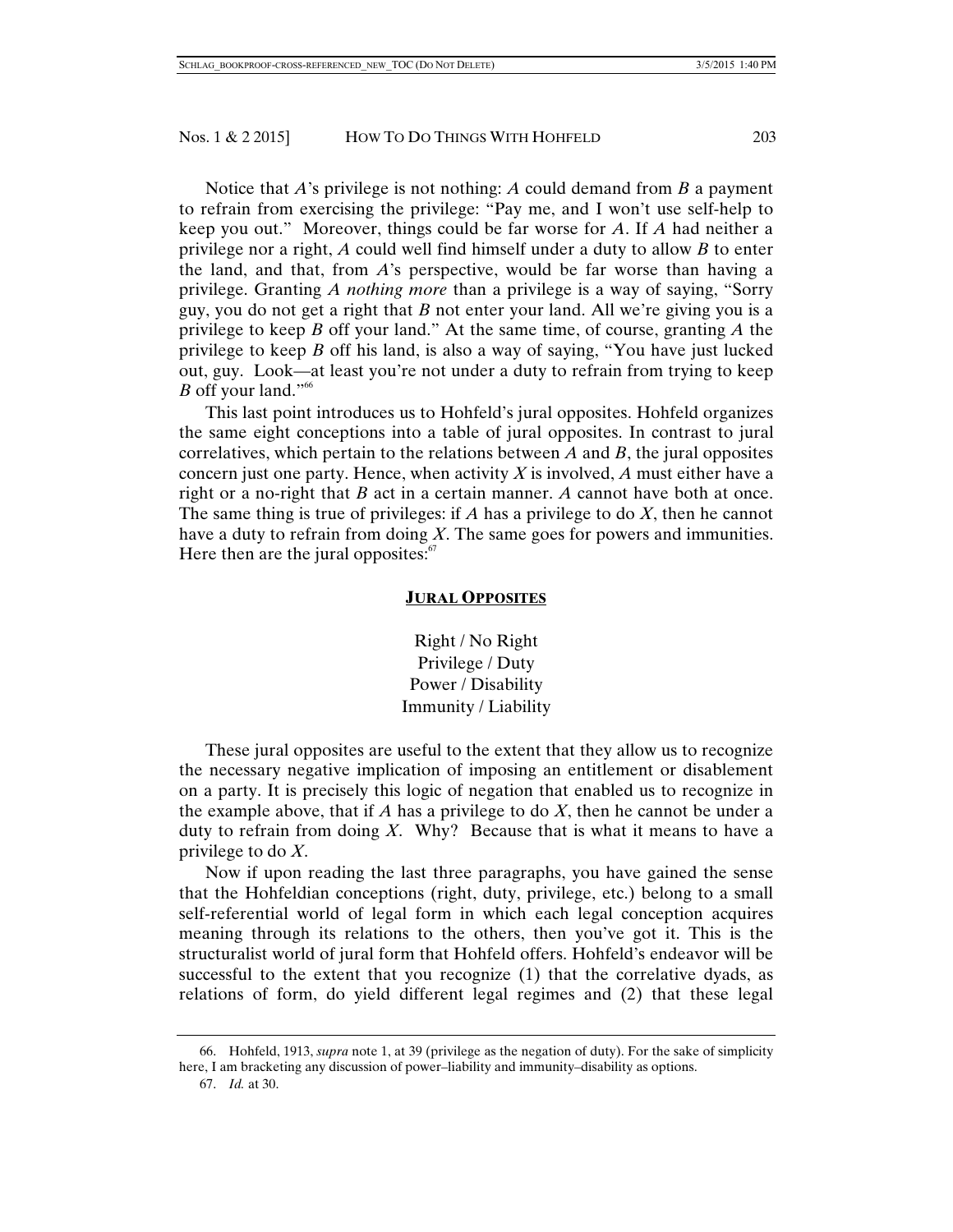regimes are in fact instanced throughout our law even if they are seldom articulated with the precision of the Hohfeldian nomenclature.

If provisionally we can accept Hohfeld's platform, it now becomes possible to explain what can be done with it. Note here that what can be done with it is yet one more way in which Hohfeld's platform acquires meaning.

V

## ABUSE OF DEDUCTION—DERIVING RIGHTS FROM PRIVILEGES

One of Hohfeld's major objectives in the 1913 article was to describe a particular kind of reasoning error—namely, the confusion of rights and privileges and the abusive deduction or derivation of one from the other.<sup>68</sup> This error was, and continues to be, pervasive and deeply patterned.<sup>69</sup> The pattern typically goes something like this:

- 1. We, the court, think the liberty to do *X* is important and worthy of legal protection.
- 2. Accordingly, we believe *A* has a legally protectable interest in doing *X*.
- 3. In other words, *A* has a right to do *X*.
- 4. Because *A* has a right to do *X*, others like *B* are under a corresponding duty not to interfere with *A*.
- 5. Here inasmuch as *B* is interfering with *A* doing *X*, *B* should be enjoined or pay damages, or the like.

Now, for Hohfeld, this argument is badly flawed.<sup>70</sup> A shift occurs somewhere in the move from proposition 2 to proposition 4. It simply does not follow, according to Hohfeld, that because *A* has or ought to have a legally protectable interest in *X*, that this yields a duty in *B* not interfere. To find or impose such a duty would mean that *A* has some sort of right that *B* not interfere. But per Hohfeld, we cannot get that merely from the recognition that *A* has a protectable interest. Why not? Because we have per Hohfeld two major options to choose from:

- 1. We could say *A* has a privilege to engage in *X and that independently*, *B* is under some duty not to interfere with that privilege. In other words *A* has both a privilege and a supporting right.
- 2. In the alternative, we could say that *A* has a privilege to engage in *X* but that *B* simultaneously has a privilege to interfere in *A*'s pursuit of *X*. In

 <sup>68.</sup> On "abuse of deduction" see DUNCAN KENNEDY, THE RISE AND FALL OF CLASSICAL LEGAL THOUGHT xviii (2006).

 <sup>69.</sup> We typically accuse nineteenth-century formalists of engaging in (specious) deductive reasoning. It is not clear to me, however, that what we routinely characterize as deduction is not simply classification or subsumption. For an excellent discussion of "subsumption" as a key operation in legal reasoning, see ALEXANDRE LEFEBVRE, THE IMAGE OF LAW: DELEUZE, BERGSON, SPINOZA 1–49 (2008) (a sophisticated discussion of Deleuzian thinking on "subsumption" in law).

 <sup>70.</sup> This is the formal structure of the argument that Hohfeld dismantles in Lord Lindley's opinion in the case of Quinn v. Leathem. Hohfeld, 1913 *supra* note 1, at 36–37. *See infra* text accompanying notes 71–79.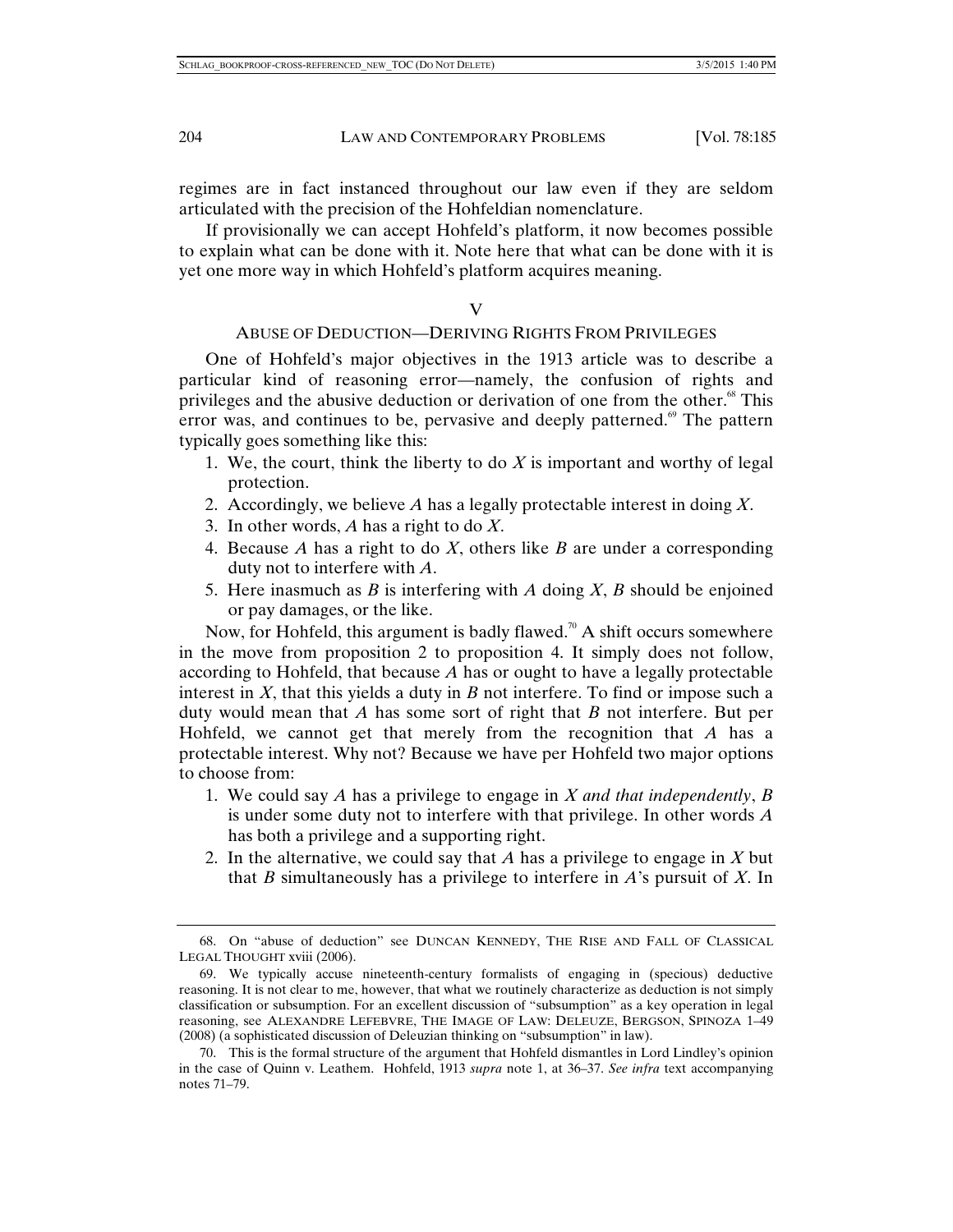other words, *A* has a privilege to practice the trade of butcher, but no right to prevent interference by *B*.

The two options are very different. While in either case, *A* finds himself with a privilege to do *X*, with the first option, he also benefits from a right that *B* will not interfere with that privilege. With the second option, *A* has no such protection (he has a no-right) and thus *A* has to contend with *B* who has some privilege to interfere. Meanwhile, on *B*'s side of things, the first option imposes some duty on *B* not to interfere with *A* doing *X*. The second option, by contrast, allows *B* some privilege to interfere. The regimes are thus very different—for both *A* and *B*.

What then is wrong with the five-part argument above? Well, put most simply, it confuses and conflates the two options and combines them into a single mess. In his 1913 article, Hohfeld illustrates these points with an opinion by Lord Lindley in the then-famous case of *Quinn v. Leathem*. 71 In that case, the defendant, Quinn, a union organizer, sought to have a butcher replace his employees with union labor.<sup>72</sup> Quinn and his fellow organizers threatened to strike one of Leathem's customers, another butcher, if the latter did not stop buying meat from Leathem.<sup>73</sup> This other butcher, a certain Munce, complied with Quinn's threat, and Leathem sustained losses, thus leading to his lawsuit against Quinn.<sup>74</sup> Hohfeld uses this case and Lord Lindley's opinion to illustrate the fallacious conflation of rights and privileges. Lord Lindley's reasoning goes as follows:

The plaintiff had the ordinary *rights* of a British subject. He was *at liberty* to earn his living in his own way, provided he did not violate some special law prohibiting him from so doing, and provided he did not infringe the rights of other people. This *liberty* involved *the liberty* to deal with other persons who were willing to deal with him. *This liberty* is *a right* recognized by law; its *correlative* is the general *duty* of every one not to prevent the free exercise of this *liberty* except so far as his own liberty of action may justify him in so doing. But a person's *liberty* or *right* to deal with others is nugatory unless they are at liberty to deal with him if they choose to do so. Any interference with their liberty to deal with him affects him.<sup>7</sup>

For Hohfeld, this last paragraph exhibits serious errors, all stemming from a lack of rigor in the use of the concepts of "rights" and "liberties."<sup>76</sup> To start at the beginning: when Lord Lindley says that Leathem the butcher has a liberty to earn a living, what precisely does this mean? For Hohfeld, all Lord Lindley means to say in the first three sentences is that butchery is a lawful calling that

76. Hohfeld, 1913 *supra* note 1, at 36–37.

 <sup>71.</sup> Hohfeld, 1913, *supra* note 1, at 36–37.

 <sup>72.</sup> Quinn v. Leathem, [1901] A.C. 495 (H.L.) 503 (appeal taken from Ir.) My account here is but a brief variant of a lengthier and more nuanced discussion of the case found in Thomas D. Perry, *A Paradigm of Philosophy: Hohfeld on Legal Rights*, 14 AM. PHIL. Q. 41, 44–45 (1977). Perry makes clear that Hohfeld's own discussion simplifies a more complex, and possibly more justifiable, account of Lord Lindley's opinion. That does not detract, however, from Hohfeld's general point. Here, I follow Hohfeld's conclusory interpretation of Lindley's opinion.

 <sup>73.</sup> Quinn v. Leathem, [1901] A.C. 495 (H.L.) 496 (appeal taken from Ir.)

 <sup>74.</sup> *Id*. at 496.

 <sup>75.</sup> *Id*. at 534.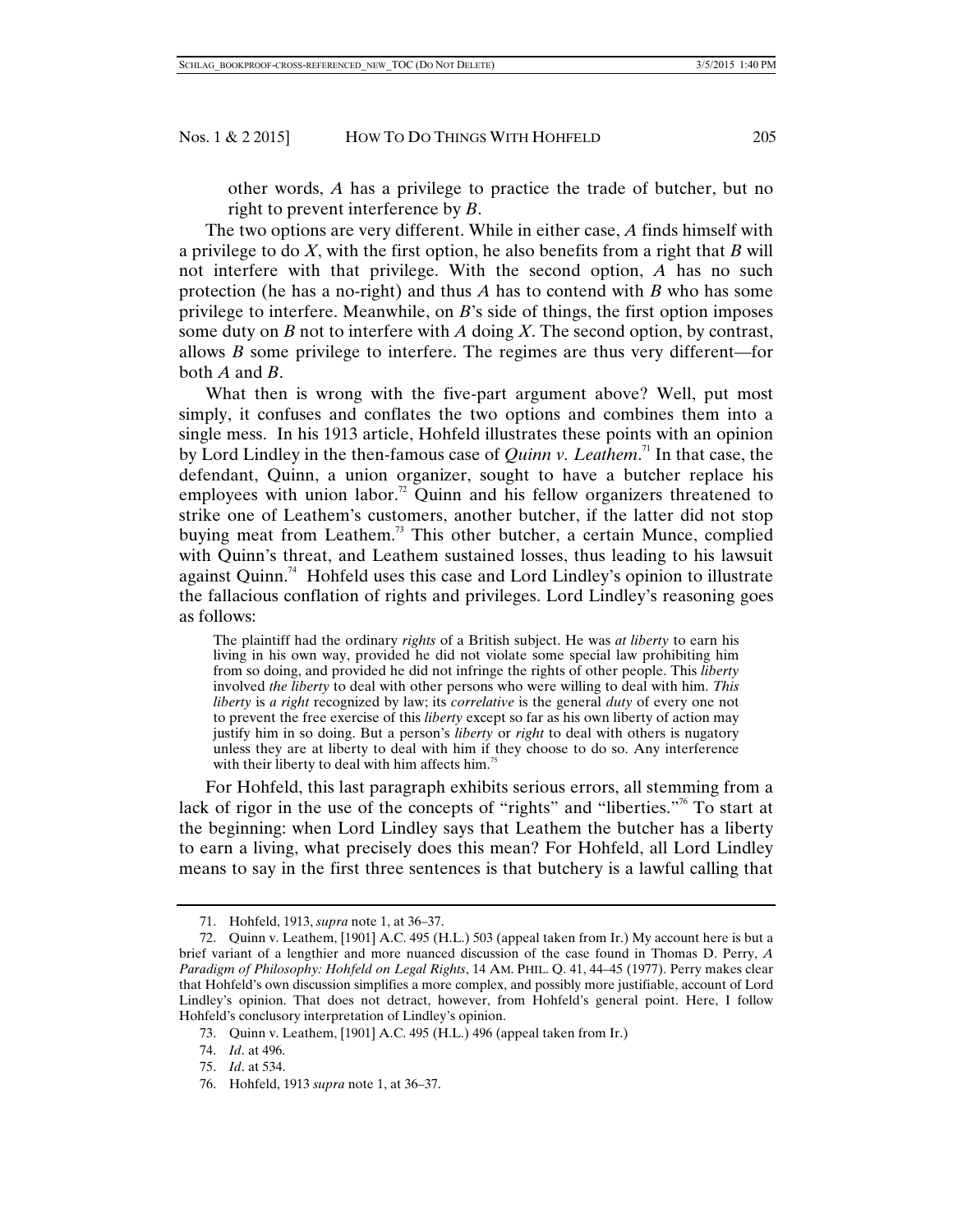Leathem can practice if he wants. In other words, Lord Lindley is saying that Leathem is legally permitted to carry on his butchery business in the *limited sense* that others have no right that Leathem not practice his trade. Does it then follow that Leathem has a right in the sense used by Lord Lindley in the fourth sentence—namely, that others are under some duty not to interfere with Leathem in the practice his trade?

It is here that Hohfeld's jural conceptions kick in as it becomes clear that there are two major ways of conceptualizing Leathem's legal interest. We could say that all Leathem has is a privilege of a pursuing the trade of butcher, in which case Quinn and others would have no right that Leathem not ply his trade. Or we could say that Leathem has, in addition to the aforementioned privilege, some supporting right that Quinn and others not interfere. Those are two different legal regimes.

From Lord Lindley's language, two things seem relatively clear.

First, Lord Lindley's words give no indication that he understands the availability of the two different regimes. His loose usage of "liberty" and "rights" indicates that for him there is only one regime of entitlements. The substantive choice, as he presents it, thus seems to be a single either/or: Either Leathem gets no protection from the law, or Leathem has a right, which means that Quinn is under a duty not to interfere.

Second, Lord Lindley seems to have speciously derived a right from a privilege. Thus, according to Hohfeld, in the first part of the paragraph, Lord Lindley argues for the existence of a privilege, not a right.<sup> $\pi$ </sup> Then Lord Lindley moves illegitimately in the second part of the paragraph to the conclusion that Quinn has a duty not to interfere.<sup>78</sup>

 It is hard to be sure whether Lord Lindley has in fact made *precisely* this second mistake because Lord Lindley's language is so loose. This, by the way, is one of the perennial difficulties in trying to apply Hohfeldian analysis to legal texts: Because courts and scholars frequently use muddled concepts, it is often a real interpretive challenge to figure out exactly what they are trying to say. The arguments made by jurists and scholars are sometimes so muddled that it is nearly impossible to translate them into Hohfeldian terms.<sup>79</sup>

What precisely is so objectionable about Lord Lindley's reasoning errors? Below I offer a brief diagnostic of the errors—various ways of thinking about the character and implications of these errors. As will be seen, these errors are stylized, recursive, and consequential. (The stakes are high.)

A. Missing the Excluded Middle—Eclipsing the Privilege–No Right Relation

First, Lord Lindley, like many jurists and scholars, has overlooked the

 <sup>77.</sup> *Id.* at 36–37.

 <sup>78.</sup> *See supra* text accompanying note 75.

 <sup>79.</sup> Even then, the effort to translate their thinking into Hohfeldian terms remains worthwhile because when the translation fails, it becomes apparent just how muddled the arguments tendered actually are.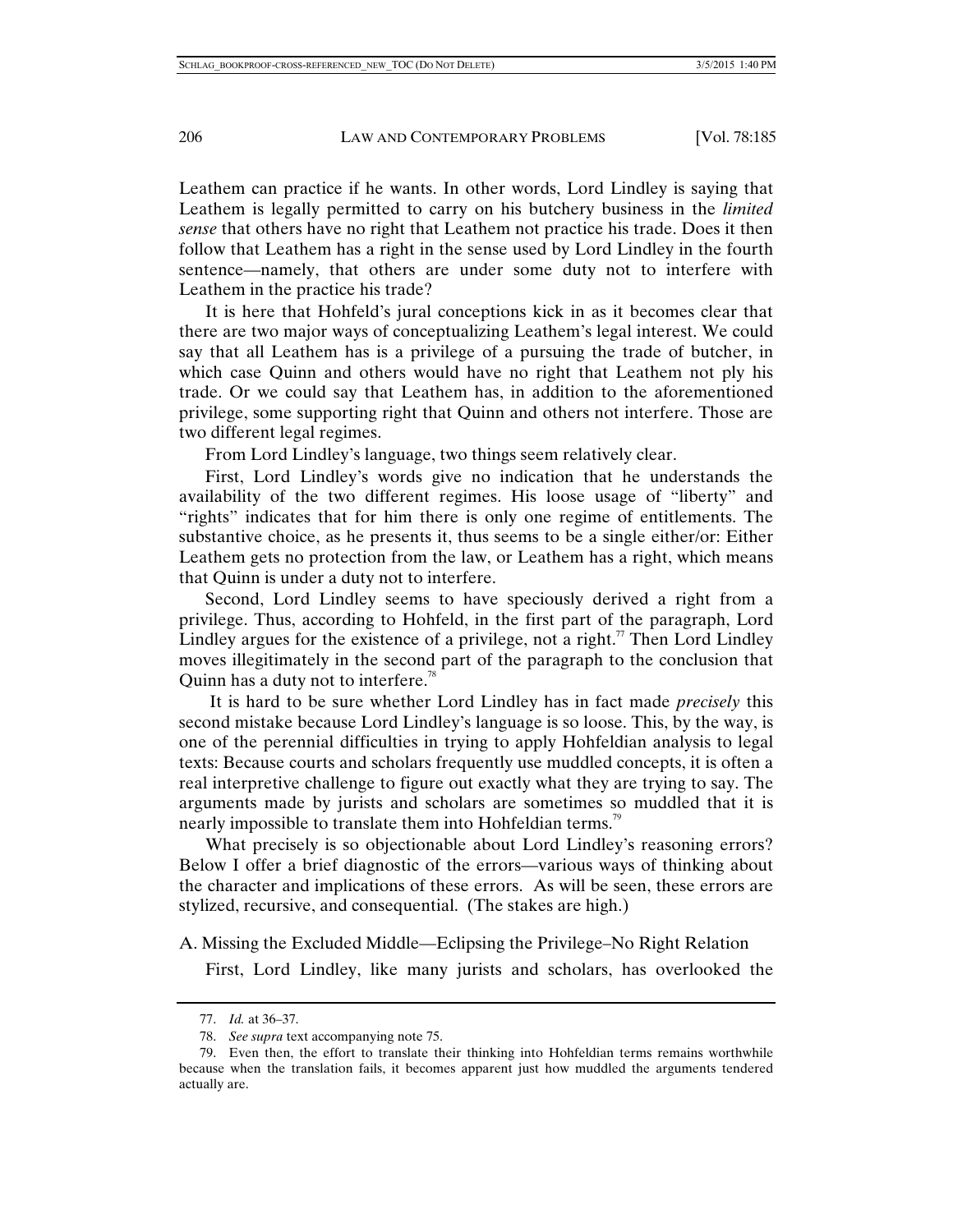privilege–no right dyad as a possible legal regime. Simply because *A* has a protectable legal interest (one which arguably merits some sort of legal recognition) does not mean ipso facto that this interest ought to be conceptualized as a right in *A* that *B* not interfere with *A*'s practice of butchery. There is a more modest approach available—namely, to recognize merely a privilege in *A* to engage in the lawful calling of butchery and a no-right in *B* that *A* shall not do so.

Overlooking the possibility of a privilege–no right regime matters tremendously. Yet this oversight happens frequently and not just to Lord Lindley. Indeed, even today, some jurists and scholars go straight from a recognition that *X* is an important interest of *A* to the conclusion that *B* is thus under a duty not to interfere with *A* doing *X*. Overlooked in the process is the possibility that all *A* has is a privilege with *B* having some *counterposed privilege*. This is the great excluded middle where both *A* and *B* have privileges enabling them to carry out their activities with neither having a right that the other shall not do so. Neither side is under a duty not to interfere. Leathem can carry out his butcher trade in ways that interfere with Quinn's union organizing. Quinn can carry out his union organizing in ways that interfere with Leathem's butcher trade.

## B. Conceptual Abuse as Distorting Moral, Policy, and Political Argument

A second way of reading the Hohfeldian objection (and I am pushing hard on Hohfeld here) is that sometimes jurists and scholars seek the recognition of a right but nonetheless offer up the kind of argument sufficient to justify only a privilege. That is to say that the authorities, reasoning, policies, and principles they muster for their positions are sufficient only to infer a privilege. Yet, as a result of flawed reasoning or sloppy language, we let parties get away with asserting a right that others not interfere when the justifications they offer suffice only to justify a privilege.<sup>80</sup> The lack of conceptual rigor effectively compromises moral, policy, and political arguments.

Thus, in *Quinn v. Leathem*, it's one thing to say we are going to permit Leathem to carry out the trade of butcher. It's quite another thing (and would seem to warrant additional justification) to say that we are going to protect Leathem by imposing a duty on others not to interfere. The burden of justification is arguably higher in the second case. But if no distinction is made between the two cases, the need to meet the higher burden of justification goes unrecognized.

C. Distinguishing Injurious Interference in the Nonlegal and the Legal Senses

There is a third kind of mistake in Lord Lindley's reasoning above, which is not mentioned explicitly in Hohfeld's discussion of *Quinn v. Leathem,* but is nonetheless related to his critique of errors of transposition. Lord Lindley

 <sup>80.</sup> *See infra* text accompanying note 88.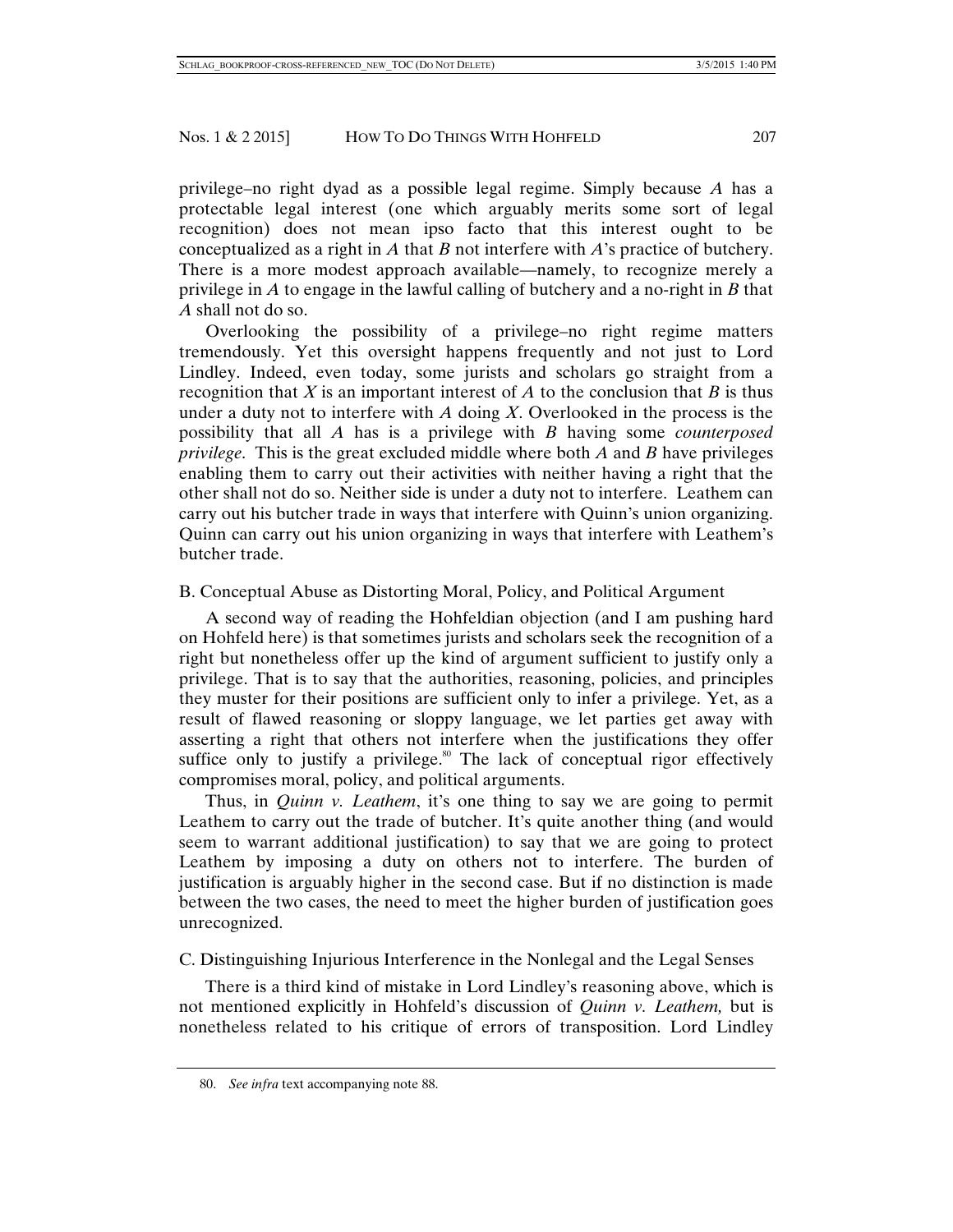correctly notes that the efforts of Quinn to get Leathem's customer to stop buying meat is, in a socioeconomic sense, an interference.<sup>81</sup> The problem in Lord Lindley's reasoning is that he slides from the observation that there is interference in the *socioeconomic sense* to the notion that there is an interference in a *legally cognizeable* sense. That, however, is a non sequitur wrought of an error of transposition—a confusion of the legal and the nonlegal.

Consider that in business—or, as here, in labor–capital relations interference in the socioeconomic sense is ubiquitous. The question for law then lies in conceptualizing what kinds of interference will be deemed legally actionable as distinct from those kinds of interferences that will not. It follows that the mere observation that there is some socioeconomic interference going on—"Geez, seems like interference to me"—is quite inadequate to draw legal conclusions. $82$  Legally cognizable interference is not something one can simply read off by observing socioeconomic realities, and particularly not when many of the cooperative–adverse relations we typically examine in law (landlord– tenant, seller–buyer, employer–employee, polluter–resident) are themselves characterized by reciprocal interference and coercion.<sup>83</sup>

#### D. Errors of Asymmetry

For now, consider a fourth and related kind of mistake in Lord Lindley's reasoning. Again, this one is not identified by Hohfeld specifically in the context of the *Quinn v. Leathem* discussion, but it is prompted by Hohfeld's platform. The problem might be described as an *error of asymmetry*. Stated simply, the problem is that, in cases of conflicting interests, courts and commentators frequently (and without argument) deploy one side's interest as the frame to analyze the other's entitlements and disablements. This can be

 <sup>81.</sup> Quinn v. Leathem, [1901] A.C. 495 (H.L.) 537 (appeal taken from Ir.) ("This violation of duty by the defendants resulted in damage to the plaintiff—not remote, but immediate and intended.").

 <sup>82.</sup> Lord Lindley's words on this score are somewhat lengthier. *See* Perry, *supra* note 72. Notice the slippage nonetheless, as the actions of the union are made to cross over figuratively from persuasion to coercion through a conflation of the socioeconomic with the legal:

What may begin as peaceable persuasion may easily become, and in trades union disputes generally does become, peremptory ordering, with threats open or covert of very unpleasant consequences to those who are not persuaded. Calling workmen out involves very serious consequences to such of them as do not obey. Black lists are real instruments of coercion, as every man whose name is on one soon discovers to his cost. A combination not to work is one thing, and is lawful. A combination to prevent others from working by annoying them if they do is a very different thing, and is prima facie unlawful. Again, not to work oneself is lawful so long as one keeps off the poor-rates, but to order men not to work when they are willing to work is another thing. A threat to call men out given by a trade union official to an employer of men belonging to the union and willing to work with him is *a form of coercion, intimidation, molestation, or annoyance* to them and to him very difficult to resist, and, to say the least, requiring justification. None was offered in this case.

Quinn v. Leathem, [1901] A.C. 495 (H.L.) 538 (appeal taken from Ir.) (emphasis added).

 <sup>83.</sup> To be sure, sometimes "interference" or "coercion" is socially manifested with gentility ("I'm afraid that, at that price, I will have to forego your services and look elsewhere . . .") and sometimes not ("Look, buddy, if you continue to resist, then I'm going to . . ."). Either way, coercion is an aspect of the negotiation. Kennedy, *The Stakes*, *supra* note 19, at 334–45.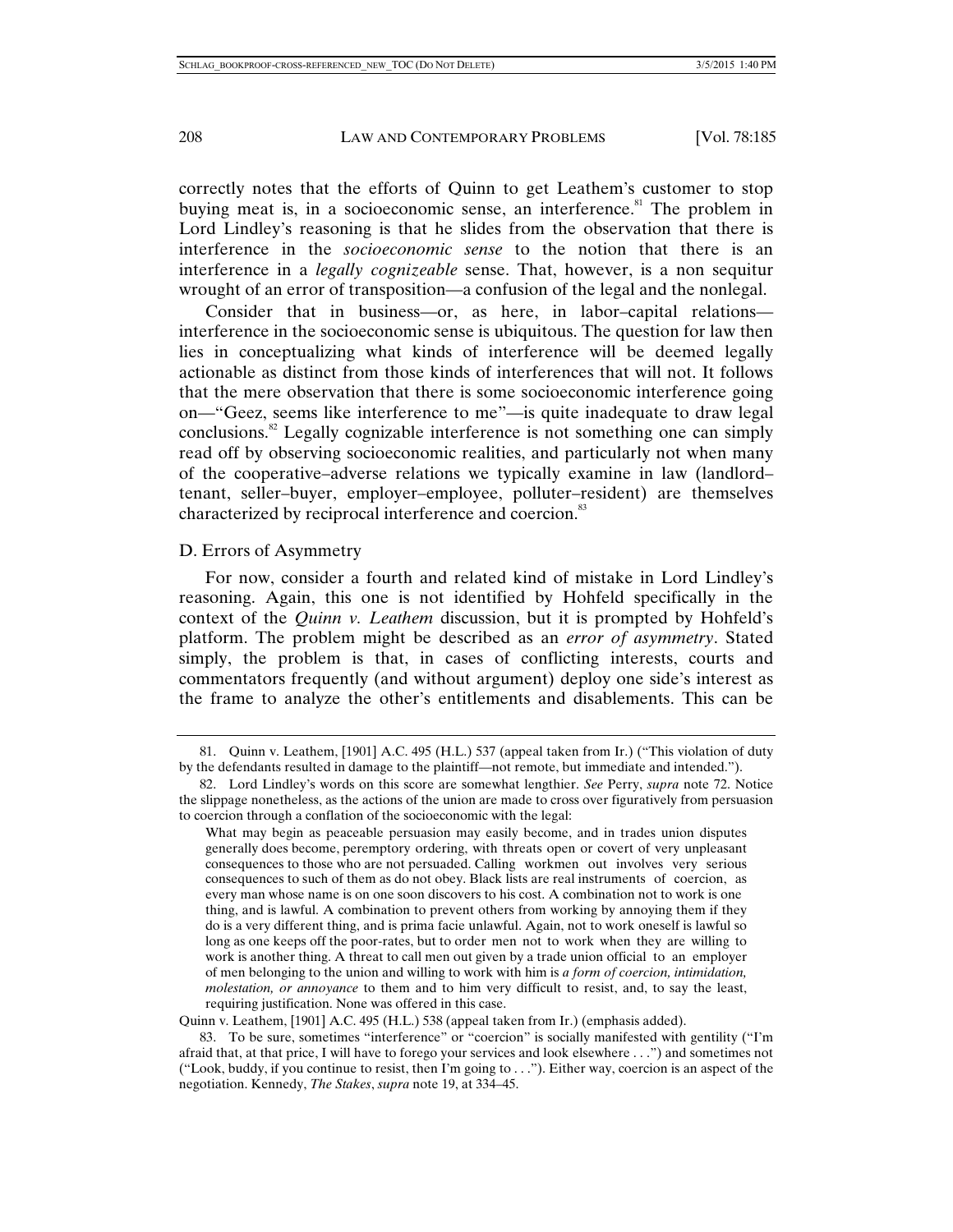seen readily in Lord Lindley's opinion.

Lord Lindley begins by identifying the liberty of employers to carry out a lawful business. This starts as a banal observation about liberty, but then, by dint of confusion, morphs into the recognition of a right, which is then deployed as the framework to decide whether Quinn has unlawfully interfered with Leathem. The problem is that this movement (unidirectional in its trajectory from employer's interests to employee's obligations) institutes *sub rosa* a moral and political asymmetry.

Perhaps the easiest way to see the point is to reverse the direction of the analysis by asking: what about Quinn's liberty to organize and to press demands on the employer? That too surely must be a "liberty" of British subjects, yes? What then if we started with that premise, turned that liberty of the employee into a right of some kind, and used it as a settled framework for analysis? We would end up with a reverse mirror image of Lord Lindley's argument fallacies and all—that might go something like this:

- 1. The right to form a union, strike, and press demands on an employer is undoubtedly a liberty of British subjects.
- 2. Here Leathem claims that the attempts of Quinn to persuade Leathem's customer not to deal are a breach of duty.
- 3. But Quinn did nothing more than to try to persuade Leathem's customer not to deal with Leathem, and that customer indeed chose not to deal with Leathem.
- 4. Leathem remained free at all times to try to persuade his customer otherwise, and in no way did Quinn interfere with Leathem's ability to persuade his own customer to continue their contract or financial dealings.
- 5. If we recognize a duty on the part of unions to refrain from persuading customers and suppliers to stop their business with the employer, it would render the right to organize and strike nugatory. Accordingly . . .

This last argument, of course, is no better than Lord Lindley's—indeed, I have tried to replicate roughly the same errors. But the juxtaposition of this argument with the original reveals the unidirectionality and asymmetry in Lord Lindley's own reasoning. In my reverse mirror-image argument, we start with a privilege in the union, we entrench that as the frame of analysis, and then we proceed to conclude that the union has no duty because if it did, the duty would interfere with its liberty to organize and press demands against the employers. Again, this is a really bad argument. But that is exactly my point: as a matter of form, this really bad argument parallels in reverse the argument Lord Lindley's opinion makes on behalf of Leathem. Like the flawed reasoning of many jurists and scholars, Lord Lindley morphs a liberty interest into a right (abuse of deduction), entrenches the latter as the frame of analysis (fails to recognize how the arguments might be flipped), and proceeds unidirectionally to the imposition of a duty. In Lord Lindley's argument, the unidirectionality of the movement and the resulting asymmetry leave the union's interests analytically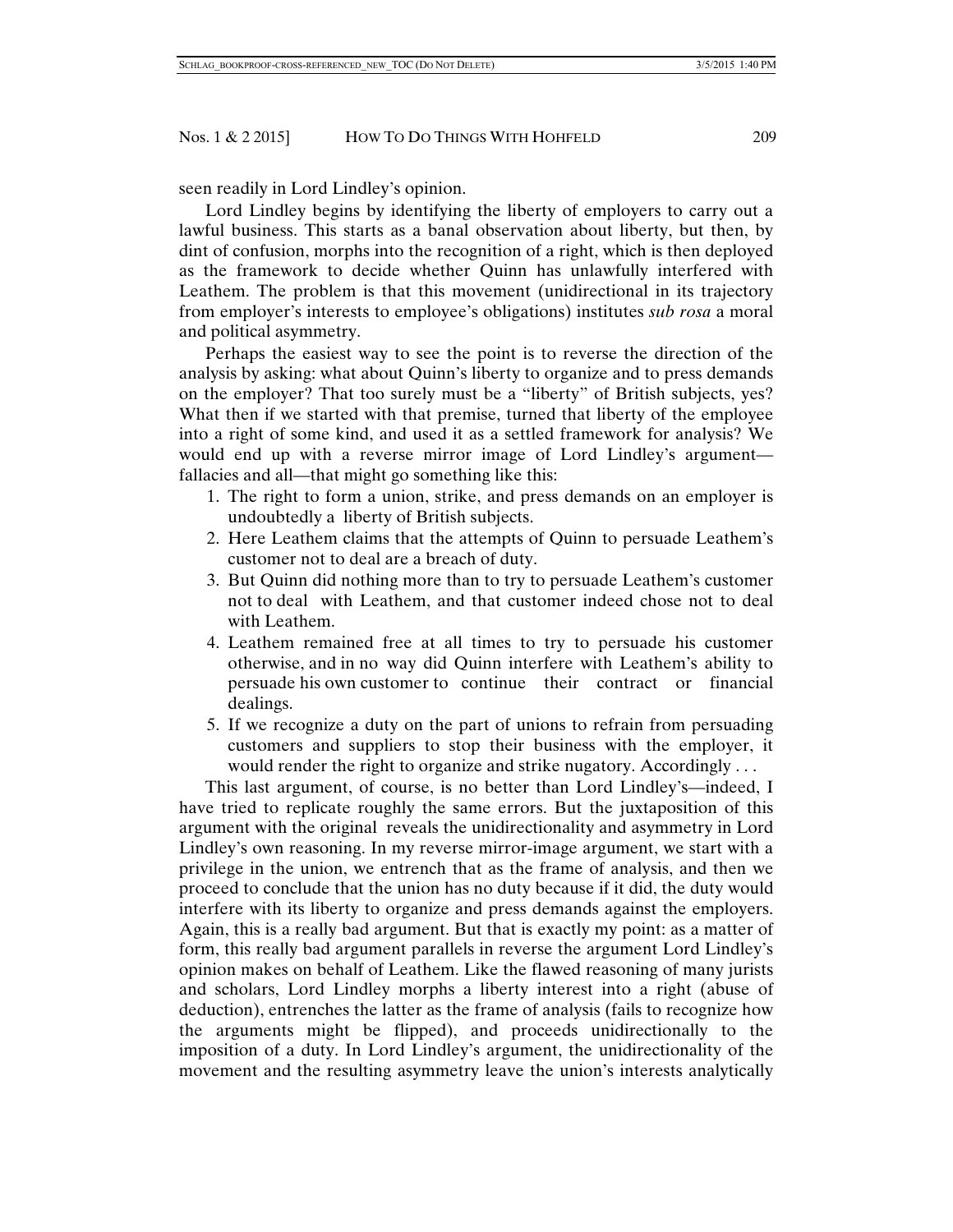and rhetorically underrepresented. Not surprisingly, the union loses.

E. The Economic Import of Distinguishing Between Rights and Privileges

Hohfeld's 1917 sequel to his 1913 article makes it clear that there is a tremendous economic import to the distinction between a right and a privilege.84 Indeed, one of Hohfeld's reflections on the economic significance of the right–privilege distinction is almost an anticipation of the opportunity cost notion as used by Coase in *The Problem of Social Cost*. 85 Hohfeld's words are worth the read:

Not only as a matter of accurate analysis and exposition, but also *as a matter of great practical consequence and economic significance*, the property owner's rights, or claims, should be sharply differentiated from his privileges. It is sometimes thought that A's rights, or claims, are created by the law for the sole purpose of guarding or protecting A's own physical use or enjoyment of the land, as if such physical use or enjoyment of the land were the only economic factor of importance. A moment's reflection, however, shows that this is a very inadequate view. Even though the land be entirely vacant and A has no intention whatever of personally using the land, his rights or claims that others shall not use it even temporarily in such ways as would not alter its physical character *are, generally, of great economic significance as tending to make others compensate A in exchange for the extinguishment of his rights, or claims, or in other words, the creation of privileges of user and enjoyment*. 86

Here, Hohfeld insists on differentiating a property owner's privilege to use his land from his right to exclude others. Once differentiated, we can see per Hohfeld that the economic significance of ownership is not only use and enjoyment of the resource by the owner (a privilege) but the withholding of access by others (a right). The economic exchange value of ownership is thus not simply a function of using or exploiting a resource but of withholding access to others except in exchange for payment of some kind.

It's not hard to see, then, that the recognition of a privilege coupled with a supporting right will be generally more valuable to its holder than the recognition of the same legal interest as a privilege without a supporting right. $\mathbf{S}^7$ In the "real" world, of course, all of this will be much more complex. *A* and *B*'s jural relations will be specified by a whole range of different entitlements and

 <sup>84.</sup> *See also* JOHN R. COMMONS, LEGAL FOUNDATIONS OF CAPITALISM 89–118 (2012) (elaborating on the economic implications of Hohfeld's platform).

 <sup>85.</sup> Ronald Coase, *The Problem of Social Cost*, 3 J. L. & ECON. 1 (1960).

 <sup>86.</sup> Hohfeld, 1917, *supra* note 1, at 747 (emphasis added).

 <sup>87.</sup> It might be tempting to say that a right is generally more valuable than a privilege. But once we go Hohfeldian, we have to take into account that a right always refers to *someone else* doing or not doing something, whereas a privilege pertains to one's own activity. *See* Finnis, *supra*, note 57, at 378– 79 (explaining the Hohfeldian notion of privilege). Accordingly, in a strict Hohfeldian sense, rights and privileges cannot be translated into the other. Indeed, it is precisely the supposition that they can that underwrites the great confusion of rights and privileges. The upshot is that if we were to judge whether a right is more valuable than a privilege, we would in effect have to answer vexing questions like the following: Suppose you had to choose as an owner of Blackacre between one (and only one) of the following entitlements: a right to exclude or a privilege to enjoy. Which would you prefer? Which is more valuable? It's not hard to see that this question can only be answered if one knows something about the social and economic character of Blackacre as well as the relevant entourage of entitlements and disablements.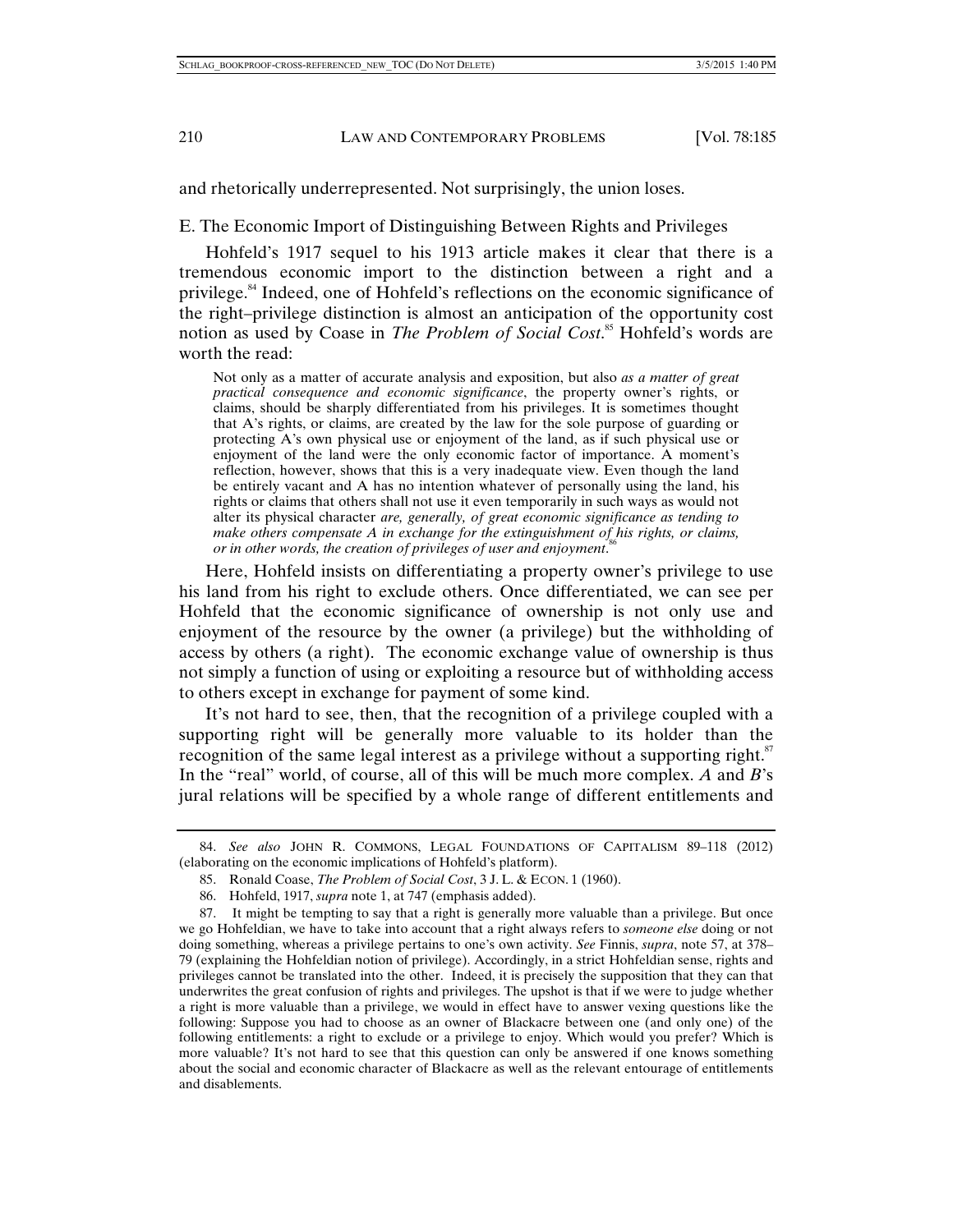disablements. And the value of any given entitlement or disablement will depend inter alia upon the *jural entourage* of related entitlements and disablements. Synergistic effects will have to be evaluated and multiplier effects assessed. It will be complicated.

## F. The Political Import of Distinguishing Between Rights and Privileges

The confusion of privileges with rights is, as we have seen, a conceptual error, but not just: It is an error with consequences. Confusing privileges with rights presages a breakdown of moral, policy, and political argument, and doing so enables whichever party is able to justify the existence of a privilege to get from a court, without offering additional justifications, something of clear added value—namely, a supporting right.<sup>88</sup>

Now, the interesting question is whether this particular impairment of practical, moral, policy, and political analysis has an ideological valence or implication. Hohfeld does not address this point. But, as will be seen from his assessment of the reasons for the conflation of rights and privileges, we can tease out a kind of ideological slant. For now, we may note that, in a general and deliberately vague sense (I can claim no more than that), the slippage from privileges to rights will tend to favor entrenched legal interests. Indeed, if a relatively low justificatory burden for recognizing privileges is combined with a unidirectional and asymmetrical analysis, as in *Quinn v. Leathem*,<sup>89</sup> then it seems likely that the slippage from privileges to rights will tend to favor those interests already legally or socially recognized at the expense of their opposed, or as yet, unarticulated or unrecognized interests.<sup>90</sup> Why? Because it is those already recognized legal interests or socioeconomically powerful interests that are likely to be featured as the frame, framework, baseline, or starting point for analysis.<sup>91</sup> Moreover, the habitual tendency of jurists to begin analysis on the entitlement side of things (rights, privileges, powers, and immunities) rather than on the disablement side (duties, no rights, liabilities, and disabilities) will exacerbate this tendency insofar as the cost of recognizing entitlements is treated as secondary, or, worse, not treated at all. $92$  What goes unrecognized

 <sup>88.</sup> This will not be invariably true. It will depend *inter alia* upon the remedial options available for the vindication of the right (these may be paltry) and the actual substance, so to speak, of the specified act (*X*) in question.

 <sup>89.</sup> *See supra* Part IV.A–D (applying Hohfeldian reasoning to *Quinn v. Leathem*).

 <sup>90.</sup> I am hedging a lot here because an asymmetrical and unidirectional analysis might advantage interests for a number of different reasons: (1) prior legal recognition, (2) social acceptance, (3) economic and social power, (4) material inscription in social practice, (5) cultural familiarity, and so on. Meanwhile there is no reason to suppose that these reasons will always coincide.

 <sup>91.</sup> By way of example, consider Jerrold Long, *Waiting for Hohfeld: Property Rights, Property Privileges and the Physical Consequences of Word Choice*, 48 GONZ. L. REV. 307, 329–35 (2011) (describing the rhetorical and political tilt resulting from an asymmetrical positing of landowner rights as the frame).

 <sup>92.</sup> Legal analysts are not alone in this tendency. Consider that Coase's famous argument in *The Problem of Social Cost* about the reciprocal nature of harm was directed at a Pigouvian economic approach committed to a unidirectional and asymmetrical analysis of conflicting resource use specifically, the notion that a party creating negative externalities must be disciplined through legal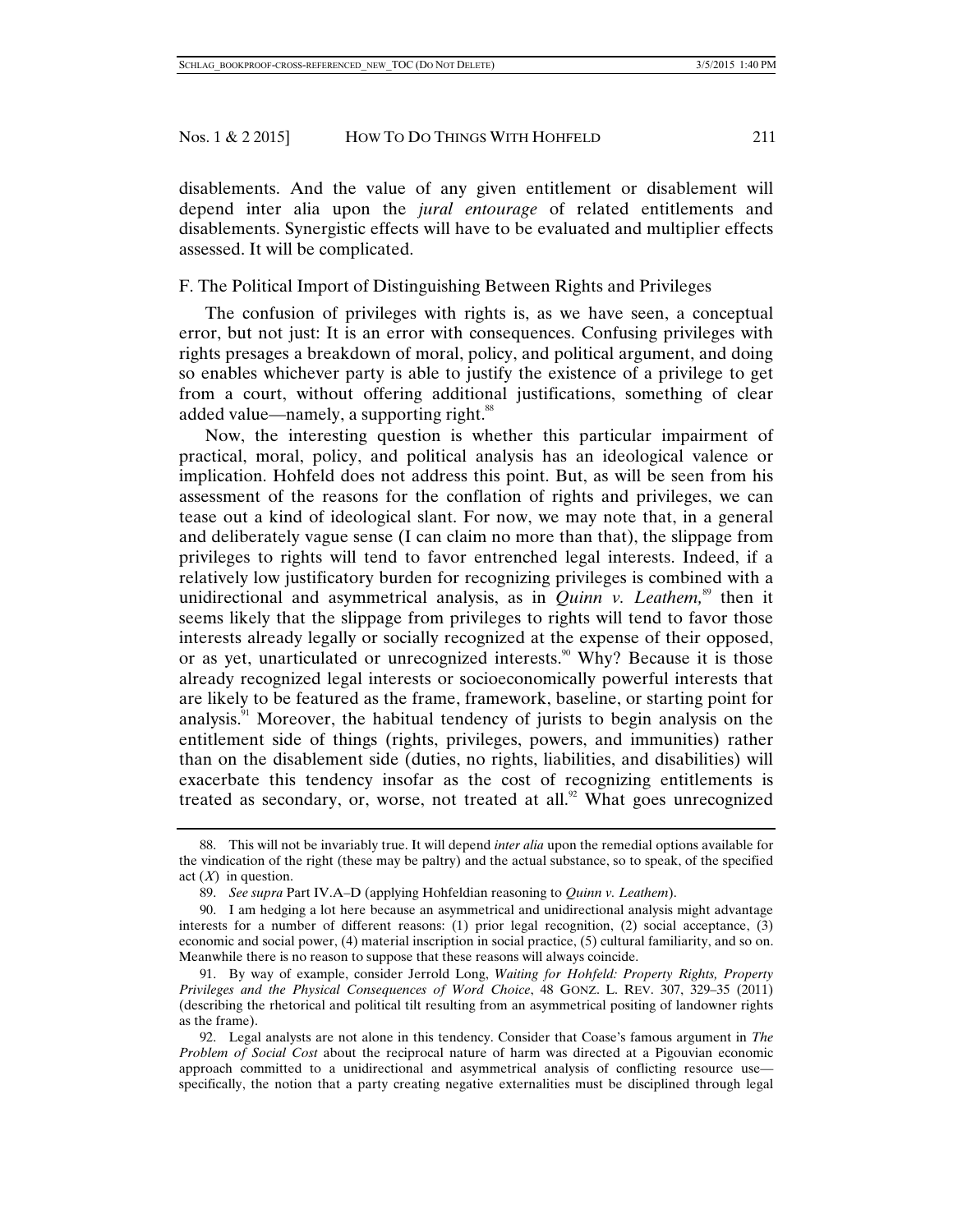when these kinds of errors occur is both the fact of, as well as the magnitude of, the correlative disablements imposed on others.<sup>93</sup>

#### VI

## THE RECOGNITION OF PRIVILEGE–NO RIGHT AS A "REAL" LEGAL RELATION

Hohfeld insists that the privilege–no right relation is a "real" legal relation.<sup>94</sup> As for the tendency to think otherwise, Hohfeld ascribes this to the fallatious tradition of viewing law "as consisting of 'commands,' or imperative rules."<sup>95</sup> Hohfeld will have none of that: "a rule of law that permits is just as real as a rule that forbids . . . ."96

Hohfeld's insistence that privilege–no right relations are real legal relations is thus based on the notion that there is no good reason to exclude the privilege–no right regime from the ambit of law and legal analysis. But there is perhaps a more profound reason to recognize the privilege–no right regime as a real legal relation—namely, the formally intertwined relation of the privilege– no right regime with the meaning of the other legal relations. One obvious example is offered by Hohfeld: as between two parties, the privilege–no right relation is precisely the opposite of the duty–right relation. Why then regard one as a real legal relation and the other not? Similarly, given that the granting of a privilege in *A* to do *X* means that *A* is under no duty to refrain from doing *X*, it would seem passing bizarre to claim that the latter relation is a real legal relation while the former is not.

Beyond these clearly Hohfeldian reasons for treating privilege–no right regimes as real legal relations, we can articulate other important reasons. We turn then to the economic and political import of privilege–no right regimes.

## A. The Economic Import of Treating Privilege–No Right as a Real Legal Relation

Privilege–no right regimes are not costless. The point becomes clear if we

 93. Robert Lee Hale's work is key in demonstrating this point. Hale, *supra* note 19, at 472–73 (showing that the grant of property entitlements is economically and politically significant not only in bestowing entitlements on the owner but in its visitation of disablements on others).

remedies that internalize the costs of those externalities. *See* Coase, *supra* note 1, at 28–29 (summarizing Pigou's argument for government intervention in the economic system). Coase's argument against that view is structurally similar to Hohfeld's insight here. *See* Schlag, *Coase Minus the Coase Theorem*, *supra* note 14, at 195 n.66 (citing Merrill & Smith, *supra* note 17, at 359–60) (noting that Coase's view of property is steeped in the realist bundle of rights notion that derives from Hohfeld); *see also* Coase, *supra* note 1, at 29–34 (arguing that Pigou's position that railroads should be forced to compensate those whose woods they burn down fails because Pigou fails to consider whether a regime that does not force compensation would be socially desirable given the *total social product* yielded by each arrangement).

 <sup>94.</sup> As Joseph Singer shows, Hohfeld's articulation of the privilege–no right regime bears some similarity to Henry Terry's "permissive rights" notion discussed in Henry T. Terry, *Legal Duties and Rights*, 12 YALE L.J. 185, 189–93 (1903). For a discussion of the differences and implications, see Singer, *supra* note 19, at 1035–40.

 <sup>95.</sup> *Id*.

 <sup>96.</sup> Hohfeld, 1913, *supra* note 1, at 42 n.59 (emphasis added).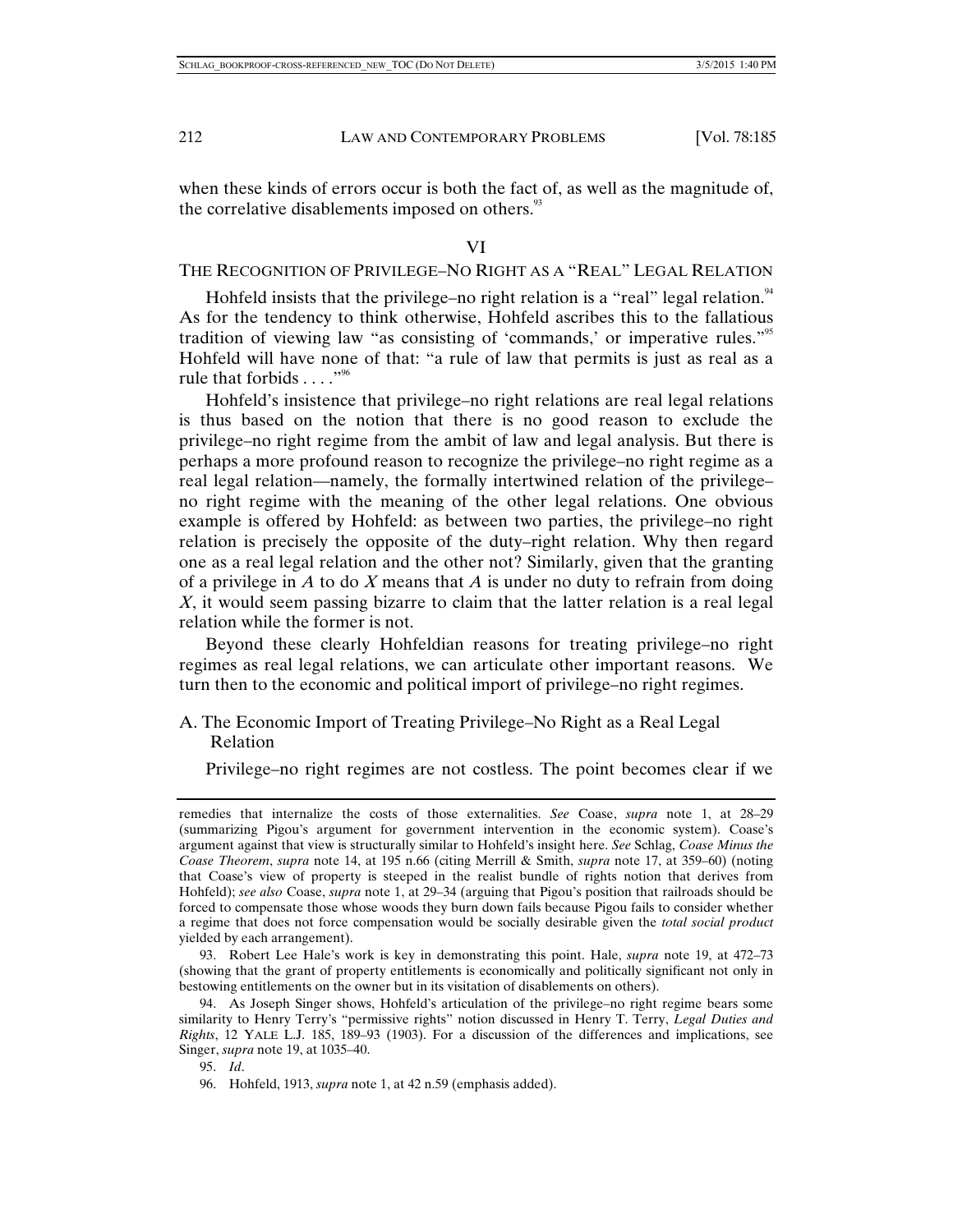work through the legal consequences of privilege–no right regimes. $\frac{97}{2}$  Consider, then, three classic scenarios involving privilege–no right regimes. The first such scenario is that of cooperative–adverse parties. These are situations in which two or more potentially cooperative parties have, at least in part, adverse interests (landlord–tenant, seller–buyer, employer–employee, polluter– resident). The second such scenario is that of competitive parties—situations in which two or more parties are, in an economic sense, competitors. The third scenario involves third-party effects. In all three cases, the privilege–no right regime has significant political and economic implications.<sup>98</sup>

## 1. Cooperative–Adverse Relations

The classic case of an adverse privilege–no right regime is one in which we have potentially cooperative parties who, nonetheless, have adverse interests. Conflicting resource-use situations are great examples: the rancher wants to let his cattle roam free; the farmer would prefer not. The factory owner would like to continue emitting smoke; the residents would prefer not. The . . . and so on.

How does the grant of a Hohfeldian privilege matter in these contexts? Consider two possibilities. The first possibility is that *A* has a privilege to do *X* (when *X* is unpleasant to *B*). The second possibility is that *A* has a privilege not to do *X* (when *X* is pleasant to *B*). In both situations, *A* can exact something from *B* in exchange for doing or refraining from doing the *X* in question. For example, *A* can say to *B*, in a precociously Coasean, opportunity cost sort of way: If you give me something, I won't . . .

let my cattle roam freely;

create smoke pollution in your neighborhood;

build my house next to your property line;

establish a competing business within five miles;

build a reservoir next to your coal mine;

and so on.

A privilege is, thus, not nothing. It has value to its holder.<sup>99</sup> This is true whether the privilege at issue is one in which *A* is authorized to do *X* (when *X* is something  $\overline{B}$  doesn't like) or  $\overline{A}$  is authorized to withhold  $\overline{X}$  (when  $\overline{X}$  is something *B* wants). Either way,  $A$ —by having a privilege—can exact something from *B* for its surrender (i.e., *A*'s taking on of a duty). If, instead, we were dealing with a situation where *B* had a right to compel *A* to deal, or even a minimal procedural right that *A* engage "in good faith negotiations," then that

 <sup>97.</sup> This work has already been done in considerable detail by Robert Hale and Duncan Kennedy *See* Hale, *supra* note 19, at 471–73 (answering the question, "What is the government doing when it 'protects a property right'?"); Kennedy, *The Stakes, supra* note 19, at 333 (contrasting legal permissions with prohibitions).

 <sup>98.</sup> *See* Coase, *supra* note 85, at 27–28.

 <sup>99.</sup> I am assuming throughout that the privilege is *not* accompanied by a duty of the same tenor. If that were the case, it would complicate the analysis. I am also assuming no proscriptions on alienation and transfers.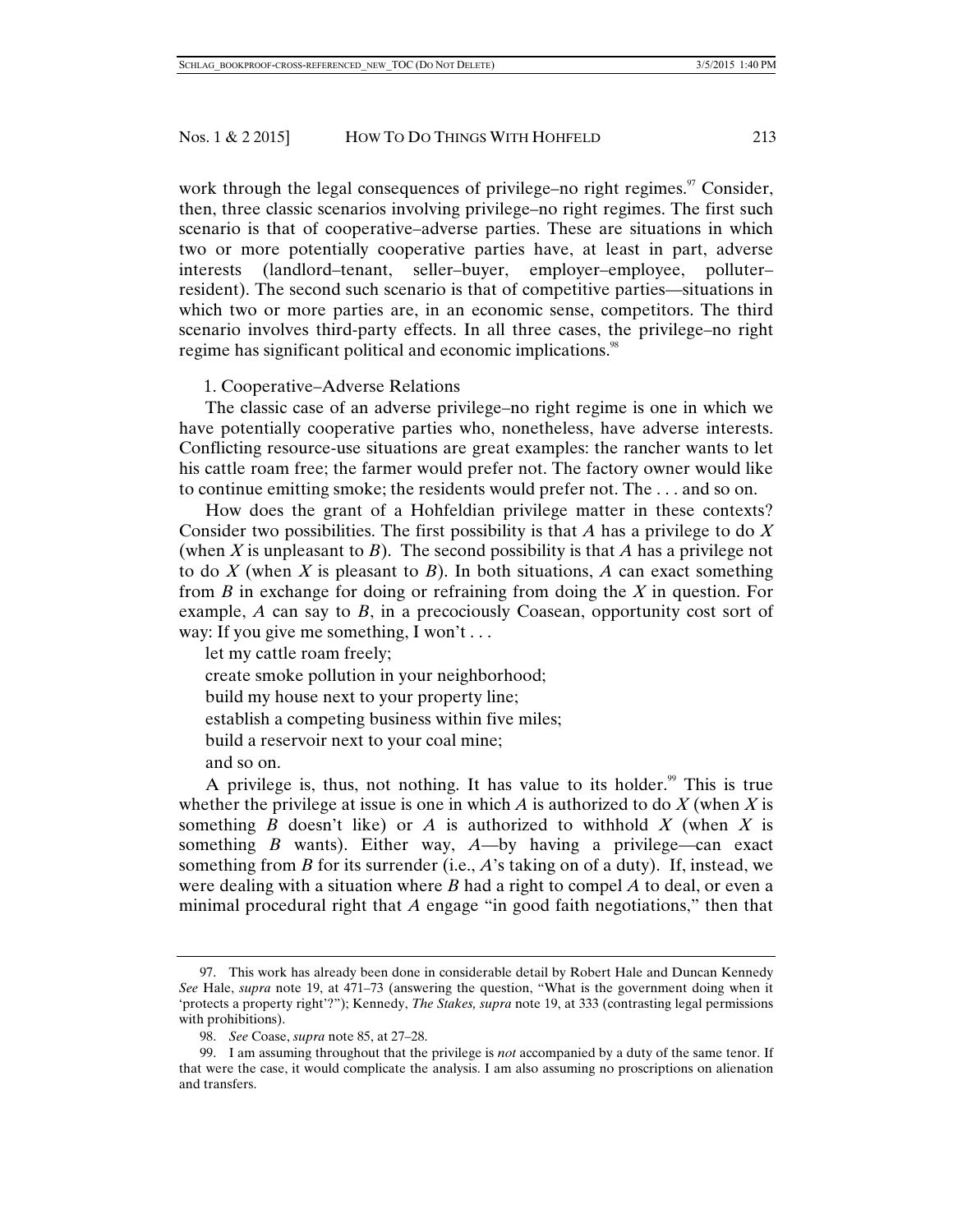would weaken  $A$ 's bargaining position.<sup>100</sup>

Law and economics analysts understand this point implicitly in their notion of "threat value."101 The deals struck among cooperative–adverse parties (employers–employees, landlord–tenant, men–women, parent–child, etc.) are *inter alia* functions of the next best option that each party could get if they exited the negotiation. But, and this is the important point, the threat values in any cooperative-adverse relation come, in part, from the kinds of legal entitlements and disablements that  $(1)$  *A* and *B* have vis-à-vis each other;  $(2)$ the entitlements and disablements *A* and *B* have vis-à-vis third parties (as illustrated in the *Quinn v. Leathem* scenario);<sup>102</sup> and (3) the availability or nonavailability of procedural mechanisms to engage law, courts, and other official law declarants.<sup>103</sup>

Of particular significance here is Duncan Kennedy's argument that *even small alterations* in the bargaining procedures or in the grant or denial of substantive entitlements and disablements can greatly affect the distributive outcomes of bargaining and competition over wealth and power.<sup>104</sup> Moreover, in terms of economic performance and outcomes, the grant, denial, and conceptualization of privilege–no right regimes affects the magnitude and identity of production factor costs—a point recognized explicitly in Coase's *The Problem of Social Cost*.<sup>105</sup> Thus, in terms of wealth and power distribution as well as economic performance, the recognition and fashioning of privilege–no right regimes matter.

### 2. Competitive Relations

The classic case of competitive privilege–no right regimes is one where competitors are permitted to vie for some service or good made available by a third party—for instance, suppliers and customers. Examples include employees searching for a job, applicants seeking admission to medical school, contractors

 103. *See generally* Marc Galanter, *Why the Haves Come Out Ahead: Speculations on the Limits of Legal Change*, 9 LAW & SOC'Y REV. 95 (1974).

 <sup>100.</sup> Kennedy, *The Stakes*, *supra* note 19, at 330.

 <sup>101.</sup> Robert Cooter & Thomas Ulen, LAW AND ECONOMICS 78–80 (5th ed. 2007) (discussing threat value in the context of bilateral bargaining). For a discussion of the law's impact on the credibility of threats in negotiation, see Saul Levmore & Ariel Porat, *Credible Threats* (Coase-Sandor Inst. for Law and Econ. Working Paper No. 692).

 <sup>102.</sup> In *Quinn v. Leathem*, the butcher, Leathem, had a privilege to choose whom to hire. Quinn had a privilege to try to strike and get the highest wages possible. Did Quinn have the additional privilege to threaten a strike against Leathem's customer by way of secondary boycott? Lord Lindley said no. *See supra* text accompanying notes 71–79. Now, if Lord Lindley had said yes, Quinn's privilege to try to increase wages would have been dramatically increased by the recognition of this second privilege. For elaboration of this point, see *infra* text accompanying note 108.

 <sup>104.</sup> Kennedy, *The Stakes*, *supra* note 19, at 334, 335, 337, 340. And, as Justin Desautels-Stein reminds, even a field as ostensibly "permissive" as contract law is effectively coercive—putting state power behind the desiderata of one party or the other. *See* Justin Desautels-Stein, *The Market as Legal Concept*, 60 BUFF. L. REV. 387, 473–77 (2012) (discussing Morris Cohen, *The Basis of Contract*, 46 HARV. L. REV. 553 (1933)).

 <sup>105.</sup> Schlag, *Coase Minus the Coase Theorem*, *supra* note 14, at 194–98 (showing that Coase's work delineates how law affects the magnitude and identity of production factor costs).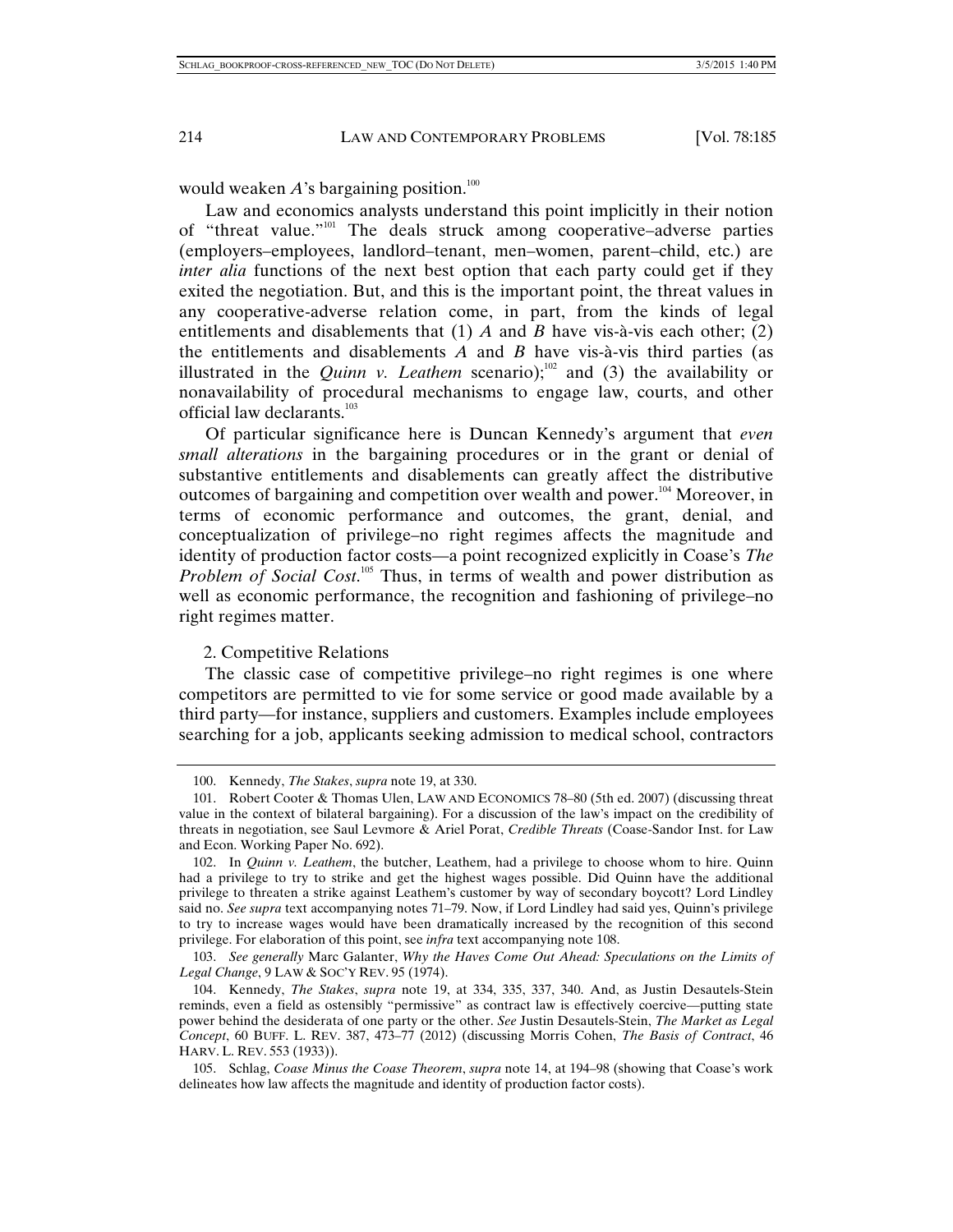seeking to obtain jobs, and manufacturers trying to sell products. Again this scenario is ubiquitous.

Consider by way of example a hypothetical situation where competitors *N* and *M* are precluded (i.e., duty) from publishing derogatory information about each other on the net. Now assume a legal regime change enabling both *N* and *M* to publish derogatory information about the other. This opens up a new realm of competition. The result is that competition between *N* and *M* is now occurring in a new venue (the Internet) and on new terms (the gathering and dissemination of derogatory information). If it should turn out that *N* has a comparative advantage over *M* in opposition research and information dissemination, then *N* will gain from the regime change. It's not hard to see then that there are clear economic effects in the recognition of privilege–no right regimes. Privilege–no right regimes like all the other jural regimes, effectively help establish *the terms* on which *N* and *M* will compete: It may affect variously terms such as price, quantity, quality, product differentiation, marketing, sales, reputation, after-market service, and more.

## 3. Third-Party Effects

The exercise of privileges by competitive parties can yield significant thirdparty effects. For instance, consider how potential employees sometimes try to secure jobs by voluntarily providing valuable personal information about themselves on the internet. Over time, this kind of practice can create a situation in which all potential employees, in order to compete effectively, must provide such information.<sup>106</sup> Consider more generally how the tremendous reduction of transaction costs through the perfection of cyber technology now enables potentially cooperative parties to conduct transactions possibly harmful to the reputational, commercial, and privacy interests of third parties.<sup>107</sup> These are all problematic instances in which the establishment of privilege–no right regimes affect outcomes for third parties.

#### B. The Political Import of Treating Privilege–No Right as a Real Legal Relation

One way to think about the privilege–no right regime is to see it as an instance where other entitlements and disablements held by the same parties (*A* and *B*), as well as third parties, can be leveraged to augment value. If *A* has a privilege to farm his land, the value of that privilege will be greatly augmented if *B* has a duty to supply seeds and fertilizer, if *C* is precluded from diverting water, if *D* is obliged to police the perimeter, if  $\ldots$  (and so on). In other words, consider that in practice a privilege–no right regime is not some isolated relation in which the deployment of other legal entitlements and disablements is

 <sup>106.</sup> Scott Peppet, *Unraveling Privacy: The Personal Prospectus & The Threat of a Full Disclosure Future*, 105 NW. U. L. REV. 1153, 1176–90 (2011) (showing how the capacity to compete for employment by providing personal information to employers risks the unraveling of privacy).

 <sup>107.</sup> *See* Harry Surden, *Technological Cost as Law in Intellectual Property*, 27 HARV. J.L. & TECH. 136, 169–82 (2013) (arguing that the lowering of the costs of technology has enabled transactions previously too costly to now occur in ways that affect explicit and implicit societal values).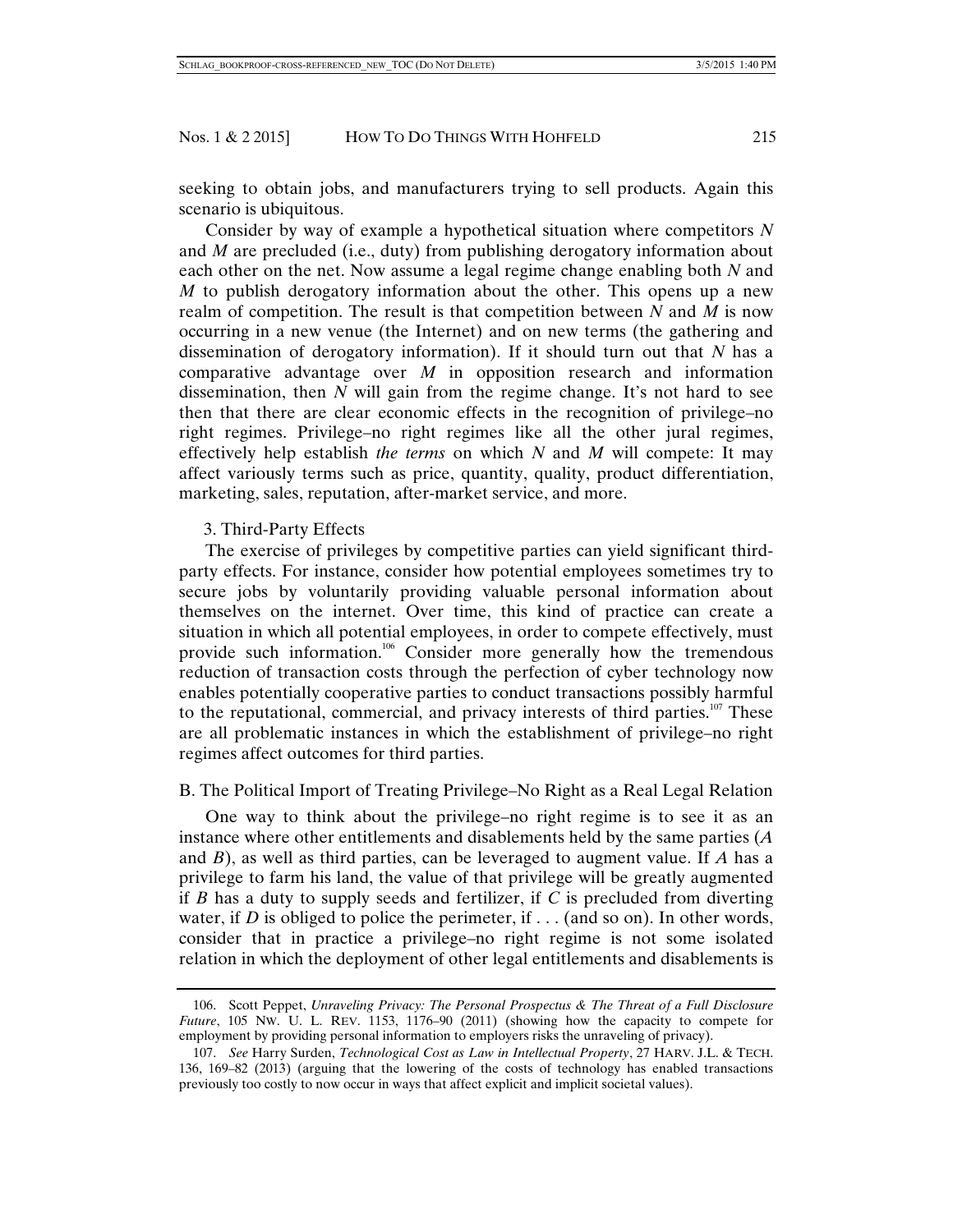precluded. On the contrary, what happens in privilege–no right regimes is that the parties are enabled to leverage their own entitlements and each other's disablements to gain advantage.

In the case of counterposed privileges in *A* and *B*, the outcomes reached in negotiations (to the degree these are permitted) will be a function, inter alia, of the other entitlements and disablements in their jural entourage. Now, of course, depending upon the identities of these other legal entitlements and disablements, they may be more or less useful, more or less powerful, in *A* and *B*'s efforts to exercise their various privileges. But that is the point: That is what we have to examine. Thus, although it is clear that Hohfeld's jural relations are atomistic, discrete, and fixed at the *formal* level, their legal and economic effects once deployed are anything but.

It is thus wrong analytically to think of privilege–no right regimes as nonlegal. Not only is a legal permission itself a legal regime, as we saw earlier, but it also functions as a kind of extension of *other legal entitlements and disablements*  that enables these to be brought into play.<sup>108</sup> As a practical matter, then, privileges act as important multipliers for other entitlements and disablements in the jural entourage of the contending parties.

#### VII

## THE POLITICS OF HOHFELD'S PLATFORM

One interesting implication of Hohfeld's jural relations is that they point to the elusiveness, if not impossibility, of neutrality in the fashioning of legal regimes. Two features of his platform are key to this conclusion.

First, note that all the possible jural relations described in Hohfeld's platform have some distinct political and economic implications and effects relative to all the others. Accordingly, within the platform, there is no option that we could safely label "neutral" in the sense of having no political or economic effect relative to the others. It is wired into Hohfeld's *conceptual economy* that any selection of a legal regime will have differential distributive implications for the *real economy*.

Second, each jural relation is cast in the form of a double entry: for every entitlement granted, there must be a correlative disablement (and *vice versa*).<sup>109</sup> This entitlement–disablement structure need not, of course, produce a zero-sum game. Indeed, there is no reason to suppose that what law takes from *A* and gives to *B* will always (or even frequently) have the *same value* to *A* as it does to *B*. Moreover, in changing a legal regime, real socioeconomic benefits will sometimes accrue to both *A* and *B* relative to the present arrangement. But

 <sup>108.</sup> It is this sort of insight that leads some thinkers to note that the criminal law is often an adjunct to labor policy—namely disciplining the work force and a factor in setting wages. *See generally* BERNARD E. HARCOURT, THE ILLUSION OF FREE MARKETS: PUNISHMENT AND THE MYTH OF NATURAL ORDER (2011).

 <sup>109.</sup> Frank Michelman & Duncan Kennedy, *Are Property and Contract Efficient*, 8 HOFSTRA L. REV. 711, 760 (1980).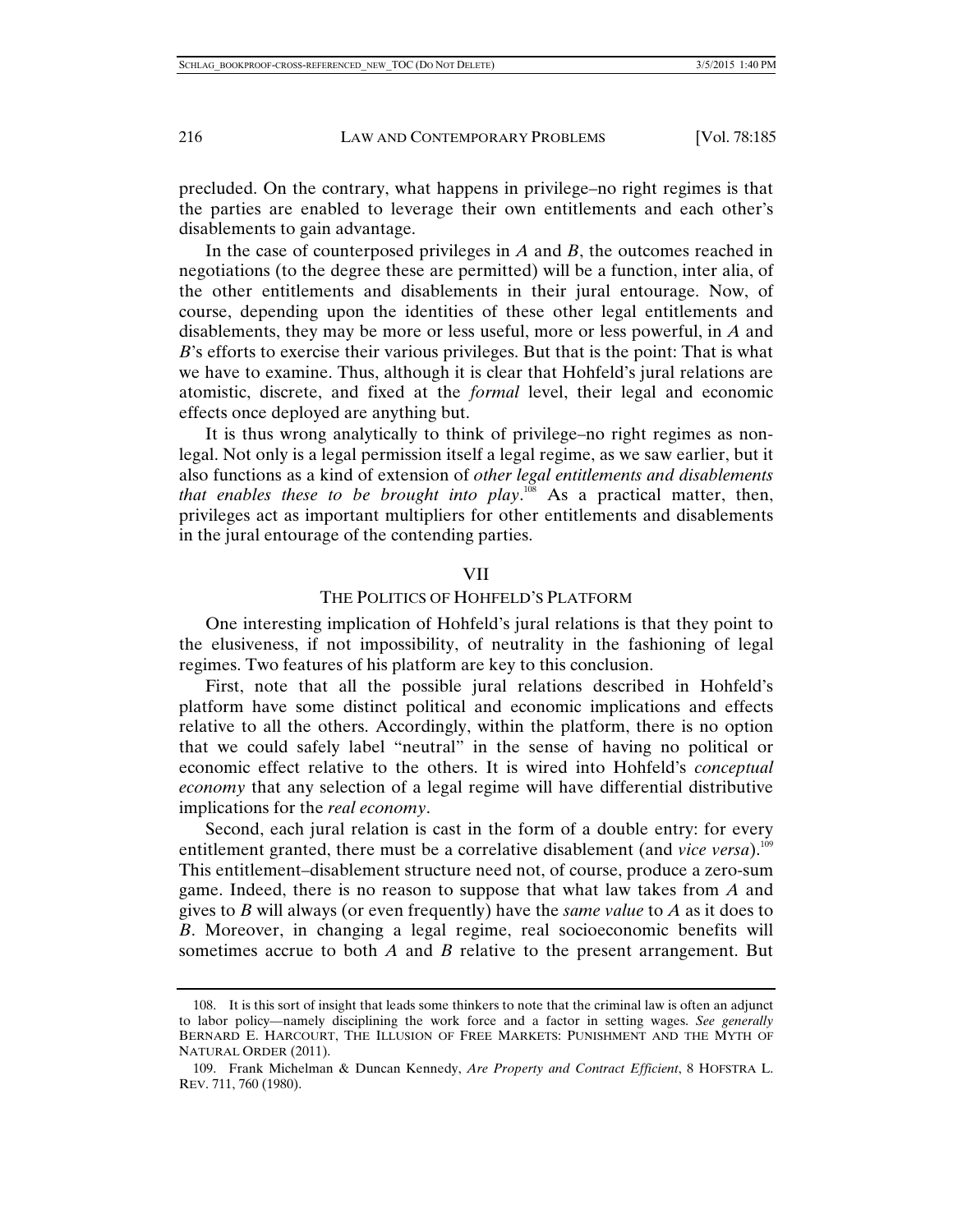what is nonetheless clear is that, in *a formal sense*, the enhancement of *A*'s entitlements yields disablements in  $B$ .<sup>110</sup>

Given these two features of the Hohfeldian scheme, it is not at all apparent how neutrality might be achieved. It's true, of course, that we cannot rule out the existence of some Archimedean point "outside" Hohfeld's platform that might secure neutrality, but it is hard to imagine what it might be, let alone how it would work. This becomes all the more evident the more we take cognizance of the pervasiveness of reciprocal interference in our cooperative socioeconomic ventures.

Hohfeld did not go into any of this. The full articulation of these kinds of arguments would have to await the arrival of Robert Lee Hale and Duncan Kennedy.<sup>111</sup> But the general point is hardwired into the structuralism of Hohfeld's platform. That is to say that the elusiveness of neutrality in selecting and shaping legal regimes as well as the inexorability of conflict are ineradicable aspects of the very form of Hohfeld's platform. Law, viewed in this way, does not so much "resolve conflict" as delineate the terms and channel the pathways through which conflict is conducted. The conceptual architecture of law not only allocates the stakes explicitly, but *in conceptualizing, formalizing, and naming the stakes in the first instance, it has already enacted an allocation.*<sup>112</sup> And notice that all this work has already happened before we arrive on the conventionally accepted scene of political contestation in law (namely, deliberate policy, principle, or value-based argument).

## VIII

## DECOMPOSITION AND RECOMPOSITION

Hohfeld's platform, as we have seen, can be put to lots of different uses. Among the most important is one to be discussed in this section—namely, the analysis of everyday legal concepts such as property, sovereignty, contract, and the like in terms of the legal relations. One of Hohfeld's insights is that these legal concepts can be seen as jural composites—aggregates of different jural relations running to different parties concerning different acts. Indeed, one of the key roles of Hohfeld's platform is to show how these legal concepts can be decomposed, reshuffled, and recomposed into novel jural composites.

Hohfeld's primary example is the concept of the fee simple. As Hohfeld puts it in his 1917 article, this legal concept can be broken down into "a complex aggregate of rights (or claims), privileges, powers, and immunities," and, of course, their correlatives.113 To give just a few examples, a fee simple owner has

 <sup>110.</sup> *See* Guido Calabresi, *The Pointlessness of Pareto: Carrying Coase Further*, 100 YALE L.J. 1211, 1218–19 (1991) (arguing that Pareto optimality is not a plausible standard to guide the construction of legal regimes given that just about any change in any legal regime can be counted upon to make someone worse off).

 <sup>111.</sup> Hale, *supra* note 19, at 474–77; Kennedy, *The Stakes*, *supra* note 19.

 <sup>112.</sup> Kennedy, *The Stakes*, *supra* note 19.

 <sup>113.</sup> The passage in full: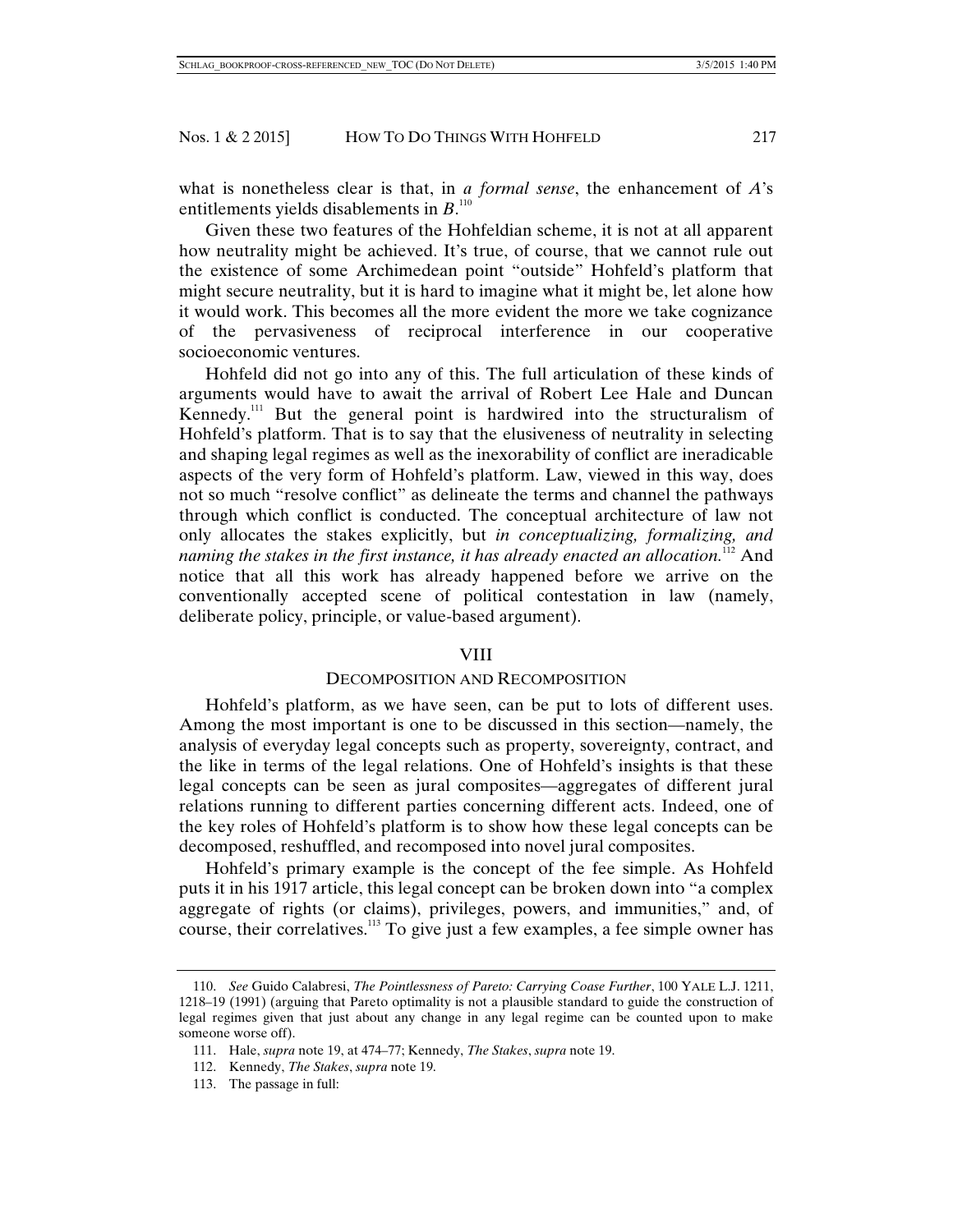rights that others not enter the land and that they not harm the land (those others have correlative duties). The owner has privileges of entering upon and using the land (others have correlative no rights). The owner has powers to alienate or extinguish his own interests in the land (others have correlative liabilities). The owner has immunities from others extinguishing or alienating his own interests (others have correlative disabilities).<sup>114</sup>

The fee simple here is only one example. Hohfeldian decomposition can be practiced on any number of legal concepts: the trust, the corporation, and so on. All these legal concepts and many more can in principle be broken down into elaborate sets of Hohfeldian legal relations.

#### A. Legal Analysis: The Virtues of Formal Atomism

I am not generally a fan of atomism—methodological or otherwise. Nonetheless, the Hohfeldian insight into the decomposition of legal concepts has considerable virtues. For one thing, it helps restrain us from false inferences. It forces us to specify the legal relations between types of persons, kinds of acts, and identifiable jural relations. For another thing, once one views legal concepts (e.g., the fee simple) as composites of different jural relations running to different parties regarding different actions, it becomes possible to question which jural relations should (or should not) be included in these jural composites.115 Decomposition, reshuffling, and recomposition of jural composites thus become analytically possible.

Many complex substantive legal concepts can be broken down—one

Hohfeld, 1917, *supra* note 1, at 746–47 (footnotes omitted).

114. *Id*. at 746–47.

115. Corbin, *supra* note 5, at 237–38.

Suppose, for example, that A is fee-simple owner of Blackacre. His "legal interest" or "property" relating to the tangible object that we call *land* consists of a complex aggregate of rights (or claims), privileges, powers, and immunities. *First:* A has multital legal rights, or claims, that *others,* respectively, shall *not* enter on the land, that they shall not cause physical harm to the land, etc., such others being under respective correlative legal duties. *Second:* A has an indefinite number of legal privileges of entering on the land, using the land, harming the land, etc., that is, within limits fixed by law on grounds of social and economic policy, he has privileges of doing on or to the land what he pleases; and correlative to all such legal privileges are the respective legal no-rights of other persons. *Third:* A has the legal power to alienate his legal interest to another, i. e., to extinguish his complex aggregate of jural relations and create a new and similar aggregate in the other person; also the legal power to create a life estate in another and concurrently to create a reversion in himself; also the legal power to create a privilege of entrance in any other person by giving "leave and license"; and so on indefinitely. Correlative to all such legal powers are the legal liabilities in other persons,—this meaning that the latter are subject, *nolens volens,* to the changes of jural relations involved in the exercise of A's powers. *Fourth:* A has an indefinite number of legal immunities, using the term immunity in the very specific sense of non-liability or non-subjection to a power on the part of another person. Thus he has the immunity that no ordinary person can alienate A's legal interest or aggregate of jural relations to another person; the immunity that no ordinary person can extinguish A's own privileges of using the land; the immunity that no ordinary person can extinguish A's right that another person X shall not enter on the land or, in other words, create in  $\bar{X}$  a privilege of entering on the land. Correlative to all these immunities are the respective legal disabilities of other persons in general.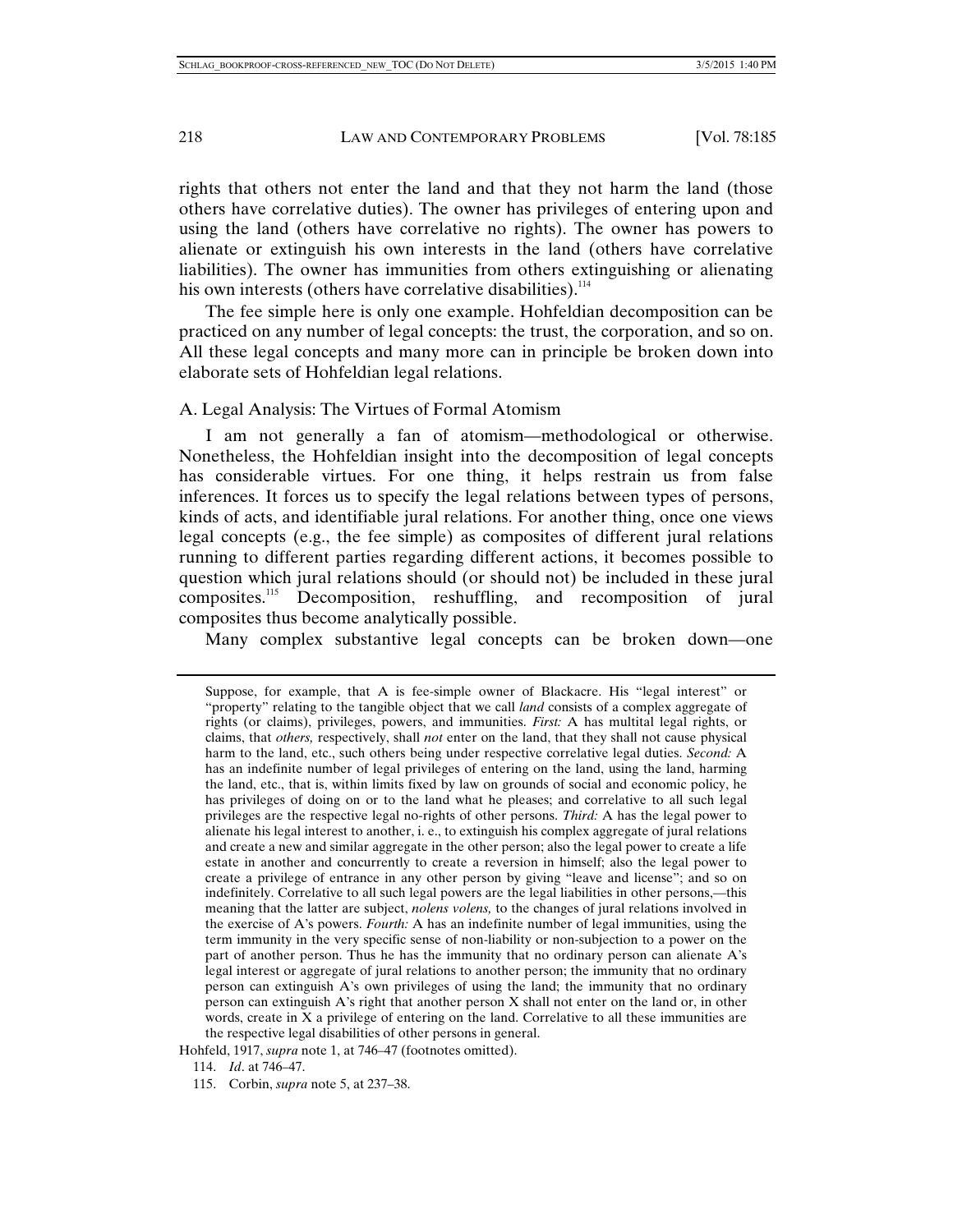Hohfeldian jural relation at a time—into different jural relations. In this regard, Hohfeld's platform gives us three major parameters to consider:

- 1. *The jural relation* can be changed into one of the others (i.e., transform a right that *B* shall not enter into a no right that *B* shall not enter), extinguished (i.e., snuff out a privilege to exploit by creating a trust), or supplemented (i.e., tack on a new duty to an existing duty).
- 2. *The substantive act* (i.e., *X*) can be redefined. A power to transfer, for instance, can be subdivided into powers to transfer profits, income, timeshares, and so on.
- 3. *The persons* can be redefined. We have been dealing with *A* and *B* throughout in this article as if they were constants, but we could multiply the jural relations by partitioning the *A*s into *A*-*1*s and *A*-*2*s, or decide that it would be better not to deal with *A* and *B* at all but instead redefine the field in terms of persons ! and  $\star$ .<sup>116</sup>

These, of course, are merely *analytical* possibilities. Whether it is advisable or helpful to decompose, reshuffle, and recompose in any given context is a different matter—one about which Hohfeld has precious little to say.<sup>117</sup> Moreover, Hohfeld's platform lays out only a few of all the possible parameters along which decompositions, reshufflings, and recompositions are analytically possible. $118$ 

Nonetheless, one of the virtues of Hohfeldian decomposition is that it allows us, at the analytical level, to consider how our current jural composites might be reconfigured by tinkering with this or that constituent jural relation. Absent the Hohfeldian insights into the composition of legal concepts, we tend to be under the sway of a primitive or closet essentialism that casts legal concepts, such as property or tort, as consisting of unitary essences that resist modification and that invite, even if they do not compel, the kind of abuse of deduction wrought of errors of transposition. It is, of course, possible that a primitive or closet essentialism is in some ways functional (more on this later), but, for legal analysis, this ought not to be presumed. $119$ 

At the same time, there are limits—in fact severe limits—to the legitimate use of Hohfeldian analysis: one should not think that the analytical susceptibility of jural composites to recomposition implies the practical possibility or the wisdom of such recomposition. Remember: all Hohfeld provides is a platform for legal analysis. The derivation of conclusions about

 <sup>116.</sup> There are, of course, all sorts of other aspects that are beyond Hohfeld's platform.

 <sup>117.</sup> In a sense, that ought not to be surprising. In the same way that a structuralist analysis of *langue* cannot tell us what *parole* to say to whom, where, or when, Hohfeldian analysis cannot tell us whether it's worth our while to decompose, reshuffle, and recompose any given substantive legal concept.

 <sup>118.</sup> Hohfeld was well aware of this—as is clear from his sequel in which he outlines a number of other determinations of jural relations (and promptly leaves them unexplored). Hohfeld, 1917, *supra* note 1, *passim*.

 <sup>119.</sup> *See infra* text accompanying notes 141–43. The Hohfeldian insights also serve as a safeguard against drawing substantive conclusions about the world from mere conceptual analysis.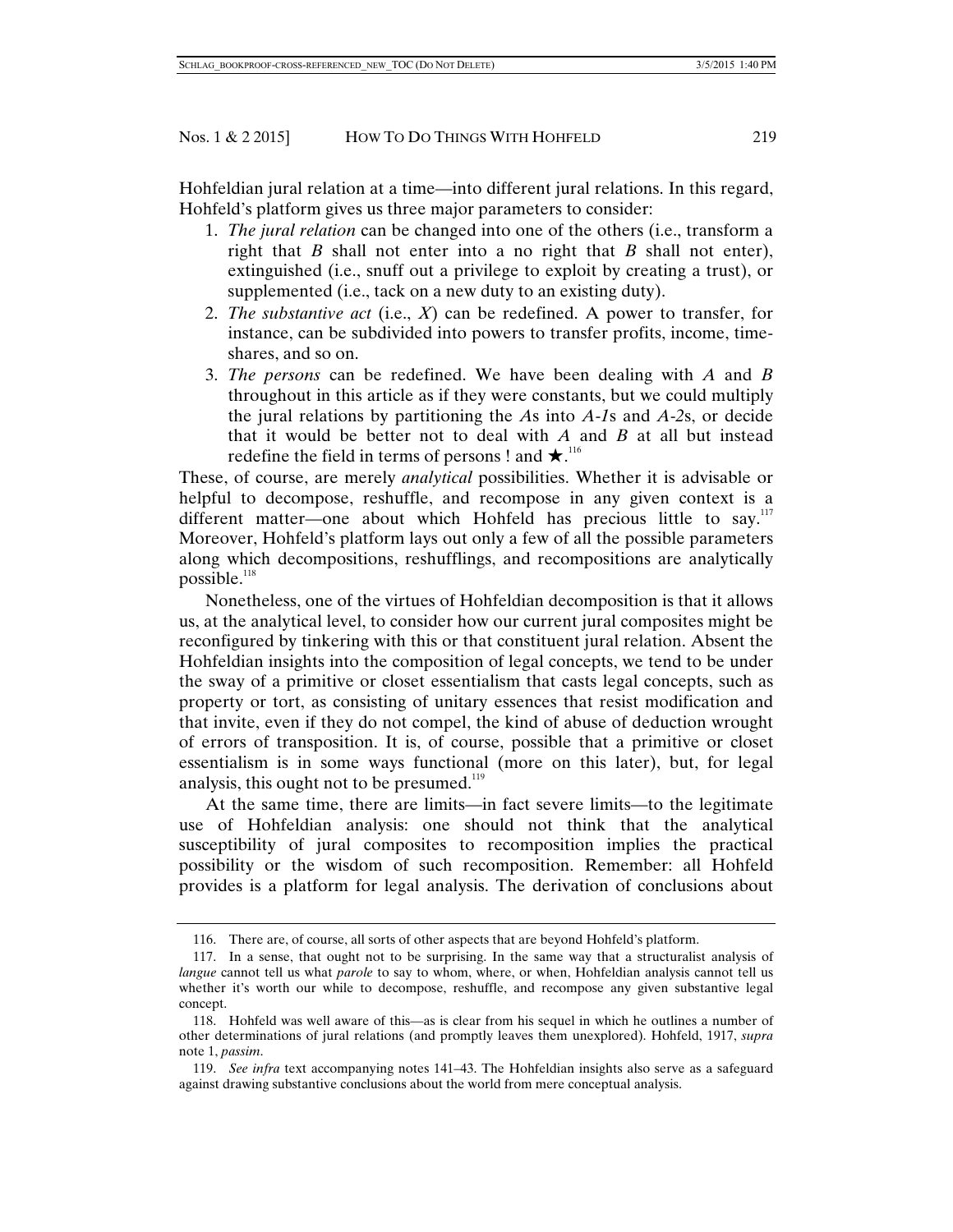what substantive jural composites to create, or how, *solely on the basis* of Hohfeldian analysis, is immediately suspect.<sup>120</sup> While Hohfeld gives us the tools to decompose legal concepts into constitutive legal relations, he gives us almost nothing in the way of help in terms of recomposition. Nor does he offer criteria to decide when to recompose and when to follow the rules laid down.

Moreover, even when we are convinced that recomposition is warranted, we get only a few bits of explicit advice:

- 1. Do not allocate jural opposites to the same party with regard to the same act (that way lies-incoherence). $121$
- 2. Deciding which entitlements and disablements to recognize requires consideration of practicalities, justice, and policy. $122$
- 3. Insofar as the jural relations traverse across substantively different subjects, these relations help identify unseful analogies and enable borrowing from one area to another. $123$
- 4. The choice or selection of legal regimes will yield political and economic consequences.<sup>124</sup>

This is not much in the way of help for synthesizing or constructing jural composites or legal regimes. Hohfeld urges us to engage with the practical, policy, or justice considerations, but he does not show us how to do so nor when. We are on our own.

## B. The Economic Import of Decomposition

As mentioned, the possibility of decomposition effectively allows us to dissolve the primitive or closet essentialism that typically haunts our jural composites. We are thus positioned to identify this essentialism and assess its value, or lack thereof, in economic terms. We are positioned, in other words, to ask about the economic functions served by having jural composites in general, as well as the particular composites we have. Indeed, the crucial economic considerations that go under the names of "bundling," "architecture," "transaction cost analysis," "indivisibility," "lumpiness," and "individuation" are thus placed front and center in virtue of Hohfeldian analysis.<sup>125</sup> These

 <sup>120.</sup> Some thinkers used the bundle of sticks theory to conclude that the concept of property yields virtually no restriction on reshuffling or recomposition. *See* Merrill & Smith, *supra* note 14, at 1697 (describing the traditional realist formulation in which there are no restraints on the contents of bundles). Perhaps the extreme in this nominalist position is Walton Hamilton's suggestion that "[p]roperty is a euphonious collection of letters which serves as a general term for the miscellany of equities that persons hold in the commonwealth." Walton Hamilton, *Property*, *in* 12 ENCYCLOPEDIA OF THE SOCIAL SCIENCES 528 (Edwin R. A. Seligman et al. eds., 1935).

<sup>121</sup>. Singer, *supra* note 19, at 986.

 <sup>122.</sup> Hohfeld, 1913, *supra* note 1, at 58.

 <sup>123.</sup> *Id.* at 58–59.

 <sup>124.</sup> *See supra* text accompanying notes 96–112.

 <sup>125.</sup> To give but one example, Coase's original analysis in *The Problem of Social Cost* is implicitly Hohfeldian in its understanding of legal concepts. *See* Thomas W. Merrill & Henry E. Smith, *Making Coasean Property More Coasean*, 54 J.L. & ECON. S77, S83 (2011) (noting that Coase "adopted the picture of property as a list of permitted and proscribed uses imposed by the authoritative institutions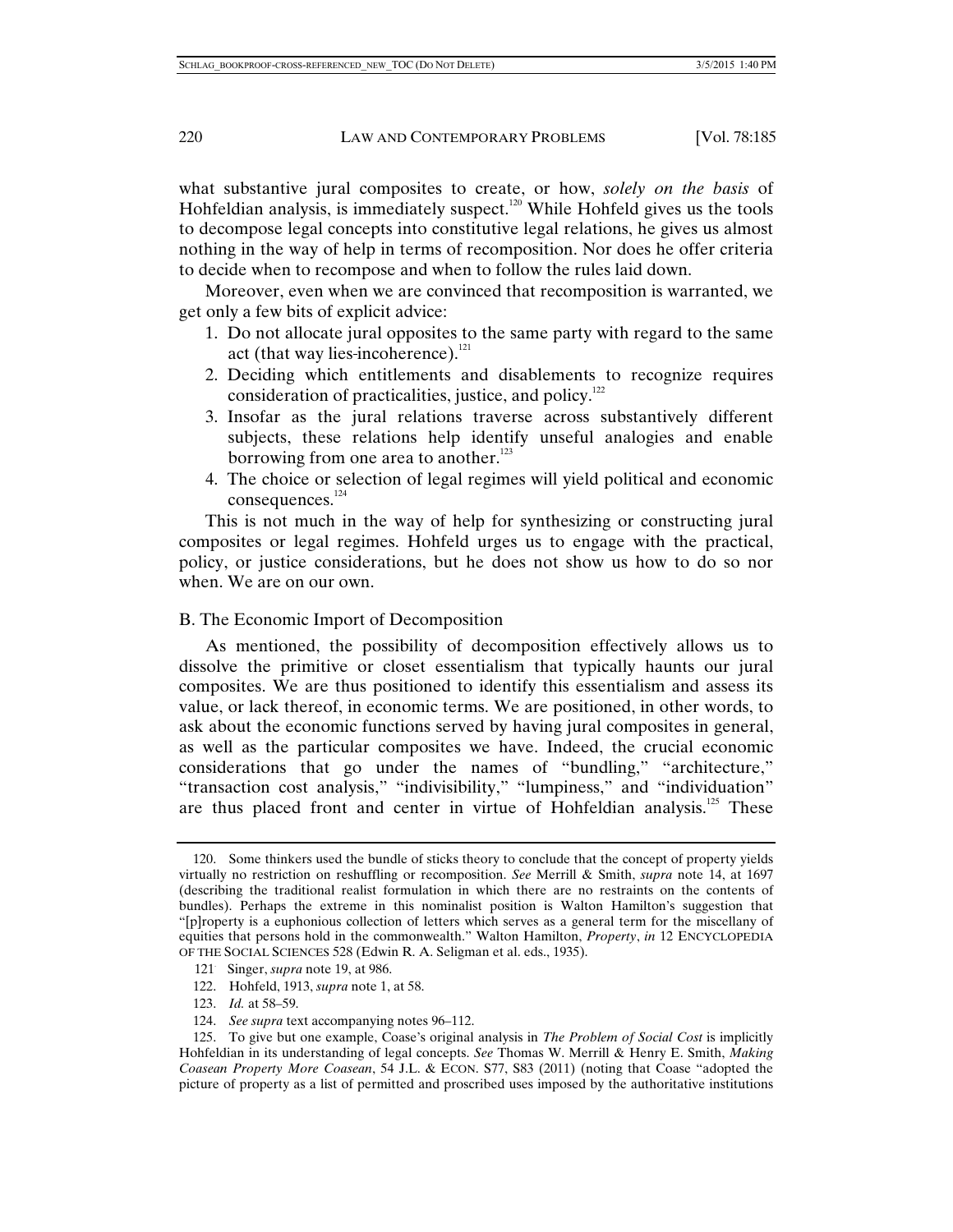concepts are all ways of initiating inquiries about why and how we happen to have and ought to keep (or jettison) our jural composites. $126$ 

C. The Political Import of Decomposition

In the American legal academy, it has often been liberals and leftists who have championed the possibilities of Hohfeldian decomposition. Crudely summarized, the general liberal or left idea is that once we see that legal concepts can be unbundled into constituent jural relations that can be reallocated, the classic *cri de coeur* of the laissez-faire or free market champion against redistribution—"but it's my property!"—loses much of its presumptive force. Indeed, the possibility of decomposition challenges the notion that there is some sort of already established natural or neutral baseline conception of what constitutes "property" or indeed any jural composite.<sup>127</sup> Similarly, the possibility of decomposition challenges the presumption that any tinkering with this or that part of a jural composite will inevitably compromise the whole.

This embrace of decomposition as a method, or even a theory, is compatible with liberal or left projects to the extent that (1) the liberal or left projects are committed to legal change and (2) the honoring of extant jural composites are experienced as obstacles to that change. That is indeed the way in which the liberal and left American legal academy has apprehended and described the political situation throughout much of the twentieth century. It may well have been an apt political strategy, but it is important to recognize that decomposition does not in and of itself bear a liberal or left orientation. On the contrary, the troubling or undermining of baseline conceptions is, in principle, open to all political orientations. Consider, by way of example, the following baseline notions that have been successfully troubled by the right in the United States in recent years:

The notion that the state should finance higher education.

The notion that public schools should be free and of high quality.

The notion that law is a public good.

Decomposition is politically indiscriminate: one can decompose in the service of the Right as well as the Left. $128$  As the United States has turned sharply right during the last three decades, decomposition has been vigorously exploited in various legislative and executive precincts.

In fact, looking to those particular precincts, what seems evident is that the laissez-faire and neoliberal right has de facto pursued a policy of decomposing

of the state").

 <sup>126.</sup> *Id*.

 <sup>127.</sup> For a Hohfeldian take on the First Amendment*,* see Frederick Schauer, *Hohfeld's First Amendment*, 76 GEO. WASH. L. REV. 914 (2008).

 <sup>128.</sup> For one recent endorsement of the bundle of relations on the right, see Richard A. Epstein, *Bundle of Rights Theory as Bulwark Against Statist Conceptions of Private Property*, 8 ECON. J. WATCH 223, 233 (2011) (arguing that the bundle of sticks theory might well be used to block state confiscations of property).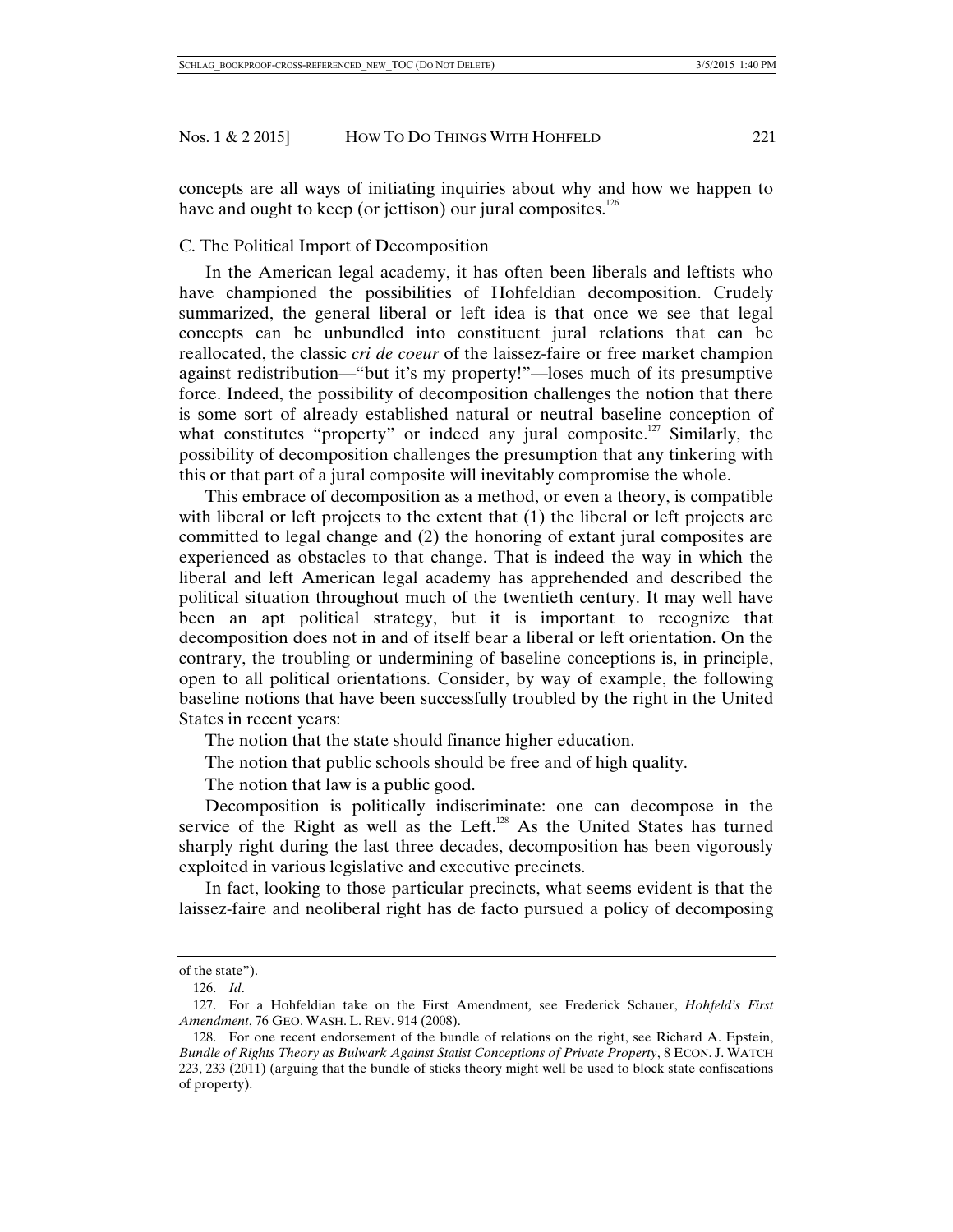the state—breaking down all sorts of jural composites that define the relations between the individual and the state. Three classic strategies have been prominent:

- 1. Decompose and privatize! Delegate or relegate discrete functions to market actors. The idea here is basically to contract out state functions to private parties so that these functions at some point cease to be recognized as state functions (e.g., private police, private military, private prisons).
- 2. Decompose and charge user fees! Decompose entitlements and charge user fees (e.g., toll roads, tuition, user taxes, special districts, school vouchers).
- 3. Decompose and corporatize! Create new public–private partnerships (e.g., capital-financing agreements, joint government–private sector ventures, etc.).

The point is relatively simple: once jural composites are broken down into constituent jural relations, various recompositions of all sorts of political flavors can be imagined and conceivably implemented. The politics of decomposition and recomposition are thus more ambivalent than they might initially seem.

#### IX

## JURAL COMPOSITES AND THE BUNDLE OF RELATIONS

Because legal concepts can be seen as aggregations of different jural relations, many legal thinkers have invoked the bundle of relations idea as a theory to help explain why we have jural composites in general as well as to explain why we have the particular ones we do. Whether dubbed the "bundle of relations," "bundle of rights," or "bundle of sticks," the idea has been applied to numerous legal concepts. $129$ 

It is in property theory that the bundle of relations idea has received its most sustained and sophisticated treatment. In part this has meant that the bundle of relations idea has been developed in ways inflected by a desire to produce property theory. As we will shortly see, however, what Hohfeld offered (a mode of analysis) was not entirely suitable for what the property theorists generally seemed to want (a theory of property). We will be exploring both.

Begin with Hohfeld. He never actually mentioned the "bundle" in his two articles.130 But he did use the term "aggregate," and, as we saw earlier, his 1917

 <sup>129.</sup> Hohfeld understood that his fundamental jural relations could be used to analyze a great number of legal concepts. Hohfeld, 1913, *supra* note 1, at 20. As he put it:

<sup>[</sup>T]he present article and another soon to follow will discuss, as of chief concern, the basic conceptions of the law,—the legal elements that enter into all types of jural interests. A later article will deal specially with the analysis of certain typical and important interests of a complex character,—more particularly trusts and other equitable interests.

*Id*.

 <sup>130.</sup> The bundle of sticks metaphor antedates Hohfeld's work. Morton Horwitz identifies John Lewis as important in the transformation of a physicalist conception of property to the "bundle of rights" notion. Lewis wrote that even "[t]he dullest individual among the *people* knows and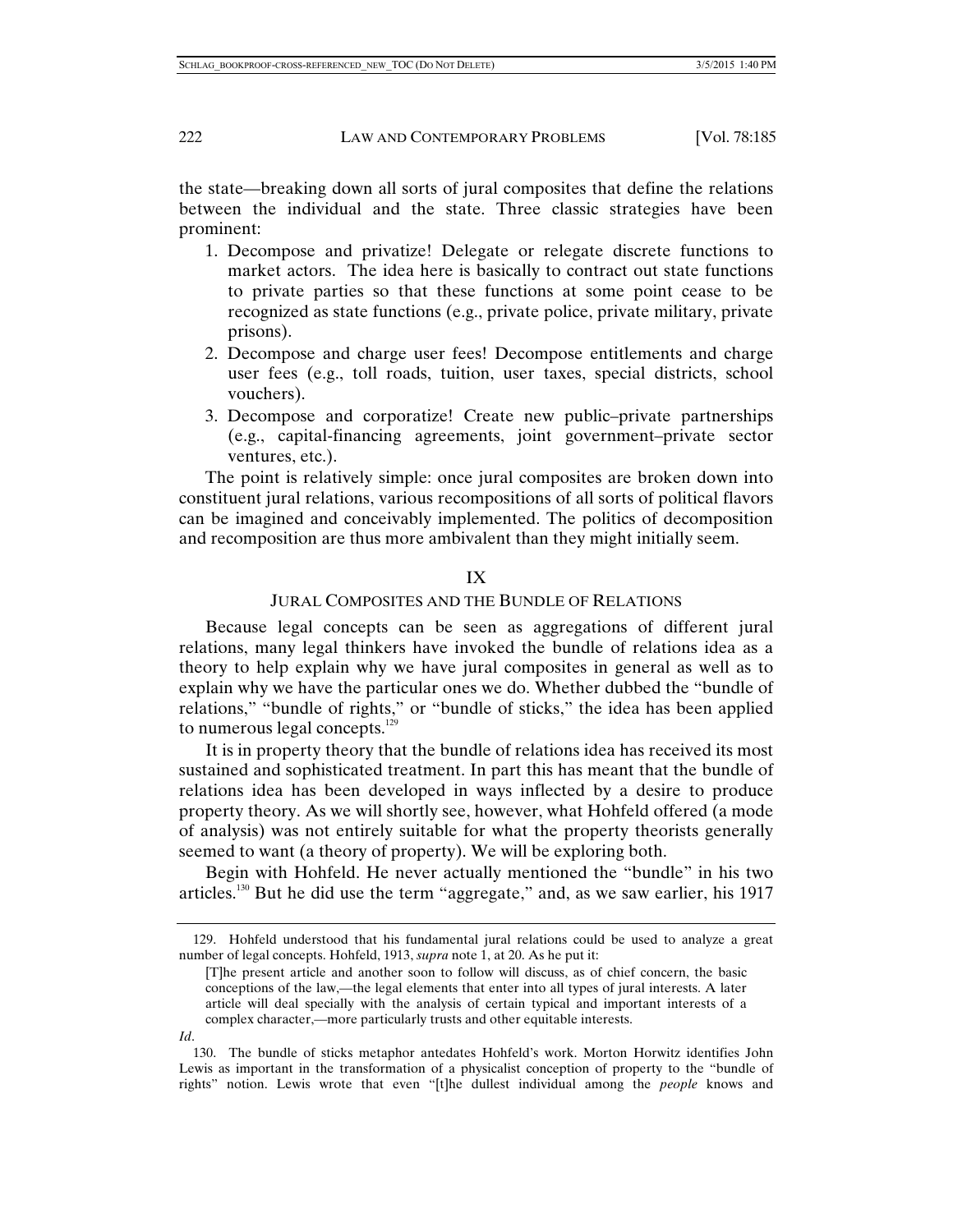article contained a lengthy passage effectively disaggregating the fee simple into its constituent jural relations.131 What he gave us was a useful list of the various jural relations that make up the fee simple. Inspired by this analytical description, various scholars developed what might be called a *positive theory* of property. They morphed Hohfeld's *description* into an *explanation* of property (of how and why it is what it is). $132$ 

This metamorphosis—from description to explanation and from analysis to theory—was, arguably, unfortunate. However apt the bundle idea may have been as an analytical description or as a prelude to theory, there were a number of reasons it might not have worked so well as a complete positive theory. This, as it turned out, was exactly what a number of "bundle critics" pointed out, enlisting along the way a rich and instructive array of conceptual, philosophical, functionalist, and normative perspectives.

From a *conceptual perspective*, James Penner objected that Hohfeldian decomposition effectively liquidates the conceptual architecture of law and thus provides no theory of property.133 He notes that the bundle of rights notion is not a theory of property but rather a name for an absence of such a theory.<sup>134</sup> The bundle idea substitutes the parts (the jural relations) for the whole (property), but the parts are not unique to this particular whole (property), and the whole seems to play no role in determining its parts.<sup>135</sup>

Penner has a point here, and it is one that is applicable generally to atomistic explanations. Here is the problem: If one is looking for a theory of *Z* (of how or why *Z* is what it is), the classic atomistic answer that *Z* is an aggregation of many smaller parts is unlikely to satisfy.<sup>136</sup> Not only will such an atomistic answer fail to explain, but along the way it will have a striking tendency to liquidate the putative object of inquiry from the scene. The classic atomistic strategy tends to substitute one object of inquiry (the parts) for another (the whole) and then to offer up the former as if it were an explanation of the latter. But that is nothing more than the substitution of an atomistic architecture (the part–whole structure) for whatever conceptual architecture

133. James Penner, *The "Bundle of Rights" Picture of Property*, 43 UCLA L. Rev. 711, 714 (1996).

understands that his *property* in anything is a bundle of rights." MORTON HORWITZ, THE TRANSFORMATION OF AMERICAN LAW, 1870–1960: THE CRISIS OF LEGAL ORTHODOXY 147 (1992) (citing JOHN LEWIS, A TREATISE OF ON THE LAW OF EMINENT DOMAIN IN THE UNITED STATES (Collaghan ed. 1888)). Stuart Banner notes that George Sweet, a British barrister declared that proprietorship is a "bundle of rights," in 1873. STUART BANNER, AMERICAN PROPERTY 58 (2011).

 <sup>131.</sup> *See supra* note 113.

 <sup>132.</sup> For an excellent historical step-by-step account of the transformation of Hohfeld's approach, see Jane B. Baron, *Rescuing the Bundle of Rights Metaphor in Property Law*, 82 U. CIN. L. REV. 57, 61– 79 (2013).

 <sup>134.</sup> *Id.* As Penner points out, the more extreme versions of the bundle of rights theory of property effectively means that "property has no meaning, and is therefore useless in any discussion about property, funnily enough." *Id*. at 777.

 <sup>135.</sup> *Id.*

 <sup>136.</sup> And, in fairness, some bundle theorists say considerably more. *See, e.g.*, Munzer, *supra* note 58 (responding to Merrill and Smith).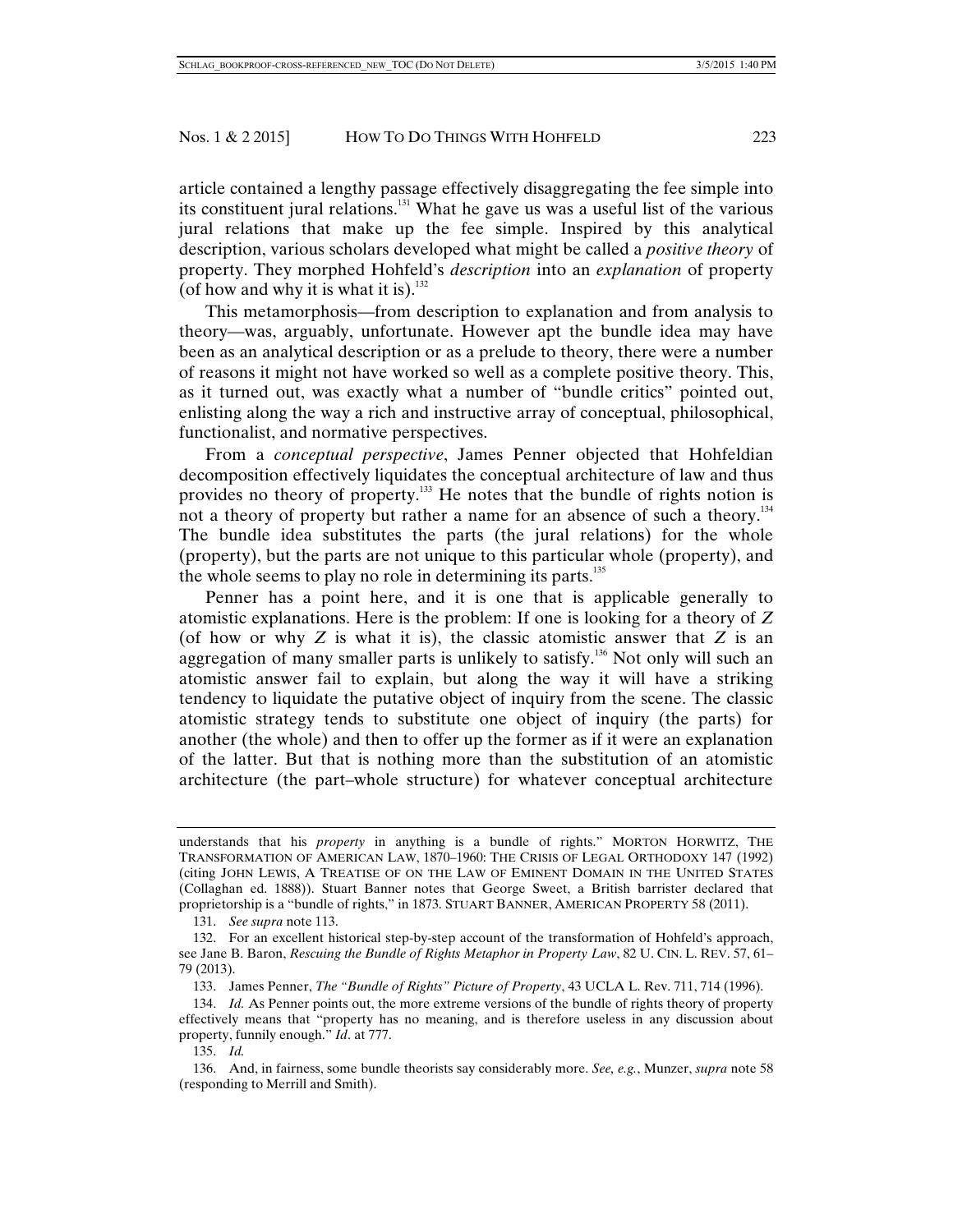may already be in place. In law, the atomistic strategy thus often leads to a kind of extreme nominalism in which the legal concept becomes nothing more than a label used to designate a set of things—leaving the why and the how of its assembly and organization unspecified.

True enough. Nonetheless, to push back ever so slightly on Penner's view, one might respond in a deconstructive vein that there is a preliminary underlying question to be asked here about the identity of the *Z* in issue—to wit, property. To what extent are we out to explain a social institution, a stable legal concept, a nominalist artifact, a legal chimera, a juridical mnemonic device, a political mystification, some or all of these things, glommed onto and into each other (with perhaps a few more thrown in)? This is not an easy question: not only do we confront an inquiry about whether property has a there (there), but also of what kind and how much so and with what degree of endurance? These are difficult issues, but they have direct implications for Penner's point. Indeed, consider that, just as it would be misguided to presume that "property" is merely a nominalist label of convenience, so too would it be misguided to presume that property is an institution wholly responsive to its own self-announced functional or normative integrity. To put it differently: there is a preliminary and very difficult inquiry to confront about the identity and the character of what one is trying to explain—to wit, the *Z*.

Speaking as an outsider here, the rich controversies among the property theorists seem to me, at least in part, informed by an unarticulated-but-shared presumption that they are all somehow talking about roughly the same *Z* and that they have a pretty good shared grasp of its character. One wonders, though, whether property is not to property theory as—brace yourself, this is not nice—what "the Constitution" is to constitutional theory?<sup>137</sup> Just to put a fine point on it: one wonders whether the discussion among the property theorists is perhaps less a disagreement about the nature of a shared object of inquiry—property—as it is a set of different claims about different objects of inquiry—property<sub>1</sub>, property<sub>2</sub>... up to, say,... property<sub>14</sub>.<sup>138</sup>

Arguing from a different *philosophical tradition*, Jeanne Schroeder deploys the thought of Hegel and Lacan to suggest that the bundle of rights notion fails to provide a theory of the jural composite we call property. The bundle of sticks analysis, as she argues, does not "solve the metaphysical problems these scholars purport to identify in the unitary, possessory, tangible concept of property.<sup>7139</sup> Why not? Well, because it merely postpones and replicates the problem. Property is composed of a bundle of sticks. But once you've got the

 <sup>137.</sup> *See generally* Pierre Schlag, *Hiding the Ball*, 71 N.Y.U. L. REV. 1681 (1996).

 <sup>138.</sup> Just to be clear: I am not dissing the property theory conversations. On the contrary, I am duly envious. Would that my fields be so intellectually vital.

 <sup>139.</sup> Jeanne L. Schroeder, *Chix Nix Bundle-O-Stix: A Feminist Critique of the Disaggregation of Property*, 93 MICH. L. REV. 239, 243 (1994). *See also* JEANNE SCHROEDER, THE VESTAL AND THE FASCES: HEGEL, LACAN, PROPERTY AND THE FEMININE 161–80 (1998) (arguing that Hohfeld trivializes the object of property by failing to recognize that the object is not equivalent to physical things).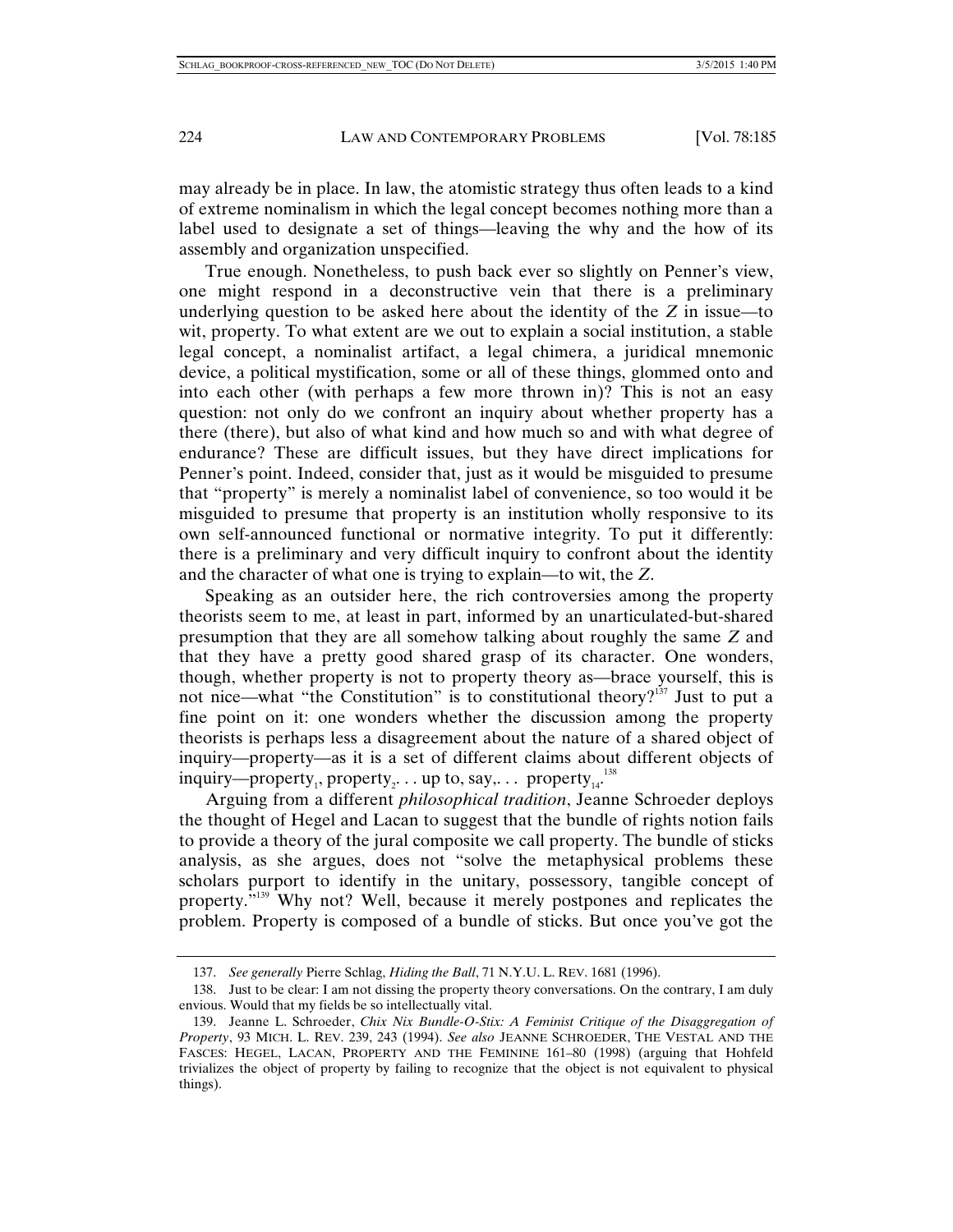sticks down, the focus of attention turns to the individual sticks which turn out to be their own little bundle of sticks and so on *ad infinitum* in the bad infinite regress of "turtles all the way down."<sup>140</sup>

In a sophisticated and sustained argument too complex to summarize here, Schroeder makes a powerful case that it is precisely the failure to take the object of property seriously as a unifying principle that constantly conscripts the more extreme bundle theorists into invoking images and metaphors of things most topically, the *sticks* in the *bundle*. To put the point more generally: the attempt to *explain a legal concept* in terms of pure relations of form pretty much guarantees that, at some point, substantive identity will have to be reintroduced into the theory to provide content. Often enough, this substantive identity will be reintroduced in a way not regulated or disciplined by the specified relations of form. That in turn will have a real tendency to vex the integrity of the explanation offered.

Schroeder's observations are useful, but again, I am not sure that Hohfeld is the proper target here. On the contrary, and to stretch things a bit, perhaps the foregrounding of these difficulties ought to be credited to Hohfeld's work rather than pressed against him. It was, after all, Hohfeld who insisted that the pure relations of form are insufficient to choose among legal regimes, and that one must instead inquire into practicalities, justice, and policy—matters for which he gave no account.

Meanwhile, we have other bundle critics to consider. From a *functional perspective*, Henry Smith notes that the bundle of rights notion cannot account for the functional architecture of jural composites such as property—especially the ways in which this functional architecture cuts down on information costs: "The problem with the bundle of rights is that it is treated as a theory of how our world works rather than as an analytical device or as a theoretical baseline."141 Smith blames this excess on legal realist enthusiasm: "In the realist era, the benefits of tinkering with property were expressed in bundle terms without a corresponding theory of the costs of that tinkering."<sup>142</sup> This too seems right. Tinkering with a going legal regime and its cognitively and institutionally embedded architectures is not costless, at least not if the results of tinkering migrate from a legal theory into an actual legal regime. Smith also seems right to suggest that baselines are necessary, that mnemonic devices are useful, and that traditions are not an unqualified evil. In fact, all of these things seem right. Of course, none of them tells us when to tinker and when not, nor how much, nor how long. Again, this is not an easy question. The main problem here, as I see it, is that the achievement of cogent legal analyses on the one hand and workable legal regimes on the other are in many respects antithetical ideals:

 <sup>140.</sup> *Id*. By way of caution, Schroeder's objection here is not that Hohfeld's formal jural relations can be further subdivided. Rather, her argument is that as soon as we identify a substantive stick in the bundle, it too needs to be subdivided into other substantive ministicks.

 <sup>141.</sup> Smith, *supra* note 14, at 1697.

 <sup>142.</sup> *Id.*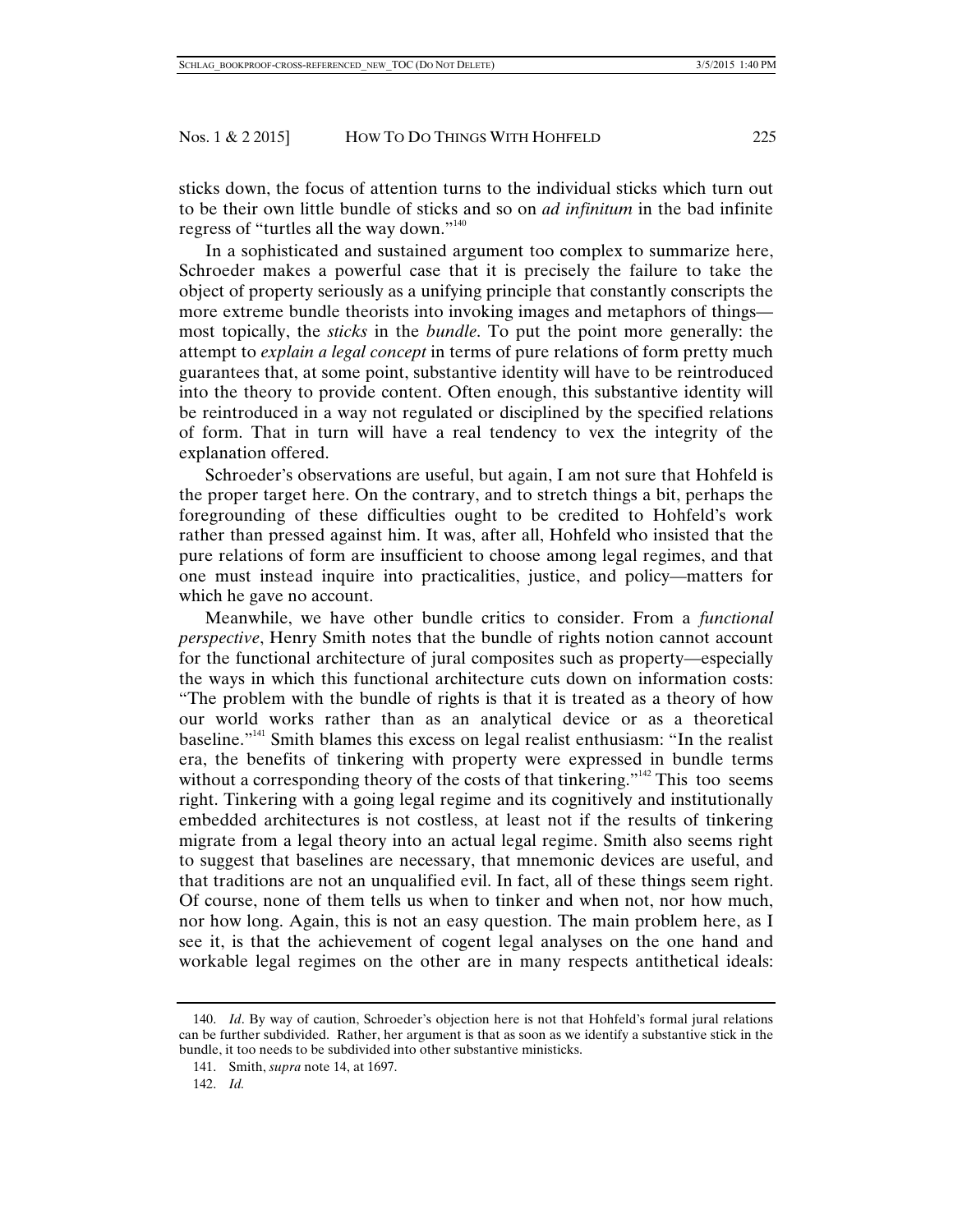what we need for the one to work well frequently interferes with the performance of the other. Although it is surely right that, if legal regimes had to follow the precise dictates of analytical probity, their efficacy and usefulness would suffer greatly, the converse is also true: if legal analysis had to hew to the semantics and grammar of the official judicial idioms, intellectual endeavor would be greatly compromised.

From a *normative perspective*, we have, among others, Joseph Singer, who argues that we must move beyond Henry Smith's functional-information-cost approach to recognize the political and social aspects of property. Singer argues convincingly that property is deeply implicated in the possibility and realization of democracy: "Property law establishes a *baseline for social relations compatible with democracy*, both as a political system and a form of social life."<sup>143</sup> Recalling that we have abolished feudalism, slavery, primogeniture, racial segregation, debtors' prison and more, Singer argues that "[b]asic democratic values limit the *kinds* of property rights that the law will recognize, and they define particular bundles of rights that cannot be created."<sup>144</sup>

Again, this seems right. And, again, this is one of the insights that can be prompted by reflecting on Hohfeld's work—namely, that legal concepts, such as the fee simple and their internal architecture already enact a complex valueladen jurisprudential world. Practicalities, policy, principle, politics, aesthetics, do not operate solely on "the outside" of legal concepts. On the contrary, the internal architecture of legal concepts is already invested with and organized by the effects and implications of practicalities, policy, principles, politics, and aesthetics. A legal concept—e.g., the fee simple, bankruptcy, corporation—is a microworld of jurisprudence in the very broadest senses of the term.

Penner's, Schroeder's, Smith's, and Singer's objections to or modifications of the extreme bundle of relations theory seem to be persuasive. But, in the context of an article that focuses on Hohfeld (this one), two cautionary points bear noting.

First, to the extent that these legal thinkers are criticizing the bundle of rights theory, it is in its capacity as *a theory* of property. What these legal thinkers seek is a positive or normative theory of property. This, of course, is not the view from nowhere: the property theorists take property as a largely cogent category. Given that starting point, it is not surprising that they would be skeptical of any approach that, like the bundle of relations theory, appears to make the very object of their inquiry—i.e., property—disappear or at least slim down considerably.<sup>145</sup>

 <sup>143.</sup> Joseph William Singer, *Property as the Law of Democracy*, 63 DUKE L. J. 101, 118 (2014). *See generally* Jedediah Purdy, *A Freedom-Promoting Approach to Property: A Renewed Tradition for New Debates,* 72 U. CHI. L. REV. 1237 (2005) (describing property regimes as a social institution that set the terms on which people are able to recruit each other for social cooperation).

 <sup>144.</sup> Singer, *supra* note 143, at 118.

 <sup>145.</sup> Thomas Grey noticed this early on: "The substitution of a bundle of rights for a thingownership conception of property has the ultimate consequence that property ceases to be an important category in legal and political theory." Grey, *supra* note 17, at 81.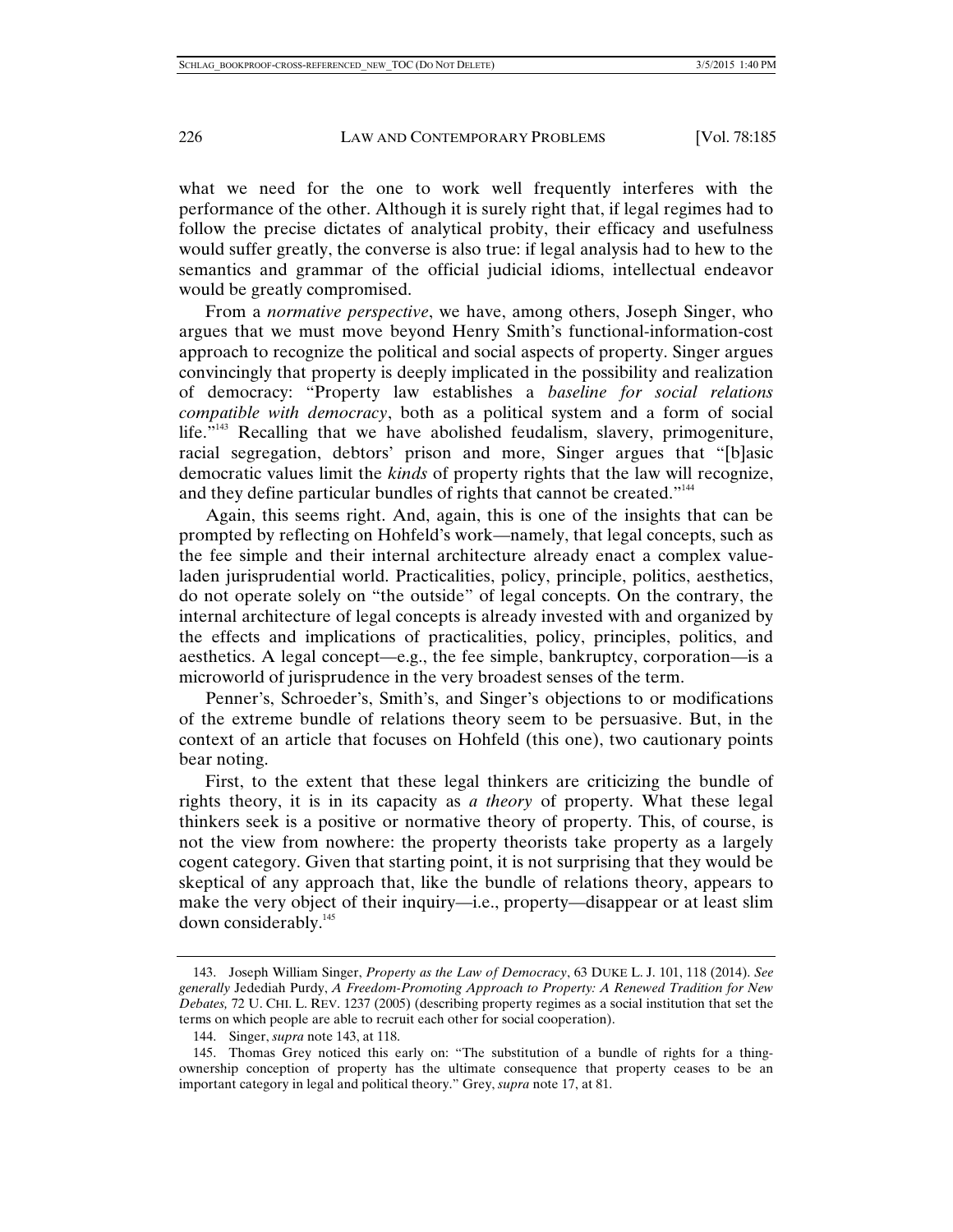Hohfeld's platform certainly seems to effectuate that vanishing act—albeit only in the first instance. I am thus only partially in agreement with Schroeder when she writes, "[t]he fact that Hohfeld cannot distinguish between property and torts suggests more about the weakness of Hohfeld's analysis than it does about the incoherence of property."<sup>146</sup> Agreed: Hohfeld's approach does not distinguish between the two. And true as well: his failure to do so suggests that his approach cannot alone provide a positive theory of property, or torts, for that matter. But, nonetheless, there is virtue in Hohfeld's approach to jural composites—namely, that it calls for us to think about why and how certain jural relations are condensed into what we call a property regime as opposed to a tort or contract or some other regime.<sup>147</sup> It is precisely the incompleteness or, more charitably, the austere formal minimalism of Hohfeld's approach, that creates the motivation and the intellectual space necessary to inquire into the how and the why of our extant legal concepts—the principles of their organization and assembly.

Upon reflection, the platform allows us to recognize that, if we are interested in figuring out what property or torts or contracts is, does, or means in any given legal system, we have to ask how and why each is not the other.<sup>148</sup> And we have to ask as well, in a juridical, critical, political, moral, and economic spirit, why and how certain socioeconomic domains have been allocated to one kind of law (e.g., property) as opposed to the others (e.g., torts). A good theory of property will perforce have to ask those questions and answer them not merely in terms of the internal architecture of property (though that is part of it), but in terms more external as well—that is to say, in terms of the particular roles played by property in light of contracts, torts, and criminal law.<sup>149</sup> Indeed, it seems obvious that property law is the way it is, at least in part, because contracts, torts, criminal law, and so on are the way they are and *vice versa*. It

 <sup>146.</sup> Schroeder, *supra* note 139, at 178.

 <sup>147.</sup> Joseph William Singer makes the point elegantly, by noting that a great deal of "property law" could be delegated away to these other kinds of law. Joseph William Singer, *Democratic Estates: Property Law in a Free and Democratic Society*, 94 CORNELL L. REV. 1009, 1020–21 (2009). This positions him to ask importantly: What could not be delegated away from property to these other kinds of law? Such a trans-subject matter approach is precisely the sort enabled and facilitated by Hohfeld's platform precisely because that platform shows no respect for, indeed cuts across, subject matters. That was the point!

 <sup>148.</sup> An alternative approach would be comparativist in character—namely, to identify and describe the ways in which property systems differ (or not) from one legal system to another. *See generally* Stephen R. Munzer, *Property and Disagreement, in* PHILOSOPHICAL FOUNDATIONS OF PROPERTY LAW (James Penner et al. eds., 2013). The problems of cultural and legal "translation" strike me as daunting, and what is more, they seem unavoidably dependent upon answering the sort of inquiry suggested in the text to this footnote. It is not signifiers, but the signs, that we are after. And, of course, the signs mean in virtue and as a function of their roles in some greater wholes—such as national law, national culture, etc.

 <sup>149.</sup> Joseph Singer begins modestly by recognizing that if we want to understand property in its modern forms, we need to go beyond simply looking at the common law of property and include in addition statutes governing fair housing, mortgages, zoning and so on. Joseph William Singer, *Essay: Democratic Estates: Property Law in a Free and Democratic Society*, 94 CORNELL L. REV. 1009, 1052– 53 (2009).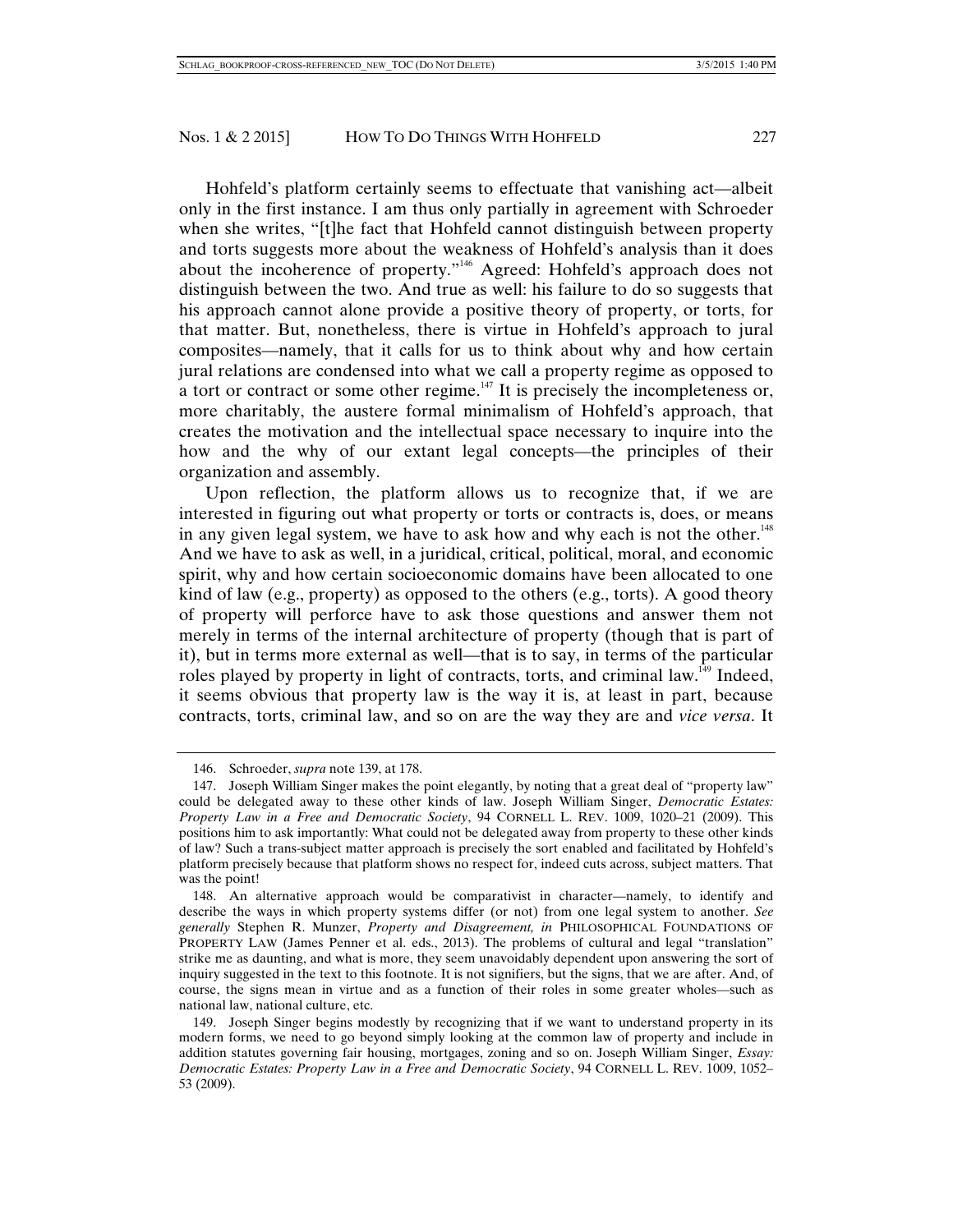seems evident as well that each kind of law (e.g., torts) has its own "coy" version of the others (e.g., property).

Confronting these challenges seems to be incumbent upon us. For now, it seems that, as a stand-alone construct, the extreme version of the bundle of relations can hardly be a theory of property nor any other jural composite unless, of course, we are talking about the kind of jural composite that is more a label than an idea, more an epiphenomenon than a phenomenon, more an incantation than a concept. At the same time, it is not clear how we could get very far with the legal analysis of property or any other legal concepts without something like Hohfeld's platform and its attendant bundle of relations idea. With just about any jural composite it is necessary to confront—even if we cannot satisfyingly answer—the questions of how much there (there) we are dealing with. It is quite conceivable that some legal concepts, (e.g., freedom of speech) are to be understood in largely nominalist terms, whereas others (e.g., fee simple) should perhaps be viewed as having a more robust and structured legal identity. One ought to concede the possibility that some legal concepts have greater architectural integrity, purchase, depth, and staying power than others—and that all those dimensions of the concept are subject to change as well. The task at hand is less a question of academic philosophy than one about philosophically informed practical observation about how legal concepts actually function in the various practices of law.

Put more strongly, it seems to be a perennial mistake of legal theorists to suppose that the status of individual legal concepts must be understood in terms of a singular philosophy of the concept, whether nominalist, realist, essentialist, fuzzy, ludic, radial, or whathaveyou. Whatever may be the outcome of the philosophical disputes among these various contending traditions (I am not holding my breath) there is no particular reason to suppose that the philosophical winner will *ipso facto* have jurisdiction, let alone any authority, over law or even legal analysis. Nor is it obvious that this is a competition where winner takes all. Then, too, it is necessary to wonder about the degree to which the identity of a given legal concept is conceptual, cognitive, institutional, ideological, mythic, aesthetic, or phantasmic in character. One also has to decide how much sense or nonsense to make of legal concepts. This is a matter of orientation, intellectual tradition, professional self-identification, career ambition, political project, and so on.

These are all fundamental questions. They are part of the canon. They are corrosive. They are interesting. And they do not go away.

There is a second point to urge in response to the property theory critics of Hohfeld. And it is this: The property theory critics are, in many ways aptly, criticizing a well-established bundle of rights theory developed principally by the legal realists and their followers. But, as mentioned earlier, there is a distinction to be made between the Hohfeldian *analysis* of jural concepts as aggregates on the one hand and a substantive bundle *theory* of legal concepts on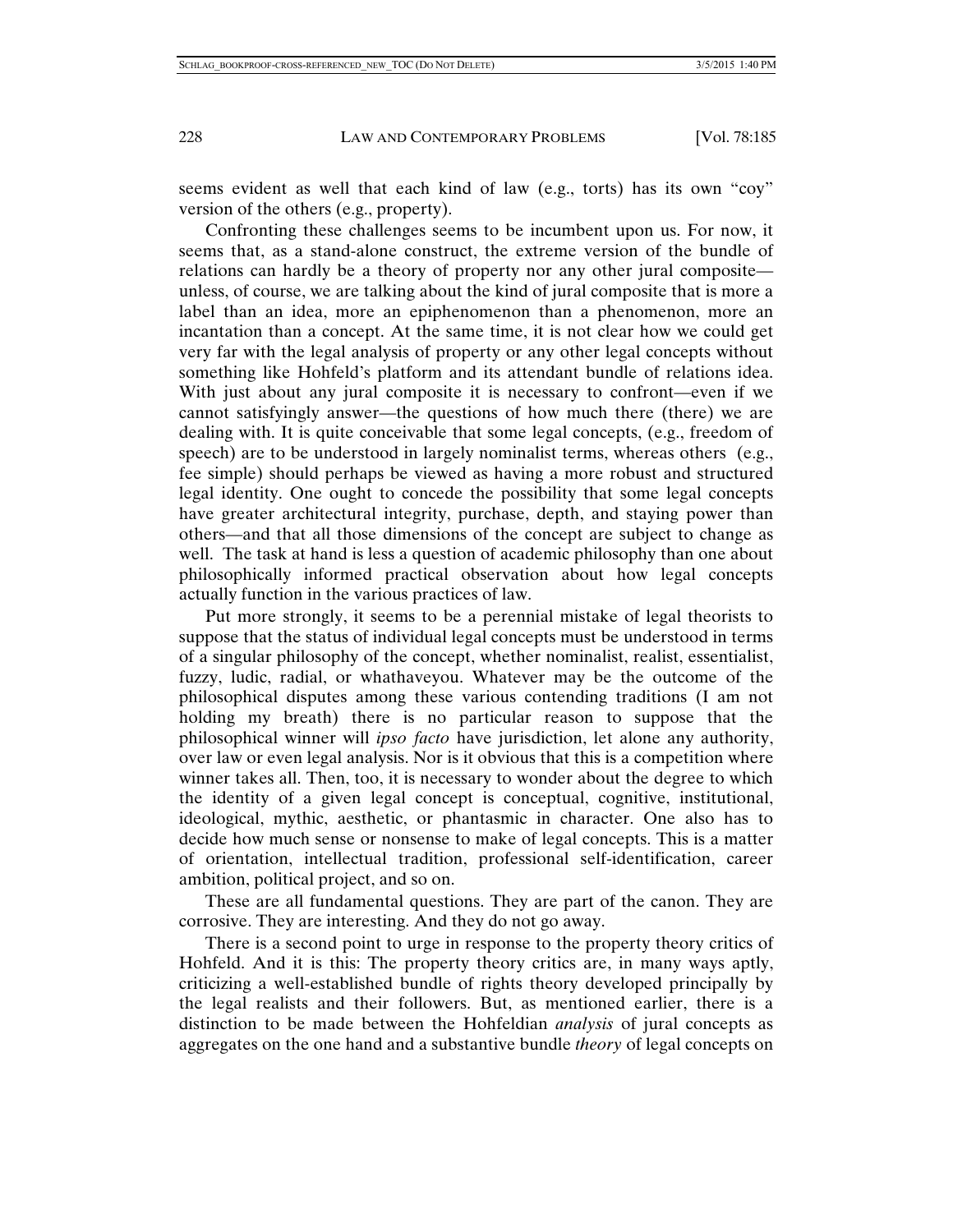the other.<sup>150</sup> I do not think that Hohfeld's platform should be held to account for the possible excesses of the bundle of rights theory developed principally by some overly enthusiastic realist followers and property theorists.<sup>151</sup> For one thing, Hohfeld did not advance a positive theory of property.152 It was not his doing.153 We must also recognize that Hohfeld was writing against a wellensconced tradition given over to the sort of naïve essentialist conceptualism that confuses and conflates different jural relations and repeatedly commits errors of transposition. The work that had to be done in Hohfeld's time lay in showing that substantive legal concepts could be decomposed. When the bundle of relations concept developed into orthodoxy, it became at once possible and desirable to ask—functionally, politically, morally, economically—why certain jural relations are aggregated and condensed into specific jural composites and not others. In short, why these packages and not others?

I want to suggest, then, that the perspicuous work done in a variety of intellectual registers by Penner, Schroeder, Smith, Singer, and others owes more to the Hohfeldian platform than might initially seem. Their work supplements or deviates from the bundle of relations *theory*, but it is motivated and enabled by the bundle of relations *analytic*. Indeed, Hohfeld himself provides support for their projects. Hohfeld was aware that, where legal concepts like property are concerned, they cannot be treated as simply the sum of their parts. As Hohfeld put it in his 1917 article, "It is important, in order to have an adequate analytical view of property, *to see all these various elements in* 

 152. *See* Baron, *supra* note 13, at 936 (noting that Hohfeld's project was not aimed at developing "a definitive idea of property"). *See also supra* note 132*.*

 <sup>150.</sup> *Cf*. Munzer, *supra* note 148, at 317 (noting that bundle theories need not be of the fully disintegrative kind).

 <sup>151.</sup> Again though, it is not entirely clear to me that these flaws or objections are to be laid at Hohfeld's door as opposed to his more enthusiastic legal realist followers. The early Felix Cohen, in particular, seems like a good suspect here. Cohen seems to have been overly enthralled with the atomistic idea that we should do without legal concepts, such as title or bankruptcy and instead develop a science of law based upon their redefinition in terms of function and the decisions of legal officials. *See* Cohen, *supra* note 28, at 828–29 (noting that Hohfeld has offered "a logical basis for the redefinition of every legal concept in empirical terms, i.e. in terms of judicial decisions"). Cohen seems to have underrecognized the unavoidable dependence of functionalism on some sort of conceptualism. *Cf.* Pierre Schlag, *Formalism and Realism in Ruins (Mapping the Logics of Collapse)*, 95 IOWA L. REV. 195, 217 (2009) (noting that a realist approach must partake in some formal architecture).

 <sup>153.</sup> To the extent then that some legal realists got carried away with Hohfeld's atomism, it was a failure to carry their own realist insights far enough. Indeed, on realist terms alone there is reason to consider why we would want to have jural composites at all as well as why we might (or might not) want to have the particular ones we do. This I take to be a central and helpful aspect of the work by Penner, Schroeder, Smith, Singer, Merrill, Fennel, Bell, and Parchomosky. *See* Abraham Bell & Gideon Parchomovksy, *Reconfiguring Property in Three Dimensions*, 75 U. CHI. L. REV. 1015, 1015 (2008) (theorizing property in terms of number of owners, scope of owner's dominion, and asset design); Lee Ann Fennel, *Lumpy Property*, 160 U. PA. L. REV. 1955, 1956–57 (2012) (noting the importance of lumpiness or indivisibility in the creation of legal categories for property); Merrill  $\&$ Smith, *supra* note 17; Penner, *supra* note 134; Schroeder, *supra* note 139; Henry E. Smith, *On the Economy of Concepts in Property*, 160 U. PA. L. REV. 2097, 2099 (2012) (noting that simplicity in the articulation of legal concepts cuts down on information costs and facilitates transactions).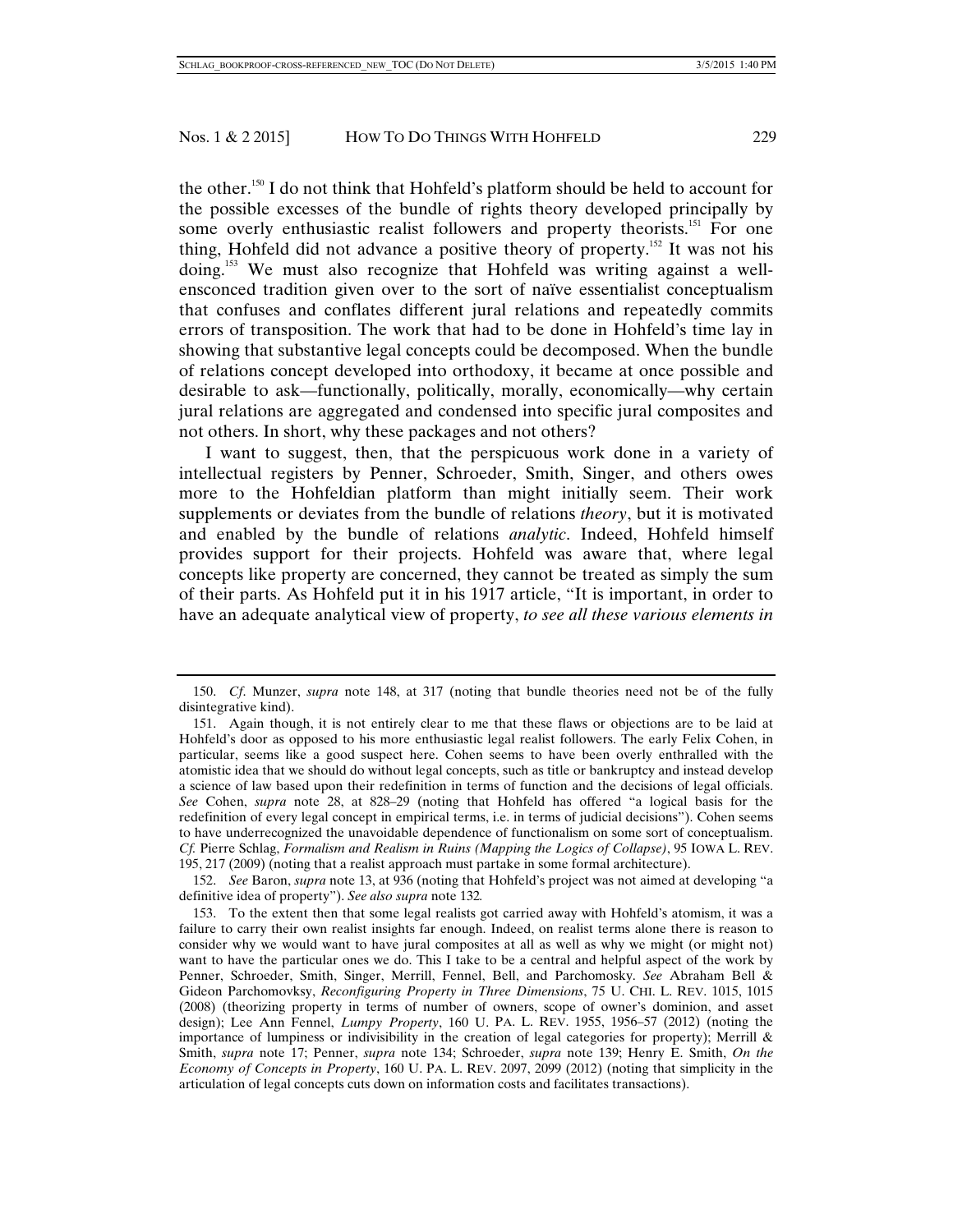*the aggregate*."154 And in his 1913 article, Hohfeld was even more explicit: Inasmuch as the jural relations are the same—the "lowest common denominators"—across different doctrinal precincts of law, it becomes possible to discern "common principles of justice and policy" that underlie the jural composites found in those various doctrinal precincts.<sup>155</sup> Hohfeld left this work undone. But he seems to have been quite aware that it needed doing.

X

## SOME LIMITATIONS OF THE HOHFELDIAN PARADIGM

That last section might have been a good place to end, but some unfinished business remains. There is a connection that still needs to be made between some parts of Hohfeld's work presented in this article. To be sure, we have seen how the critique of errors of transposition relates to—it both enables and motivates—the articulation of Hohfeld's platform. We have also seen how Hohfeld's platform relates to and enables decomposition and recomposition. But now comes the question—how are decomposition and recomposition related to the critique of errors of transposition, or are they related at all?

Here, I think we encounter some challenges for a Hohfeldian approach. Two such challenges have been identified by Penner and Schroeder.<sup>156</sup> Both challenges are informed by a central question—one very close to Hohfeld's critique of errors of transposition. The question is this: When we engage in Hohfeldian decomposition of concepts into discrete jural relations, do we break down the relevant acts in terms of socioeconomic or legal categories? No matter which approach we take, we will encounter difficulties.

#### A. Indeterminate Individuation and Endless Atomism

If we try to describe the relevant acts (e.g., what *A* can do) in socioeconomic categories, then we run into a kind of individuation problem: what are the acts into which the jural relations break down? Human activity does not break down into a schedule of natural kinds, and we have no clear template available to perform the subdivision. This is a point made by Penner when he attacks the bundle of rights theory in property.<sup>157</sup> Although Penner's argument is aimed explicitly at the bundle of rights, Hohfeld's platform itself does not emerge unscathed. Penner writes:

One essential difference between the substantive bundle of rights thesis and a unified concept of property turns on what might be called the question of individuation. There is a difference between breaking a club up into its members and slicing a cake into pieces: Members of a club naturally come in units called persons, but this is not so of the pieces of a cake which can be sliced in any way we wish.<sup>158</sup>

 <sup>154.</sup> Hohfeld, 1917, *supra* note 1, at 747 (emphasis added).

 <sup>155.</sup> Hohfeld, 1913, *supra* note 1, at 59 (emphasis added).

 <sup>156.</sup> Penner, *supra* note 133; Schroeder, *supra* note 139.

 <sup>157.</sup> Penner, *supra* note 133.

 <sup>158.</sup> *Id.* at 754 (footnote omitted).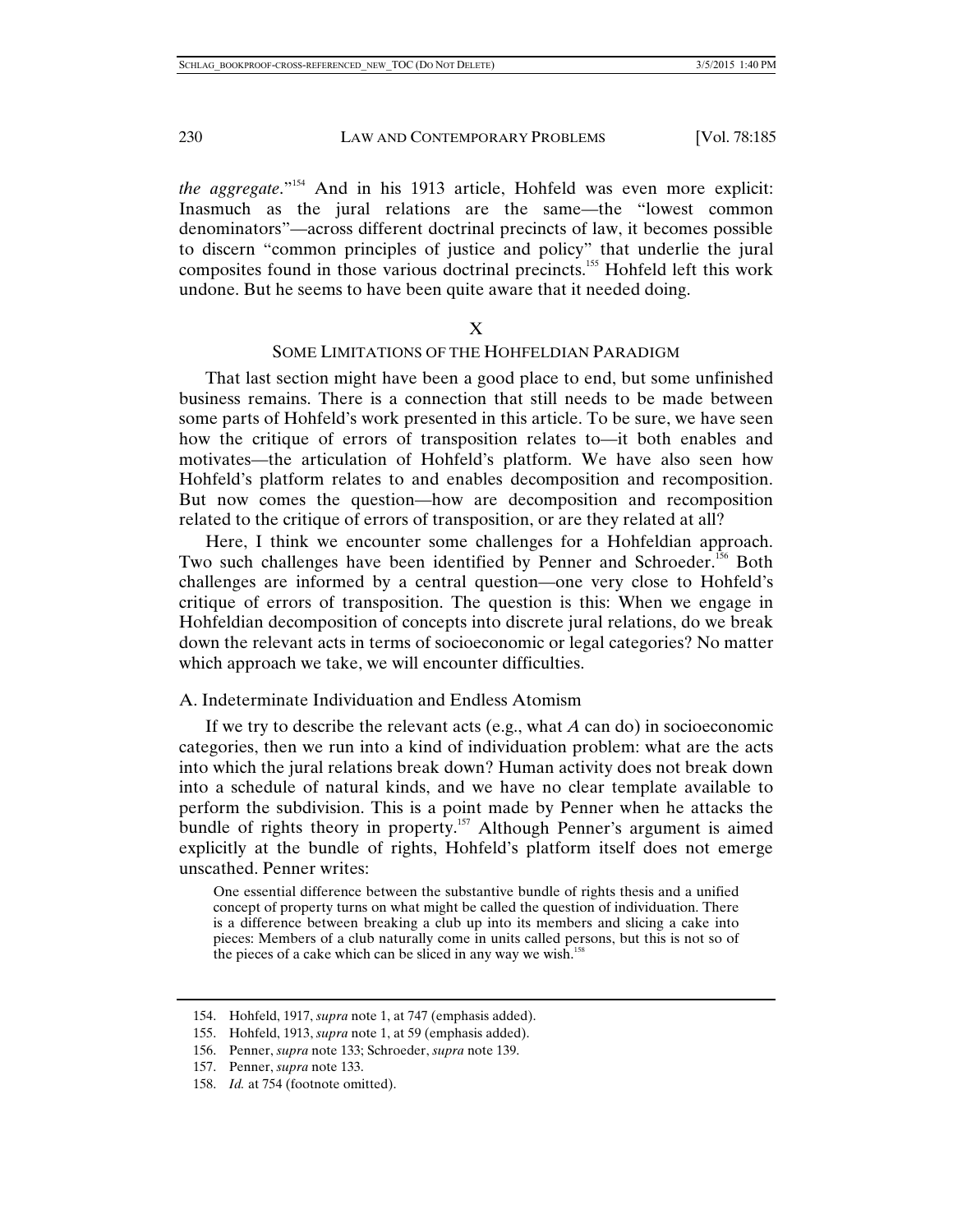Penner then goes on to say that if the bundle of rights theory is to make sense, then the object of the theory—property—must be like the club, not the cake.159 The trouble is: unmodified, the bundle theory apprehends property as a cake.<sup>160</sup> We are thus left with a problem of indeterminate individuation.

If, instead of specifying the acts in terms of socioeconomic categories, we use legal categories, we will encounter a similar problem.<sup>161</sup> As Schroeder puts it, once we break down a jural composite into a bundle of legal sticks, we will discover that each legal stick, in turn, can be broken down into its own constitutive elements and so on and so forth.<sup>162</sup> This a classic problem with atomism as an analytical strategy: where does it end?

Indeterminate individuation and endless atomism are challenges to the deployment of Hohfeld's platform and to decomposition and recomposition in particular. But they are no more than that. They may frustrate or complicate Hohfeld-inspired projects, but they do not defeat them and they certainly do not impugn Hohfeld's platform itself. Ironically, however, the juxtaposition of Penner's and Schroeder's critiques here does suggest a more disturbing problem to which we now turn.

## B. Dedifferentiation and the Legal Concept

The juxtaposition of Penner's and Schroeder's arguments have led us to wonder whether, in pursuing Hohfeldian decomposition, we should state the jural relations in terms of socioeconomic acts or legal acts. This bifurcation is wholly consonant with Hohfeld's critique of errors of transposition: we ought not confuse legal concepts with their object or with the mental and physical events that bring them into being.

But now a pause: why should we think that a distinction between the socioeconomic and the legal can hold? True, legal thinkers, from Hohfeld on, have been intensely preoccupied with keeping the two distinct so as to describe the relations between the two. But now comes a rude and impertinent question: What makes us think that the initial decoupling of the two is itself a plausible move $2^{163}$ 

I mention this because I have argued that it is not—that this initial decoupling is not plausible. Put differently, it is not clear at all what would allow us to distinguish the legal and the socioeconomic—at least not in any intellectually respectable way.164 If this is right—if the socioeconomic and the

 <sup>159.</sup> *Id.*

 <sup>160.</sup> And to the extent that we have "club theories" of human activity available—and we do in anthropology, economics, cognitive science, linguistics, etc.—their domains, their reach, depth, and their purchase remain contested.

 <sup>161.</sup> Schroeder, *supra* note 139, at 243.

 <sup>162.</sup> *Id*.

 <sup>163.</sup> *See* Pierre Schlag, *The Dedifferentiation Problem*, 41 CONT. PHIL. REV. 35 (2009) (arguing that "identities previously thought separate and distinct (e.g. law and culture) turn out to be inextricably intertwined," which means, if we are being serious, that they cannot be decoupled).

 <sup>164.</sup> *Id.*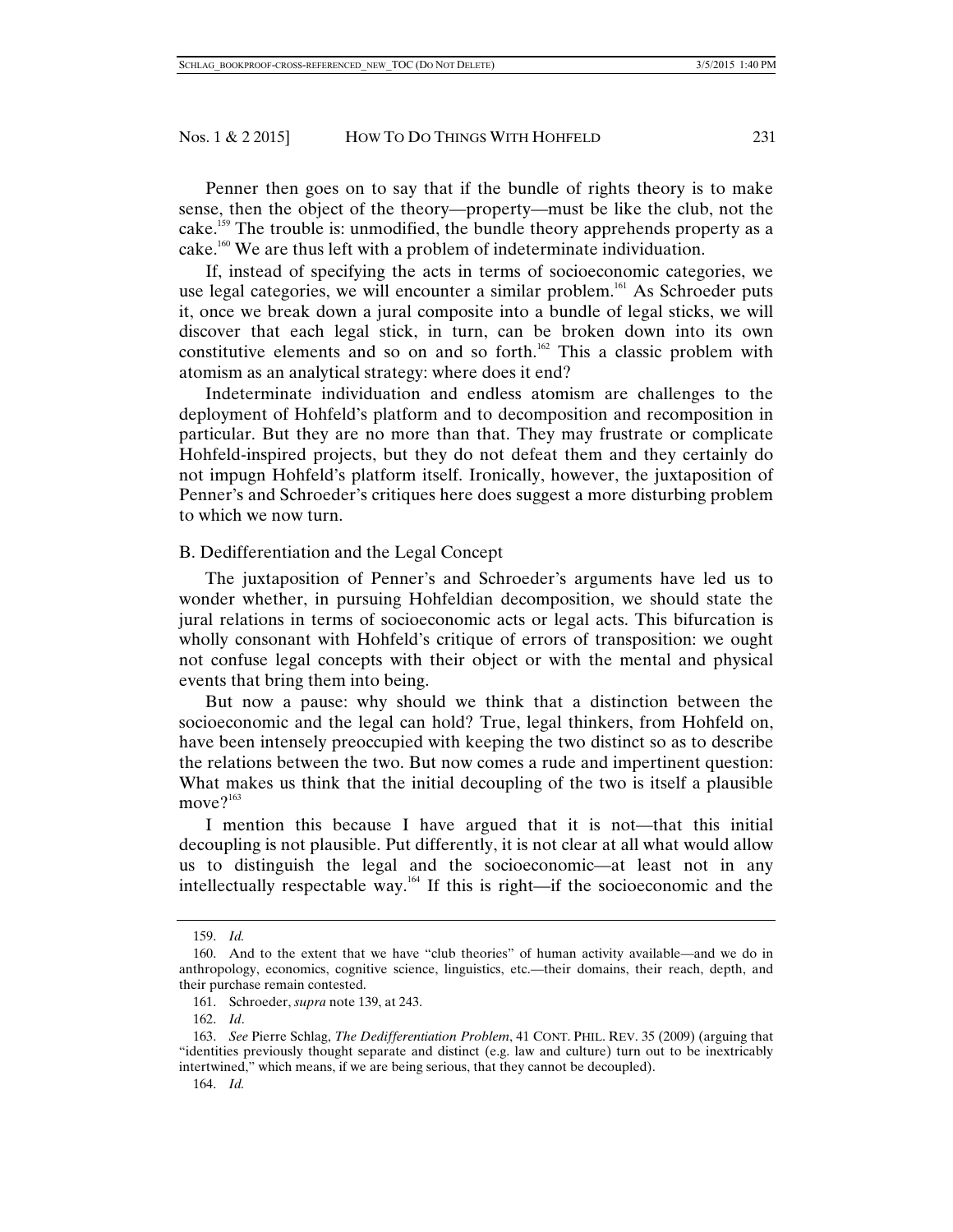legal are already inextricably intertwined—then that is truly problematic and not just for bundle of relations theories, nor merely for the application of Hohfeld's platform, but much more seriously for the integrity, indeed, the very idea, of the legal concept itself.<sup>165</sup> How so? Well, we know that errors of transposition are a kind of analytical mistake.<sup>166</sup> And yet, if the socioeconomic and the legal are inextricably intertwined, then we are dealing with hybrid concepts and errors of transposition will be unavoidable.<sup>167</sup>

Can this be?

Yes, it can.

Return for a moment to Cohen's *Where Is a Corporation?* critique and his Hohfeldian approach.<sup>168</sup> Cohen would like courts facing the jurisdictional issue to avoid an error of transposition—namely, the *sub rosa* investment of the concept of corporation with thinghood or personhood and then the derivation from that concept-packing of conclusions about whether the corporation is present or not in this or that state.169 Cohen wants the court to face the following legal issue: Is the corporation, as a distinct set of legal relations, the sort of legal identity that should be rendered amenable to suit in foreign states?<sup>170</sup> Cohen recommends that this question be answered by examining the question the way a legislature would, namely by looking to the practices of modern corporations, the way they do business, the difficulties posed for plaintiffs in suing and defendants in defending, and so on and so forth. $171$  Notice that, at this point, Cohen himself has abandoned the concept of the corporation as a set of legal relations; his concept of corporation now has a socioeconomic presence. We are back to introducing physical socioeconomic aspects into the corporation concept. Concept-packing is back!

Now, I am not offering this illustration to criticize Cohen (though we could go there). Instead, I am offering this point to say, and this bites hard on the practical application of Hohfeld's approach, that if we are going to figure out what to do, or how to tinker, with a jural composite like the corporation, we will perforce have to operate with a conceptualization that includes not just the legal, but the socioeconomic, the linguistic, the political, and so on. In other words there is no way for our legal analyses to get off the ground, let alone finish, unless the concept of a corporation is infused with content of a socioeconomic, linguistic, political (and so on) character, so that we might have

 <sup>165.</sup> *See id.* at 38 (arguing that the "implications of dedifferentiation are, if taken to heart, catastrophic for the ways in which legal thinkers have usually thought about established theories and research agendas in law").

 <sup>166.</sup> *See supra* Part III.

 <sup>167.</sup> The reason, of course, is that avoiding errors of transposition would require us to render that which is inextricably intertwined, separate (which, of course, cannot be done). If it could, then, the intertwining would not have been inextricable.

 <sup>168.</sup> *See supra* text accompanying notes 32–41.

 <sup>169.</sup> Cohen, *supra* note 28, at 810.

 <sup>170.</sup> *Id.*

 <sup>171.</sup> *Id.*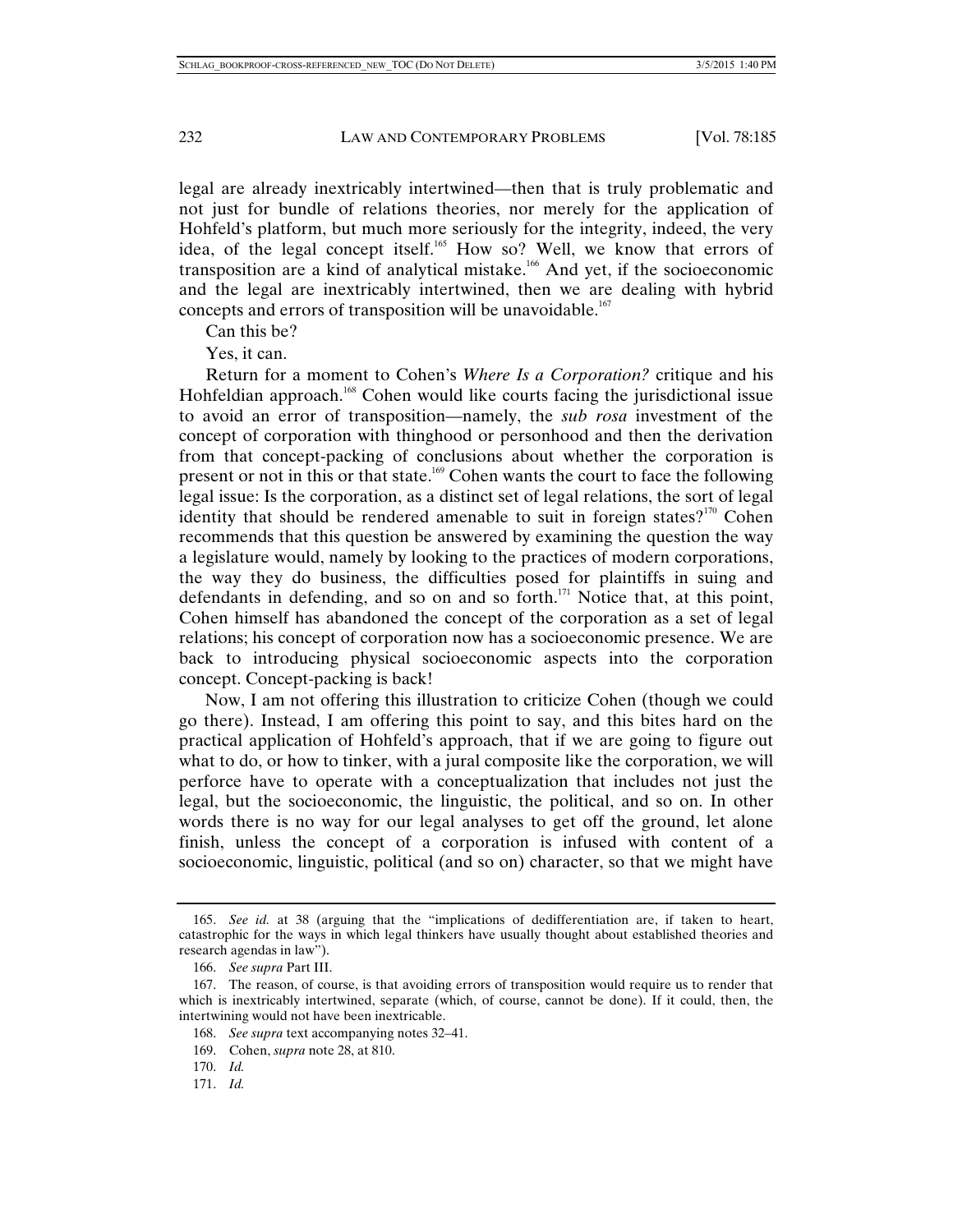some sense of what a corporation is or might be used for. There is quite literally nothing useful to be said about the amenability to suit of a corporation in a foreign state unless we are deploying a concept of a corporation that goes beyond a simple statement of the formal jural relations that make up the corporation. If the corporation is nothing but a set of legal relations, then it might as well be amenable to suit anywhere.

What I would like to urge, then, is a kind of corollary to Hohfeld's caution against errors of transposition. Hohfeld wanted us to avoid conflating a legal concept with its object and with the mental or physical acts that bring it into being. That is surely a worthy endeavor to the extent it can be accomplished. But therein lies the rub: When it comes down to deciding a legal issue, such a stripped-down juridical model—one that strives to liquidate all nonlegal worldly knowledge from the legal concept—is insufficient. And the effort to try to develop a legal concept that is decisionally useful while simultaneously bereft of socioeconomic content seems like an impossible task.

None of this, of course, is a reason to castigate Hohfeld's platform or his analyses. On the contrary, it is the work of Hohfeld, among others, that helps foreground these difficulties for us. It would be truly perverse to blame the current difficulties of the legal concept on one of the thinkers (Hohfeld) who has done so much to reveal its dire state.

My very modest suggestion, then—the Hohfeldian corollary—would be to pay attention to precisely what it is we are already assuming about the identity of the legal concept (e.g., corporation). What socioeconomic, political, and aesthetic markers have we unconsciously "packed" into a legal concept? What intuitive views have we implicitly adopted as to what the legal concept characteristically designates for, what its ostensible referent could be used for, and so on? This is what we should think about. That such an effort will itself unavoidably involve concept-packing of its own is not a decisive objection, but simply an observation on our condition.

#### XI

#### **CONCLUSION**

Hohfeld's platform is useful and thought-provoking. Its great virtue for critical thought, economic analysis,<sup>172</sup> and legal theory is that the aesthetic underlying the Hohfeldian platform frames law as the scene of conflict, mediated and administered through the law's allocation of wealth and power.

 <sup>172.</sup> Coase's most famous work, *The Problem of Social Cost*, bears the imprint of Hohfeld's thought. For one thing, Coase's analysis seems to adopt the bundle of relations notion of legal entitlements. Merrill & Smith, *supra* note 17, at 359–60 (noting that Coase "gave rise to a conception of property as a cluster of in personam rights and hastened the demise of the in rem conception of property"). Additionally, in advocating the conceptualization of factors of production as legal entitlements rather than physical goods, Coase effectively detects in the economist precisely the error of transposition Hohfeld detected in jurists and scholars. More importantly, both Hohfeld and Coase recognize, against their respective disciplinary orthodoxies, that the law is often hugely important in shaping economic outcomes—allocation and distribution.